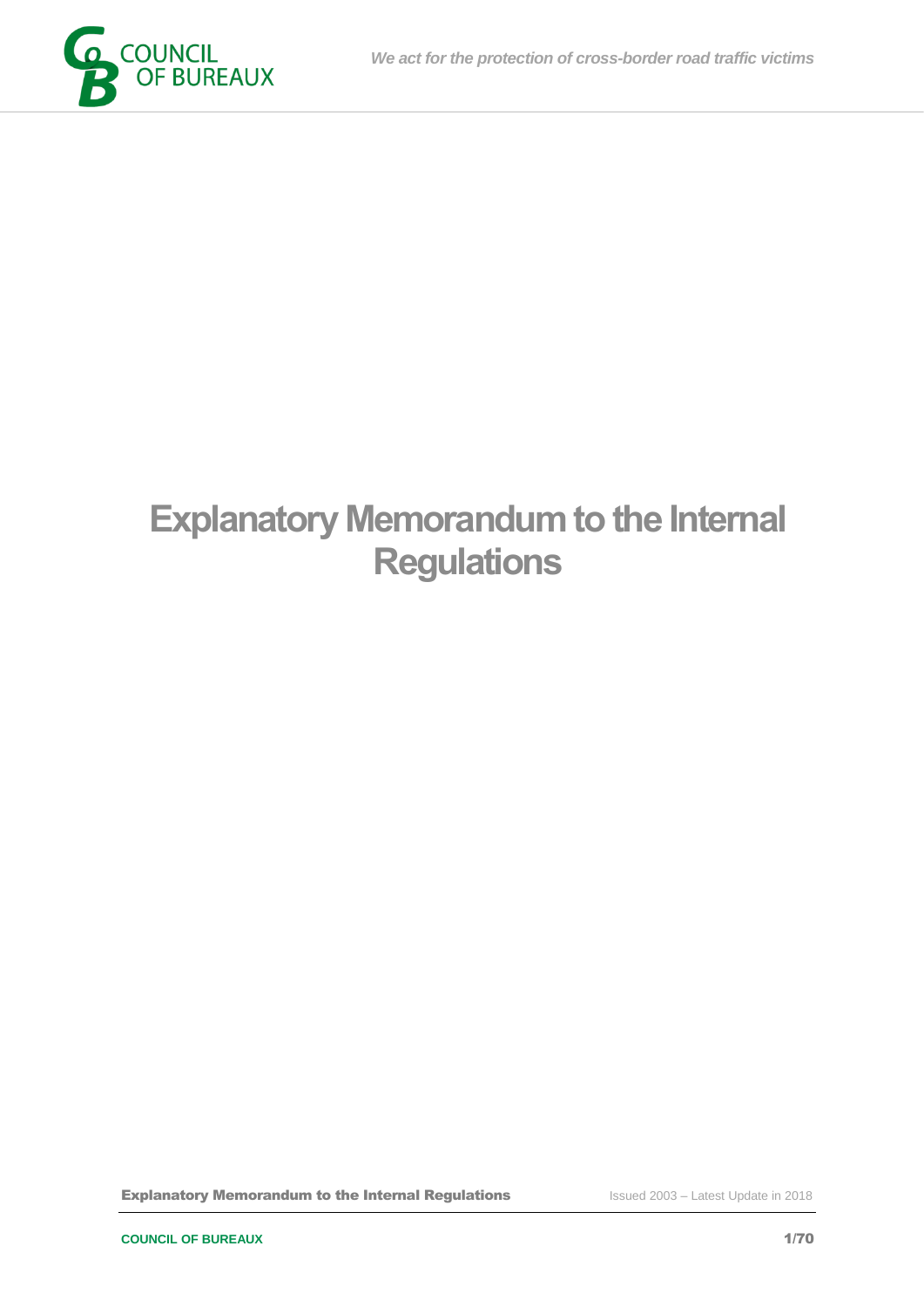### **Introduction**

Before adopting the Internal Regulations<sup>1</sup>, the Bureaux were bilaterally bound by a uniform model agreement called "Inter-Bureaux Uniform Agreement". Furthermore, some Bureaux, in particular those in the European Economic Area (EEA) and other associated Bureaux, were signatories of an agreement known as the "Multilateral Guarantee Agreement<sup>2</sup> ".

Even though the basis of these two agreements may be different (the first established on the existence of a Green Card, the second based on the assumption of insurance following on from the normally based concept), both of these had the same objective, that is to say, to regulate the relationships between Bureaux.

We have noted throughout the years that these two agreements have developed differently. This statement is the basis of the standardisation project.

This standardisation was not easy to carry out as it is about finding a solution which will allow the combining of the text of an agreement bilaterally binding all Bureaux and a multilateral agreement which will only be obligatory for some of them. More specifically, the new document cannot be a multilateral agreement binding all Bureaux as the bilateral nature of the "Inter-Bureaux Agreement" had to be kept as it is. Moreover, the provisions of the "Multilateral Guarantee Agreement" stem directly from the First European Directive regarding motor insurance and it was not conceivable to impose these provisions on all countries that are part of the Green Card System.

The solution put forward by the Working Group responsible for the drafting of the unification project was not to draft a new agreement but to draft a reference document called "Internal Regulations" the object of which would be "to govern the reciprocal relations between National Insurers' Bureaux thereby enforcing the provisions of Recommendation No 5 adopted on 25 January 1949". This document is made up of obligatory provisions (which must be respected by all Bureaux) and optional provisions which only bind the Bureaux which have chosen to observe them within the framework of their relationships with other Bureaux. The commitment to respecting these obligatory and optional rules is embodied in a brief agreement signed bilaterally by the Bureaux (however this does not apply to EEA Bureaux which, on applying the 1st Directive, are obliged to reach a multilateral agreement among themselves).

This solution has the advantage of preserving the bilateral nature of these agreements between Bureaux which all refer to a single document (The Internal Regulations). This document can, according to needs, be modified over time by the General Assembly of the Council of Bureaux without introducing the obligation to proceed to the signing of the modified bilateral agreements.

The standardisation of these two agreements was not the only aim of the Working Group. The group wanted to draft a document which was accessible to all those professionally involved in motor insurance. It also wanted to put forward new solutions which follow on as much from the evolution of the system as from the adoption of the new community regulations.

Explanatory Memorandum to the Internal RegulationsIssued 2003 – Latest Update in 2018

<sup>&</sup>lt;sup>1</sup> The Internal Regulations were adopted by the General Assembly of the Council of Bureaux on the  $30<sup>th</sup>$  of May 2002 in Rethymno (Crete).

<sup>2</sup> The "Multilateral Guarantee Agreement" was signed in Madrid on 15th March 1991.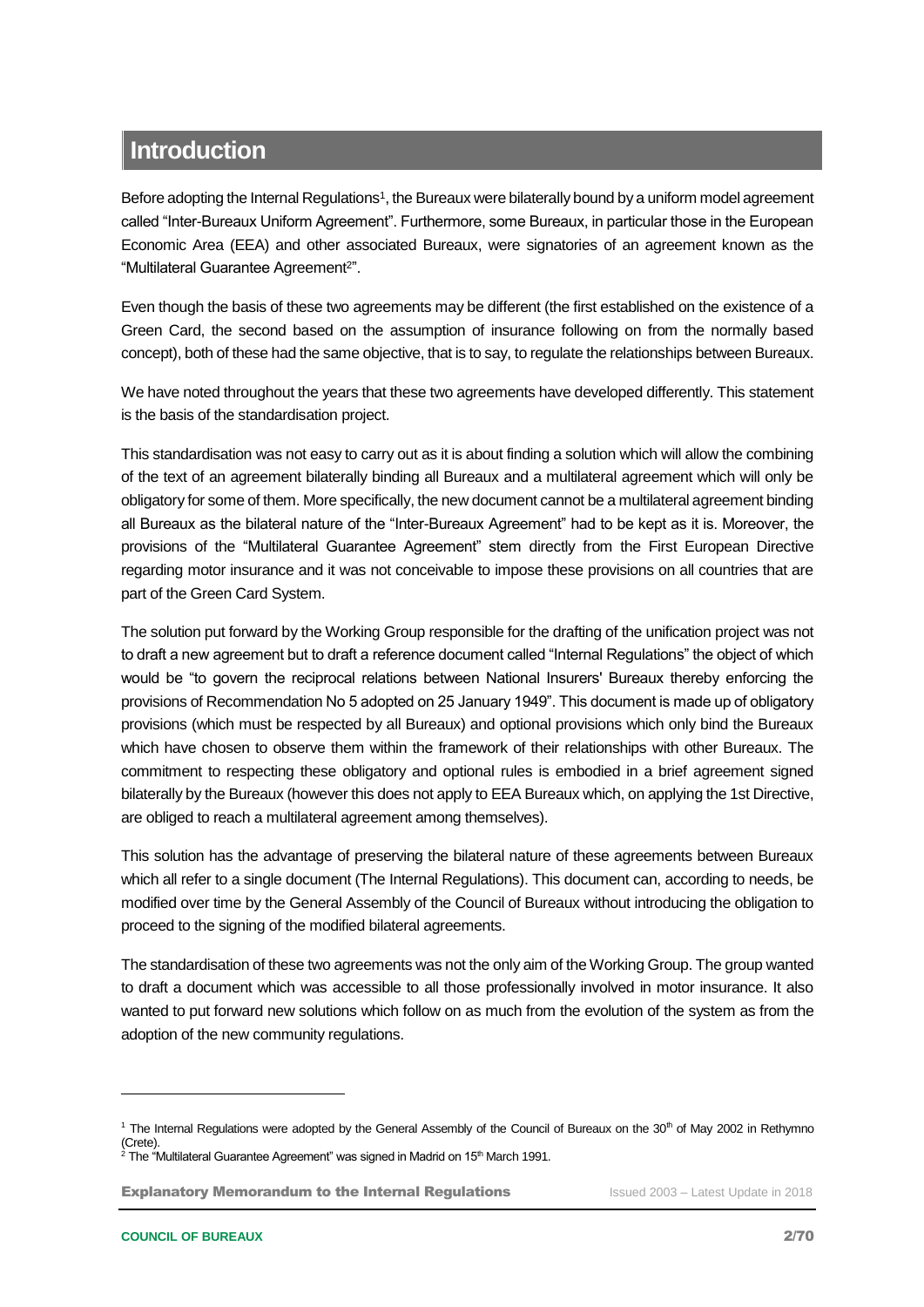The first version of the Internal Regulations was the subject of a publication in the Official Journal of the European Union<sup>3</sup>, as an appendix to the Multilateral Agreement." The reason is that the first Motor Insurance Directive, in order to facilitate the free movement of persons, introduced the concept of deemed insurance cover and abolished the checks on insurance at the borders of the Member States. This regime presupposes, amongst others, the existence of a guarantee agreement between the Bureaux of the countries concerned, such as the Multilateral Agreement and its predecessors. With the publication, the EU took note of the fact that the guarantee agreement had been duly concluded.

The Internal Regulations begin with a preamble with a view to reminding us of the origin and the basic principles of the green card system as well as the developments which have taken place since it was created in 1951.

This preamble was completed in 2008 to take into account the updates brought to the original text of the Internal Regulations mainly following on from the 5<sup>th</sup> Directive on Motor Insurance<sup>4</sup>.

**Explanatory Memorandum to the Internal Regulations ISSUED 18 ISSUED 15 2018** 

<sup>3</sup> Official Journal L 192 of 31.7.2003, p.23 and ff.

<sup>&</sup>lt;sup>4</sup> Directive 2005/14/EC of 11<sup>th</sup> May 2005. This directive has been repealed and replaced by Directive 2009/103/EC, enforced on 27<sup>th</sup> October 2009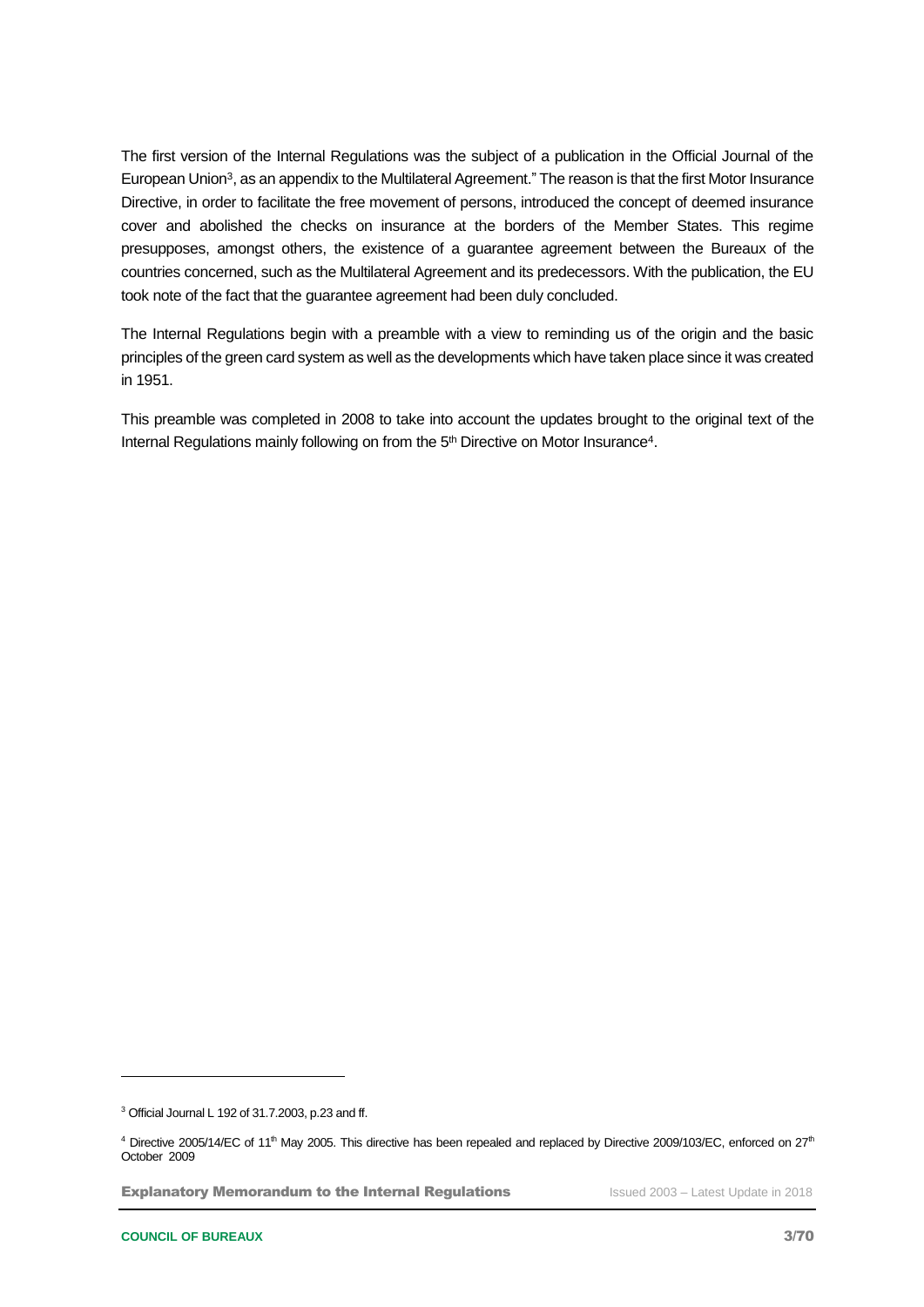### **Preamble**

(1) Whereas in 1949 the Working Party on Road Transport of the Inland Transport Committee of the Economic Commission for Europe of the United Nations sent to the Governments of Member States a recommendation<sup>5</sup> inviting them to ask insurers covering third party liability risks in respect of the use of vehicles to conclude agreements for the establishment of uniform and practical provisions to enable motorists to be satisfactorily insured when entering countries where insurance against such risks is compulsory.

(2) Whereas this recommendation concluded that the introduction of a uniform insurance document would be the best way to achieve that end and set out the basic principles of agreements to be concluded between insurers in the different countries.

(3) Whereas the Inter-Bureaux Agreement, the text of which was adopted in November 1951 by representatives of the insurers in States which, at the time, had responded favourably to the recommendation, formed the basis of the relationship between these insurers.

(4) Whereas:

(a) the purpose of the system, commonly known as the Green Card System, was to facilitate the international circulation of motor vehicles by enabling insurance of third party liability risks in respect of their use to fulfil the criteria imposed by the visited country and, in the case of accidents, to guarantee compensation of injured parties in accordance with the national law and regulations of that country;

(b) the international motor insurance card (Green Card), which is officially recognised by the government authorities of the States adopting the United Nations Recommendation, is proof in each visited country of compulsory civil liability insurance in respect of the use of the motor vehicle described therein;

(c) in each participating State a national bureau has been created and officially approved in order to provide a guarantee to:

- its government that the foreign insurer will abide by the law applicable in that country and compensate injured parties within its limits,

- the bureau of the visited country of the commitment of the member insurer covering third party liability in respect of the use of the vehicle involved in the accident;

(d) as a consequence of this non-profit-making dual mandate, each bureau is required to have its own independent financial structure based on the joint commitment of insurers authorised to transact compulsory civil liability insurance in respect of the use of motor vehicles operating in its national market which enables it to meet obligations arising out of agreements between it and other bureaux.

Explanatory Memorandum to the Internal RegulationsIssued 2003 – Latest Update in 2018

<sup>5</sup> Recommendation No 5 adopted on January 1949, superseded by Annex 1 of the Revised Consolidated Resolution on the Facilitation of Road Transport (R.E.4) adopted by the Working Party on Road Transport of the Inland Transport Committee of the Economic Commission for Europe of the United Nations, the text of which is provided as Annex I of the Internal Regulations.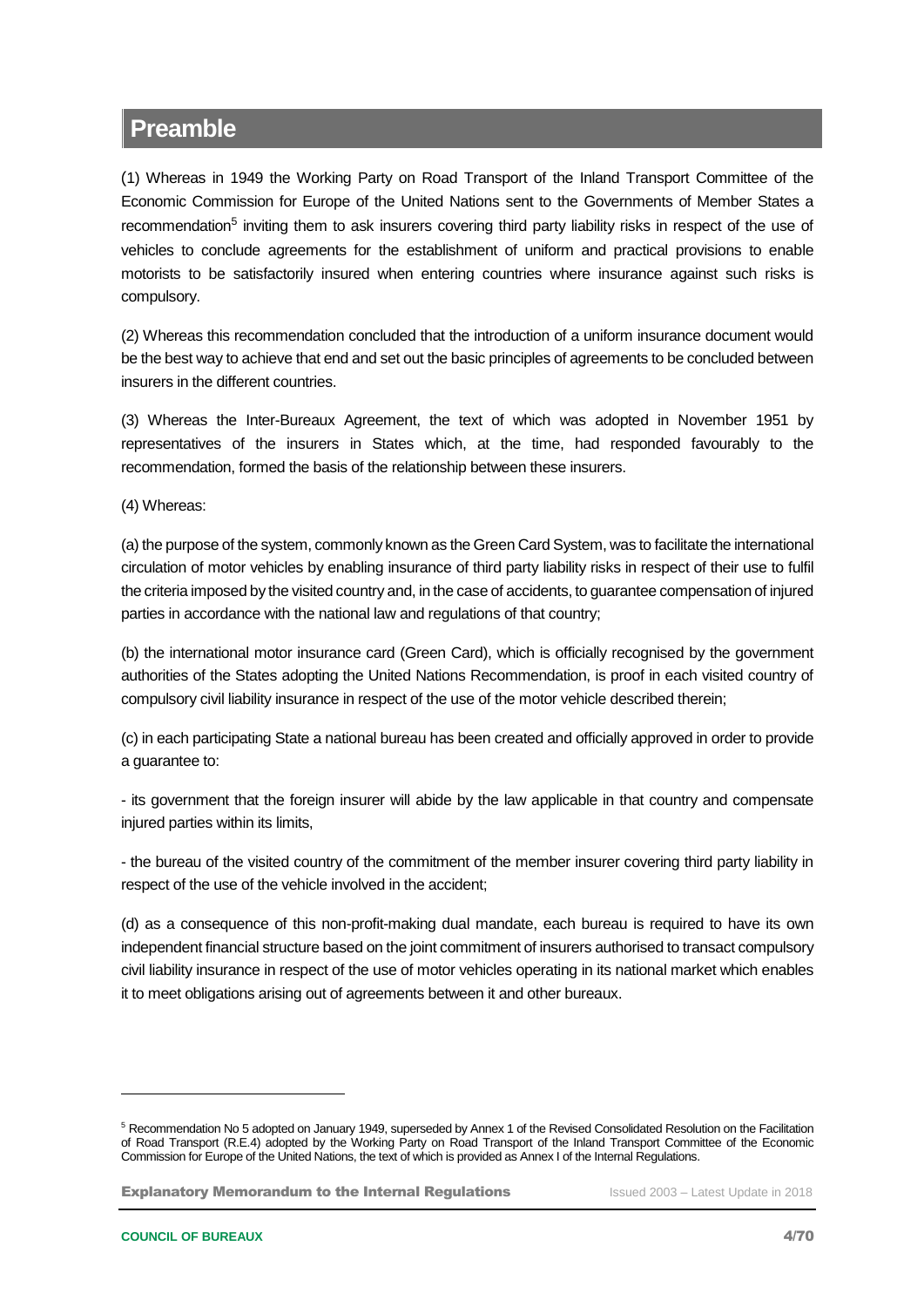(5) Whereas:

(a) some States, in order to further facilitate international road traffic, have abolished Green Card inspection at their frontiers by virtue of agreements signed between their respective Bureaux, mainly based on vehicle registration:

(b) by its Directive of 24 April 1972*<sup>6</sup>* the Council of the European Community proposed to the Bureaux of Member States the conclusion of such an agreement; then known as the Supplementary Inter-Bureaux Agreement, which was signed on 16 October 1972;

(c) subsequent agreements, based on the same principles, enabled the bureaux of other countries to become members; and these agreements were then collected into a single document signed on 15 March 1991 and called the Multilateral Guarantee Agreement.

(6) Whereas it is now desirable to incorporate all provisions governing the relations between bureaux into a single document, the Council of Bureaux, at its General Assembly held in Rethymno (Crete) on 30 May 2002 adopted these Internal Regulations.

(7) Whereas the General Assembly of Lisbon (Portugal) ratified, on 29 May 2008, the updates which were made to the current Internal Regulations related principally to the application of the 5th Motor Insurance Directive (Directive 2005/14/EC of 11 May 2005).

Explanatory Memorandum to the Internal RegulationsIssued 2003 – Latest Update in 2018

<sup>&</sup>lt;sup>6</sup> Directive of the Council of 24 April 1972 (72/166/EEC) on the approximation of the laws of Member States relating to insurance against civil liability in respect of the use of motor vehicles and to the enforcement of the obligation to insure against such liability, the text of which is provided as Annex II of the Internal Regulations. This directive has been repealed and replaced by the 2009/103/EC Directive enforced on 27<sup>th</sup> October 2009.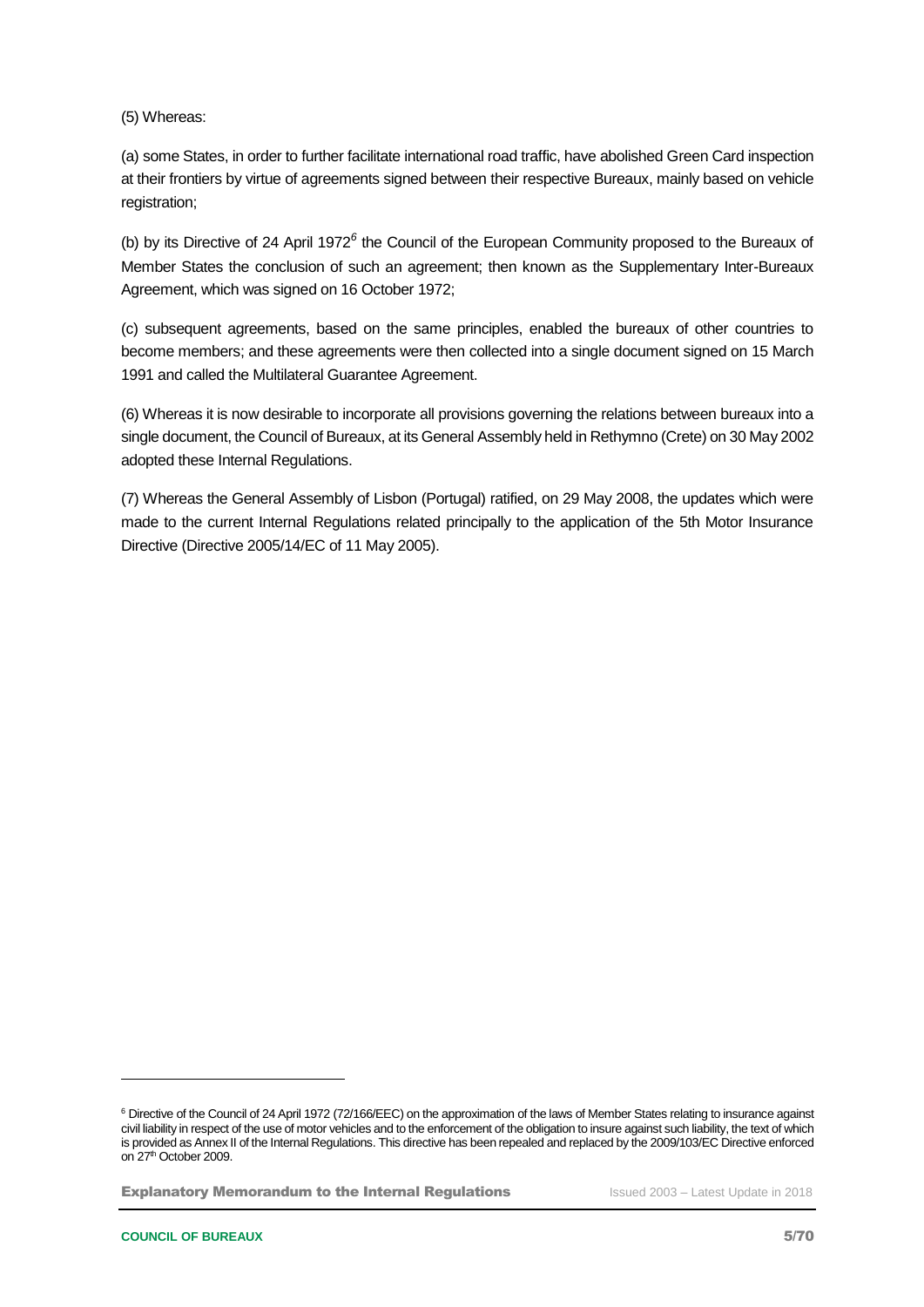### **Section I – General Rules**

#### *ARTICLE 1 – PURPOSE*

*The purpose of these Internal Regulations is to govern the reciprocal relations between National Insurers' Bureaux thereby enforcing the provisions of Recommendation no. 5 adopted on 25 January 1949 by the Working Party on Road Transport of the Inland Transport Committee of the European Economic Commission of the United Nations, superseded by Annex 1 of the Consolidated Resolution on the Facilitation of Road Transport (R.E.4) adopted by the Inland Transport Committee at the sixty-sixth session which was held from the 17th to the 19th of February 2004, in its current version (hereinafter called "Recommendation n°5).*

#### ARTICLE 1 - Purpose

The purpose of these Internal Regulations is to govern the relations between National Insurers' Bureaux in the context of enforcing Recommendation n°5. In accordance with the name of the document – INTERNAL REGULATIONS – the definition of the purpose does not include any bodies or persons other than the Bureaux so that only the Bureaux have direct rights under the Internal Regulations. In particular, members (see definition in Article 2.3) or correspondents (see definition in Article 2.4) can only enforce rights arising from the Internal Regulations via the Bureaux.

Rights and obligations of third parties (drivers, car operators, victims, claimants, etc.) are governed by the relevant provisions of applicable law and not by the Internal Regulations. This also applies to recourse actions of the Bureaux or their members against third parties.

#### *ARTICLE 2 – DEFINITIONS*

*For the purpose of these Internal Regulations the following words and expressions shall have the meanings herein assigned to them and no other:*

#### ARTICLE 2 – Definitions

The content of these definitions has been carefully considered to ensure that the wording selected is compatible with the text of Recommendation n° 5 and that of the European Directives relating to motor insurance.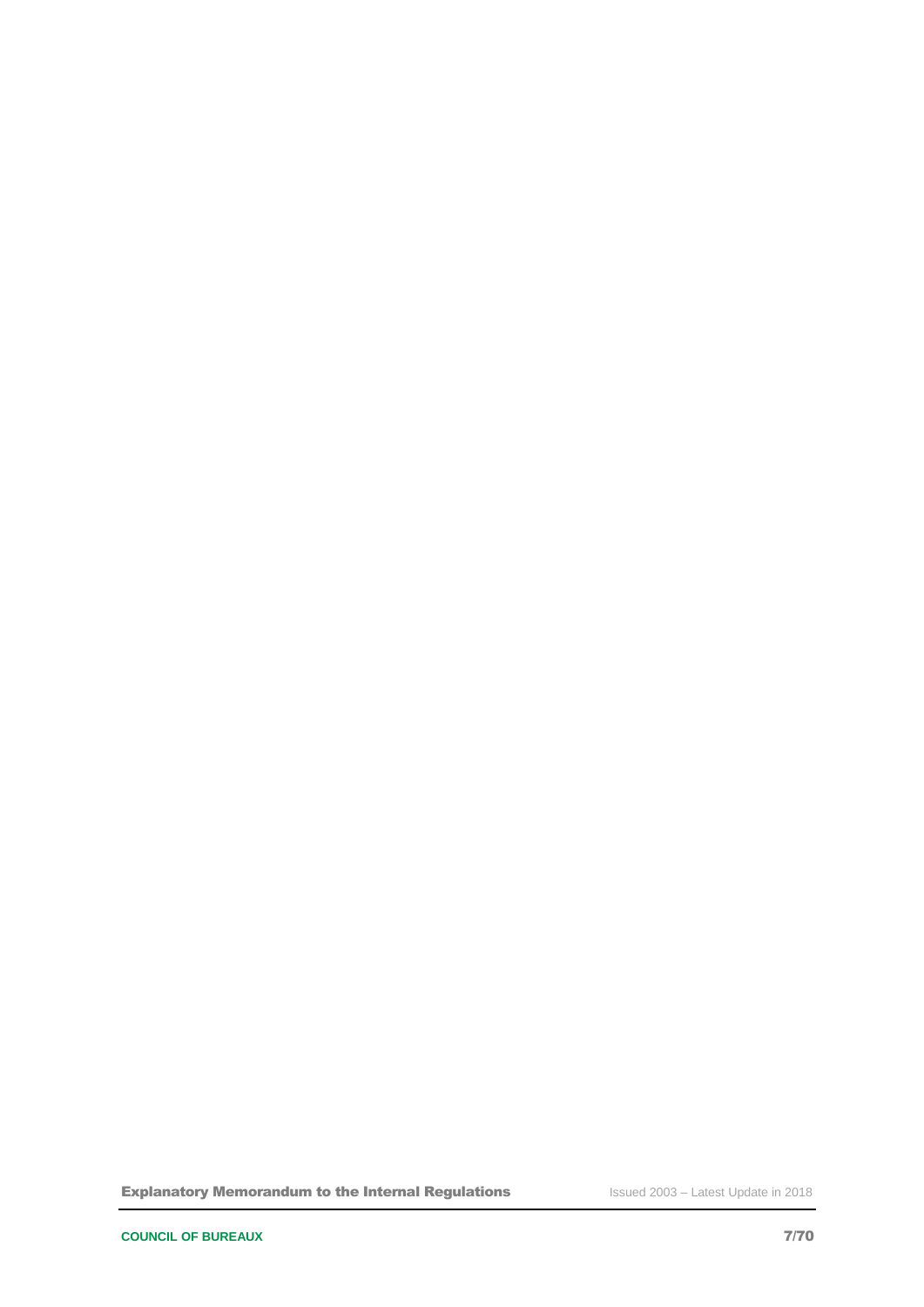*2.1 "National Insurers' Bureau" (hereinafter called "Bureau"): means the professional organisation which is a Member of the Council of Bureaux and constituted in the country of its establishment pursuant to Recommendation n°5.*

2.1 Each National Insurers´ Bureau shall fulfil three broad criteria. It shall:

- a) be a professional organisation,
- b) be a member in the Council of Bureaux, and
- c) fulfil the requirements of Recommendation n°5 which provide for:

1. official recognition by the government of this country's Bureau as a single organisation established by authorised insurers,

2. membership of the Bureau being restricted to those insurers authorised to transact motor third party liability insurance,

3. an obligation on all insurers authorised to transact motor third party liability insurance to become members of the Bureau,

4. an obligation on all insurers authorised to transact motor third party liability insurance to share in the financing of the Bureau so that the Bureau is in a position to meet its financial obligations.

Furthermore it provides that the government of the country of each Bureau shall provide the United Nations Economic Commission for Europe with a written undertaking not to place any obstacles in the way of the export of currency required to meet the international obligations of the Bureau and also with written confirmation that the Bureau has the means to fulfil its financial obligations.

*2.2 "insurer": means any undertaking authorised to conduct the business of compulsory third party liability insurance in respect of the use of motor vehicles.*

2.2 The definition of an Insurer requires that the insurer must be approved by the appropriate national authority to underwrite motor third party liability insurance. This definition does not preclude the insurer from operating in other classes of motor insurance but it is essential that the approval relates to motor third party liability insurance. The operational insurance undertaking may take any authorised legal form including that of Lloyd's.

*2.3 "member": means any insurer who is a member of a Bureau.*

2.3 In compliance with Recommendation n°5 the definition of a Member does not distinguish between insurers authorised to underwrite motor third party liability insurance offering international territorial coverage and those offering a similar product but whose authorisation restricts them to "national" coverage only. For

**Explanatory Memorandum to the Internal Regulations ISSUED 1888 ISSUED 1888 1889 1889 ISSUED 1889 1889 1899 1899**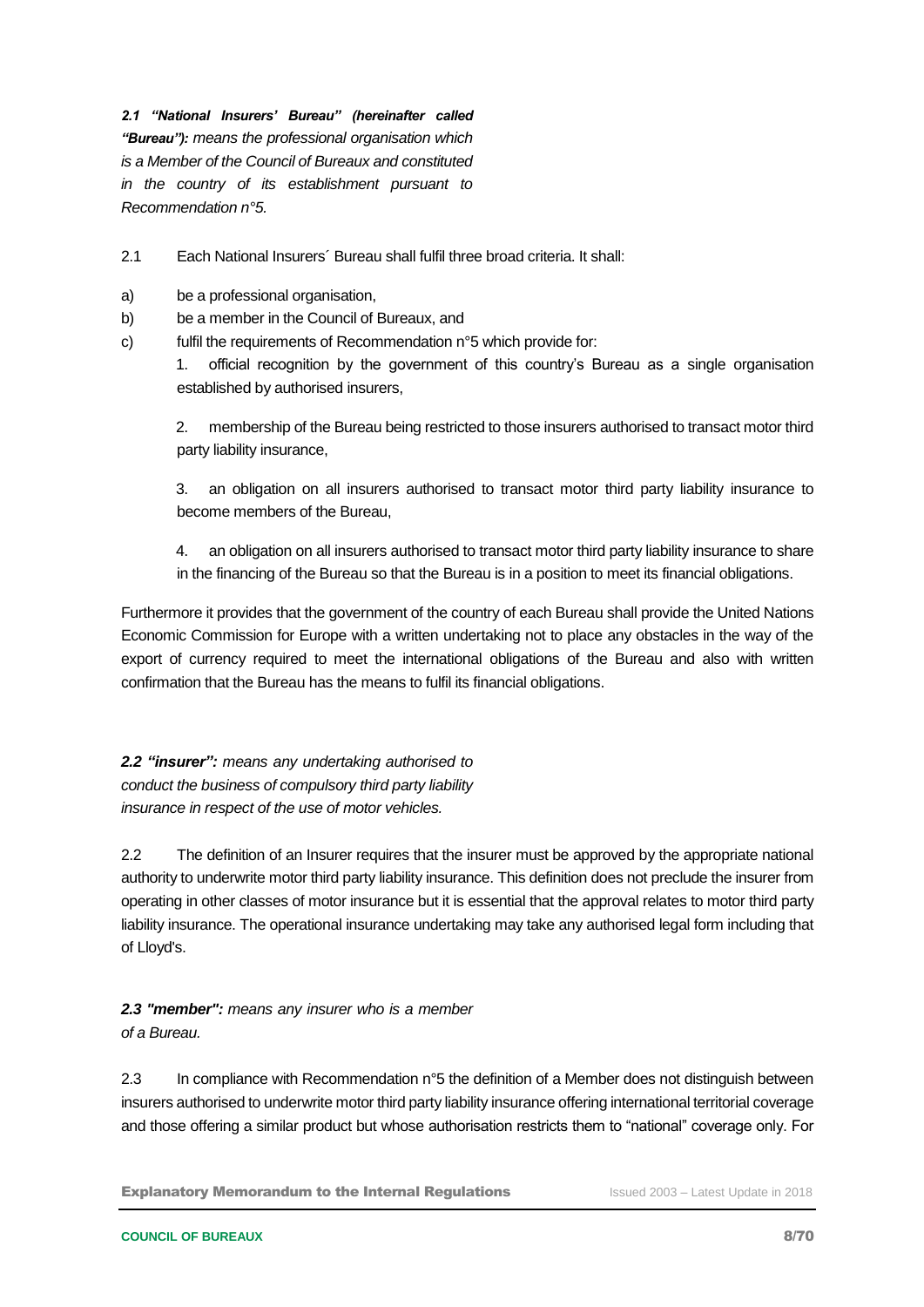the purposes of these Internal Regulations only insurers authorised to provide motor third party liability insurance offering international territorial coverage may be recognised as Members.

*2.4 "correspondent": means any insurer or other person appointed by one or more insurers with the approval of the Bureau of the country in which the person is established with a view to handling and settling claims arising from accidents involving vehicles for which the insurer or insurers in question have issued an insurance policy and occurring in that country.* 

2.4 The definition of a Correspondent lays down three conditions:

- a) Being appointed by one or more insurers via the National Bureau of which they are members,
- b) Being approved by the Bureau of the country of establishment,
- c) Being able to handle and settle motor third party liability claims.

Subject to any legal or regulatory provisions or conditions laid down by the Bureau of the country of establishment the function of Correspondent may be fulfilled by any organisation or natural person, such as a claims adjustor or lawyer.

*2.5 "vehicle": means any motor vehicle intended for travel on land and propelled by mechanical power but not running on rails as well as any trailer whether or not coupled but only where the motor vehicle or trailer is made subject to compulsory insurance in the country in which it is being used.*

2.5 The definition of a Vehicle and the fact that this should or should not be obligatorily insured shall be understood in accordance with the legal provisions in force in the visited country and not those prevailing in the country of origin of the vehicle.

The accidents involving vehicles with attached trailers should be resolved on the basis of the law applicable in the country of the accident<sup>7</sup>. This law mainly determines whether the claim must be dealt with by the insurer of the tractor or that of the trailer or whether this charge should be shared between them.

<sup>7</sup> 1985 – General Assembly, Item 2B(b) as modified in 2008

**Explanatory Memorandum to the Internal Regulations ISSUED 1888 ISSUED 1888 1889 1889 ISSUED 1889 1889 1899 1899**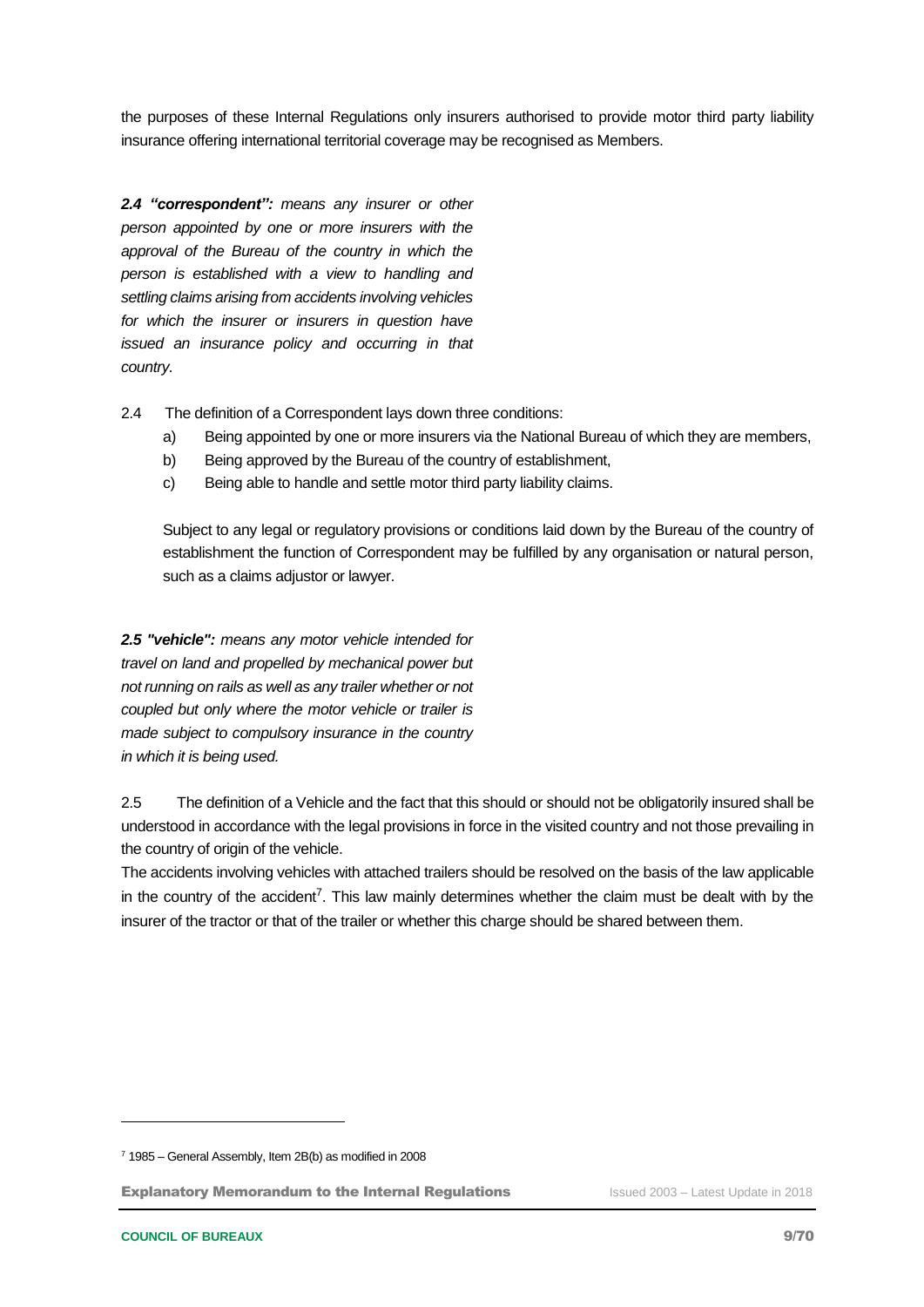*2.6 "accident": means any event causing loss or injury which may, pursuant to the law of the country where it occurs, fall within the scope of compulsory third party liability insurance in respect of the use of a vehicle.*

2.6 An accident is defined as any event causing loss or injury falling within the scope of the law on compulsory motor third party liability insurance. This definition covers every accident irrespective of the number of vehicles involved, including cases where only one vehicle is involved.

*2.7"injured party": means any person entitled to claim compensation in respect of any loss or injury caused by a vehicle.* 

2.7 The definition of an Injured Party is based on the right to obtain compensation for property damage or personal injury. In practical terms this means that the victim of an accident and the Injured Party, as defined under the Internal Regulations, may be two different persons, typically a fatally injured victim whose surviving relatives would be entitled to claim compensation. Apart from surviving relatives, any other natural or legal person which is legally subrogated in the rights of the victim or which has a direct, self-standing right (such as e.g. a social insurer or a property insurer) is to be considered as an injured party<sup>8</sup>.

*2.8 "claim": means any one or more claims for compensation presented by an injured party and arising out of the same accident.* 

2.8 The definition of a Claim includes either one single claim or multiple claims for compensation on the condition that they arise from one and the same event causing property damage or personal injury covered by motor third party liability insurance. The term "Claim" implies that the Injured Party submits a request for compensation. The mere occurrence of an event resulting in property damage or personal injury does not constitute a Claim.

*2.9 "policy of insurance": means a contract of compulsory insurance issued by a Bureau member covering civil liability in respect of the use of a vehicle.*

2.9 Insurance Policy is defined as a compulsory motor third party liability insurance contract issued by a member of a Bureau.

 $8$  2014 – General Assembly, Decision N°5-3

**Explanatory Memorandum to the Internal Regulations ISSUED 1888 ISSUED 1888 1889 1889 ISSUED 1889 1889 1899 1899**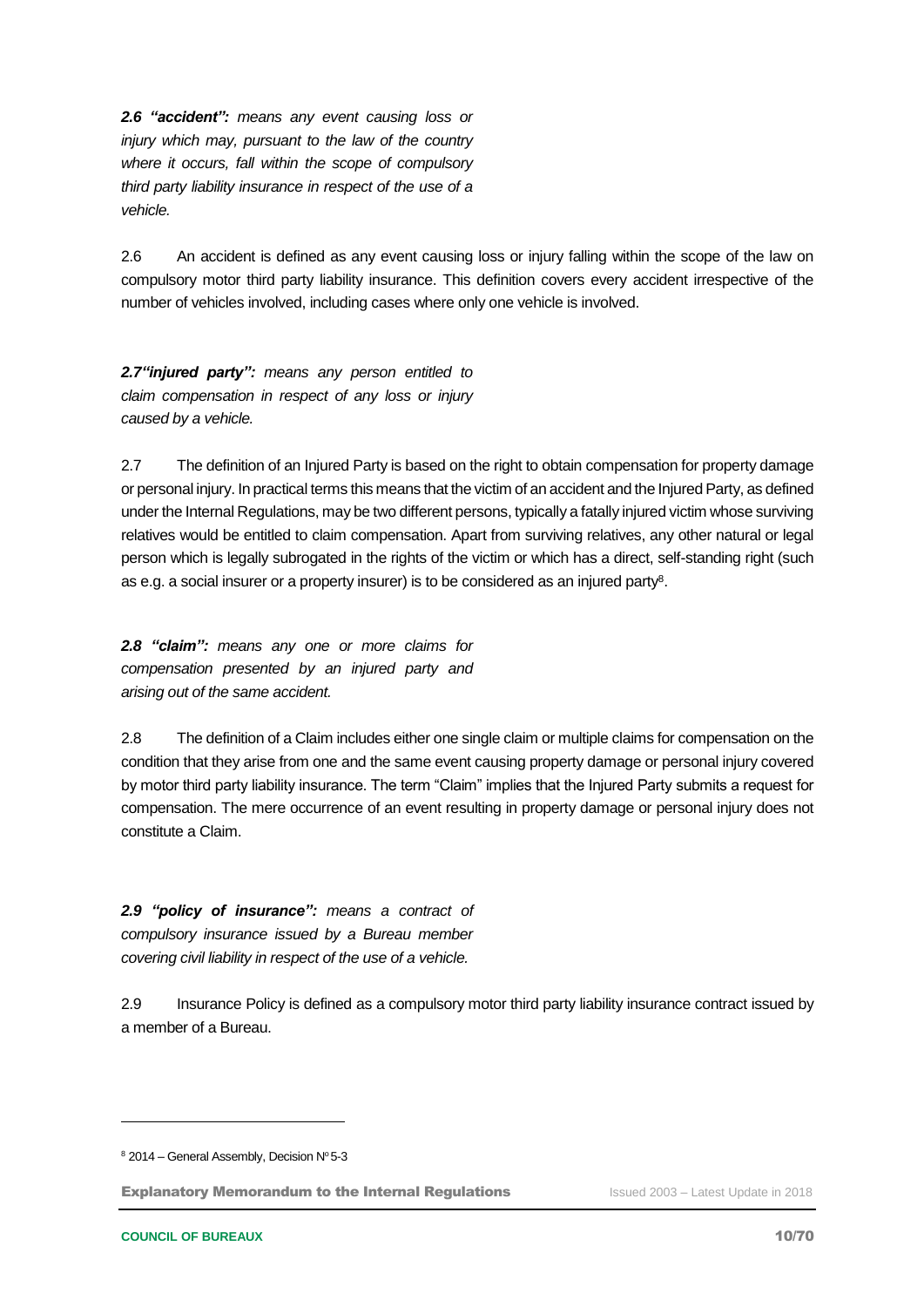#### *2.10 "insured": means any person whose third party liability is covered by a policy of insurance.*

2.10 The Insured is defined as any person whose third party liability is covered by a policy of insurance. According to national legal and contractual provisions this person need not be the person who concluded the insurance contract.

*2.11 "Green Card": means the international certificate of motor insurance conforming to any of the models approved by the Council of Bureaux.*

2.11 A Green Card is defined as the international certificate of motor insurance of one of the Council of Bureaux approved 'models'. The final responsibility for the model of a Green Card rests with the Working Party on Road Transport of the Inland Transport Committee of the Economic Commission for Europe of the United Nations.

*2.12 "Council of Bureaux": means the body to which all Bureaux must belong and which is responsible for the administration and the operation of the international motor civil liability insurance system (known as the "Green Card System").*

2.12 The Council of Bureaux, which was established in 1949, is currently filed as a non-profit-making international organisation under Belgian law of which the constitution is published in the Official Journal of this country (Annexes of the Journal dating from 05.01.2009).

#### *ARTICLE 3 - HANDLING OF CLAIMS*

This article describes the obligations imposed on each Bureau when an accident involving a vehicle originating from a foreign country occurs in the territory for which it is competent.

#### Article 3 – Handling of claims

*3.1 When a Bureau is informed of an accident occurring in the territory of the country for which it is competent, involving a vehicle from another country it shall, without waiting for a formal claim, proceed to investigate the circumstances of the accident. It shall as soon as possible give notice of any such accident to the insurer who issued the Green Card or policy of insurance or, if appropriate, to the Bureau concerned.* 

**Explanatory Memorandum to the Internal Regulations ISSUED 1888 ISSUED 1888 1889 1889 ISSUED 1889 1889 1899 1899**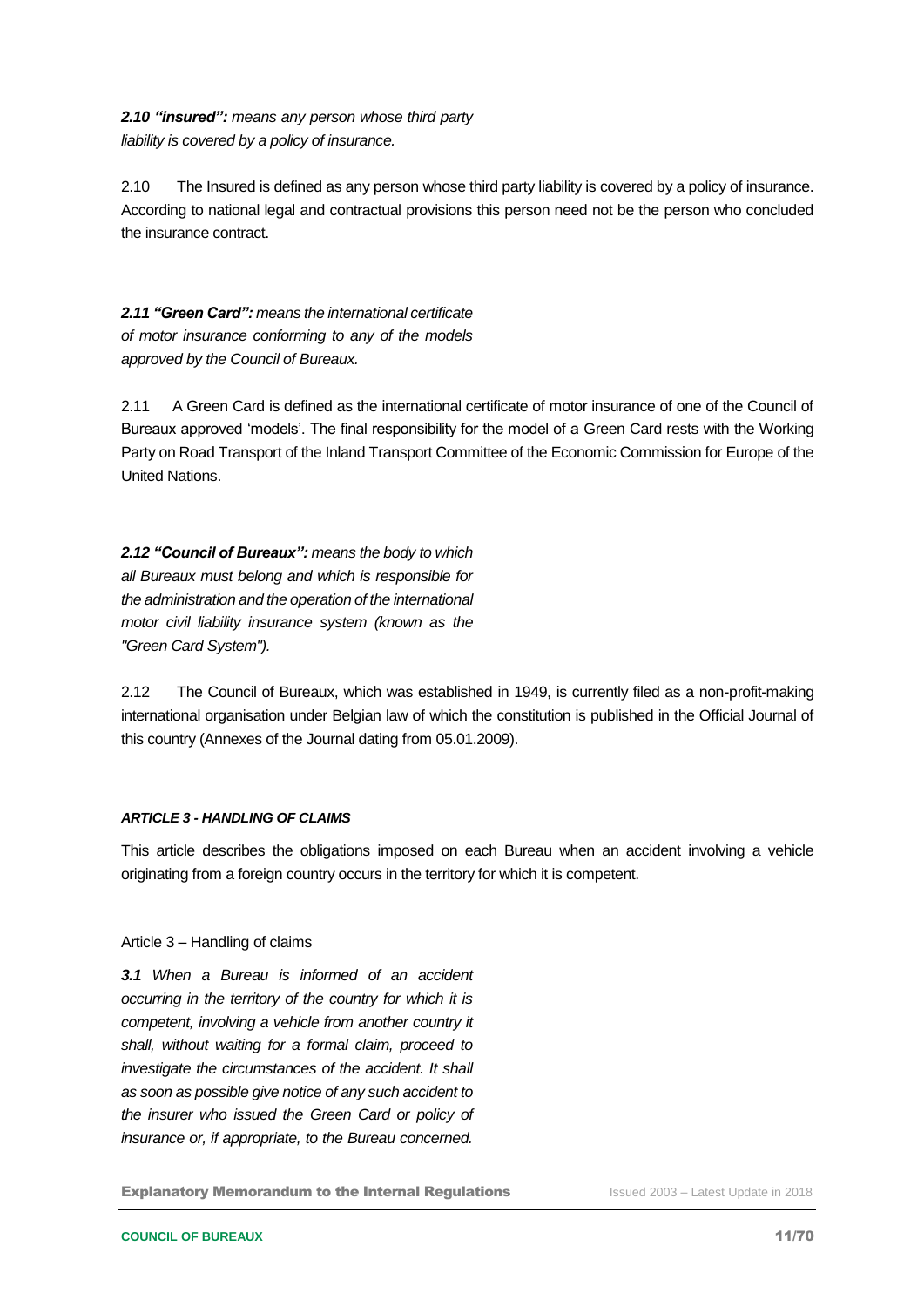*Any omission to do so shall however not be held against it.*

*If, in the course of this investigation, the Bureau notes that the insurer of the vehicle involved in the accident is identified and that a correspondent of this insurer has been approved in conformity with the provisions in Article 4, it shall forward this information promptly to the correspondent for further action.*

3.1 The first paragraph of this sub-article binds the Bureau of the country of accident to commence investigation to enable a quick resolution of the case once an injured party presents a claim (see definition of this term in Article 2.8). It specifically points out its obligation to provide information to the insurer at risk or the Guarantor Bureau, that is to say the Bureau of which said insurer is a member (see Article 6). This rule does not allow the Bureau of the country of accident to invite a claim but, at the same time, it anticipates a proactive approach to cases reported to the Bureau including, if necessary, making contact with the Injured Party. It is customary to ensure that the insurer, or the guarantor Bureau, is promptly informed of any potential claim. This rule does not include any sanction in case of an occasional failure to provide information but where there is a regular failure on the part of a Bureau to give early notice of a potential claim the guarantor Bureau (or Bureaux) should seek to resolve the situation by bilateral talks. If such dealings do not lead to the expected change then the guarantor Bureau (or Bureaux) should inform the Council of Bureaux as such behaviour might be regarded as a breach of the Council of Bureaux Constitution. We also note that the provisions commented on here respond to the stipulations of Article 5 of Directive 72/166/EEC (currently laid down in Article 6 of Directive 2009/103/EC) to which the Member States of the European Economic Area (EEA) are bound. This article provides that: " Each Member State shall ensure that, where an accident is caused in its territory by a vehicle normally based in the territory of another Member State, the national insurers' bureau shall (…) obtain information: - as to the territory in which the vehicle is normally based, and as to its registration mark, if any; - in so far as is possible, as to the details of the insurance of the vehicle, as they normally appear on the green card, which are in the possession of the person having custody of the vehicle, to the extent that these details are required by the Member State in whose territory the vehicle is normally based. Each Member State shall also ensure that the bureau communicates this information to the national insurers' bureau of the State in whose territory the vehicle is normally based."

The second paragraph of this sub-article obliges the investigating Bureau to forward the case to an approved Correspondent of an identified insurer for further handling. No specific sanction for failure to comply with this rule has been provided but again there should be an amicable settlement between the Bureaux involved. Frequent breaches of the rule would constitute a breach of the Council of Bureaux Constitution.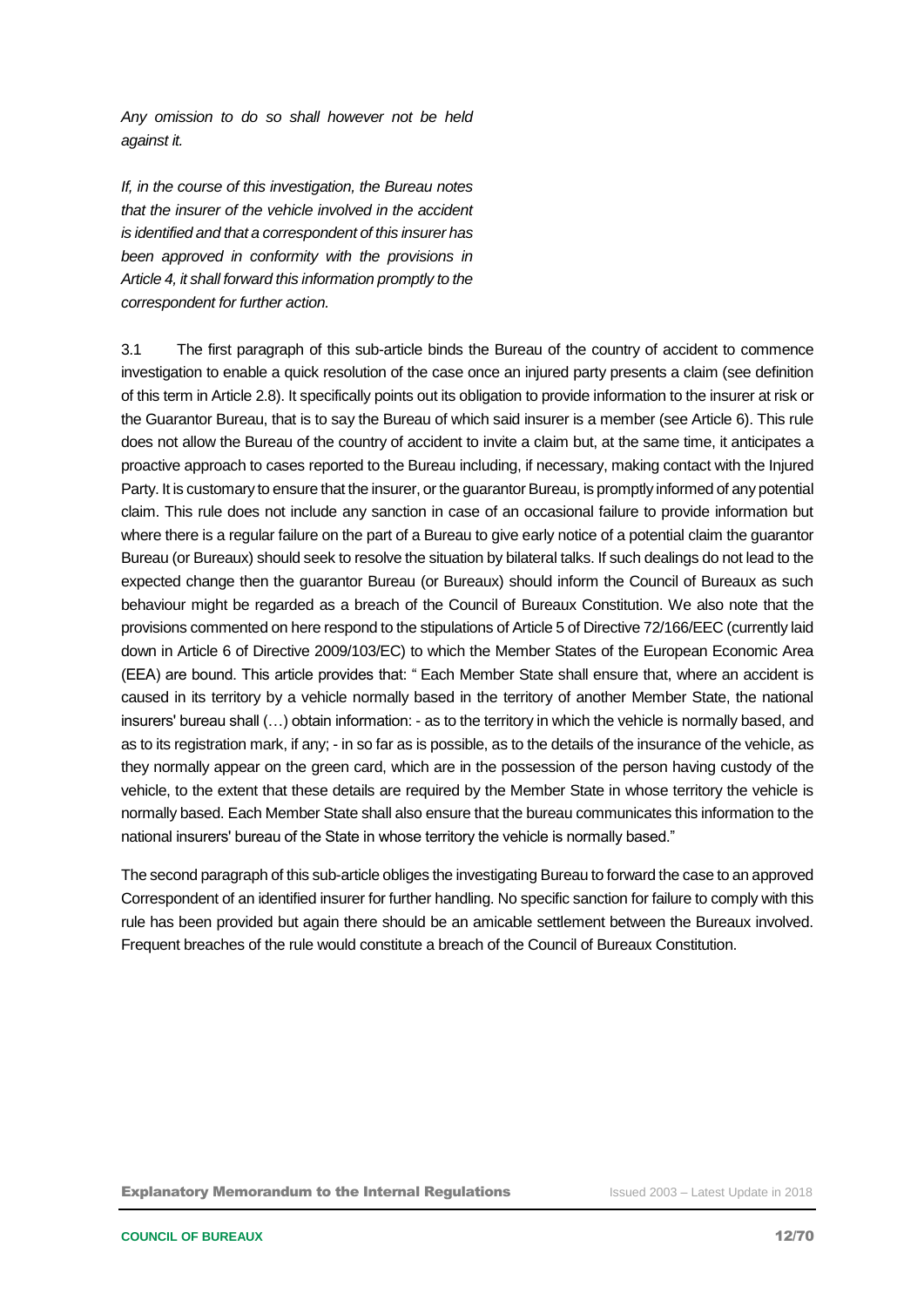*3.2.1 On receipt of a claim arising out of an accident under the circumstances described above, if a correspondent of the insurer has been approved, the Bureau shall forward the claim promptly to the correspondent so that it may be handled and settled in conformity with the provisions of Article 4. If there is no approved correspondent, it shall give immediate notice to the insurer who issued the Green Card or policy of insurance or, if appropriate, to the Bureau concerned that it has received a claim and will handle it, or arrange for it to be handled, by an agent whose identity it shall also notify.*

3.2.1 Once a claim is passed to a Bureau the latter is obliged to forward it promptly to the Correspondent so that the Correspondent may handle and settle the claim. In other words this means that, where a Correspondent is authorised to handle and settle a claim, the Bureau of the country of accident should not become involved unless through the exercising of its rights under Article 4.5 and exceptionally under Article 4.6. By handing the case over to the Correspondent the Bureau is released from any further obligation to inform the insurer and/or the guarantor Bureau as long as the Correspondent fulfils his responsibilities. It is then the responsibility of the Correspondent to provide appropriate information to the insurer who requested their approval.

However, if no Correspondent has been approved the Bureau itself is obliged to immediately inform the insurer or the guarantor Bureau that it has received a claim and that it will either handle the claim itself or appoint an agent to handle it. In the latter case the Bureau shall inform the insurer or the Guaranteeing Bureau of the identity of the agent, paying particular attention to the provisions of Article 3.6 (conflict of interests). It is strongly recommended that all necessary steps be taken to ensure that this happens.

Certain insurance companies may, for linguistic or other reasons, entrust the management of a file to Intermediaries acting on behalf of the insurance company resident in the country of the company, leaving it to them to maintain contact with the Bureau of the country of accident until the file is finally closed. In the context of this mission, the said Intermediary acting on behalf of the insurance company may confirm insurance cover to the Bureau of the country of accident.

The Guaranteeing Bureau is bound by the confirmation of cover given by the Intermediary acting on behalf of the insurance company, and in particular when the insurance company is wound up, and the Guaranteeing Bureau has to substitute for it in obligations arising out of the claim.

The same principle should be applied when confirmation of cover has been given to the Bureau of the country of accident by a representative empowered for that purpose by the insurance company of the vehicle involved in the accident<sup>9</sup>.

<sup>9 2001 –</sup> General Assembly, Decision N° 11 - Confirmation of cover, as modified in 2011 by General Assembly Decision N° 9-4 and in 2013 by General Assembly Decision Nº 5-5.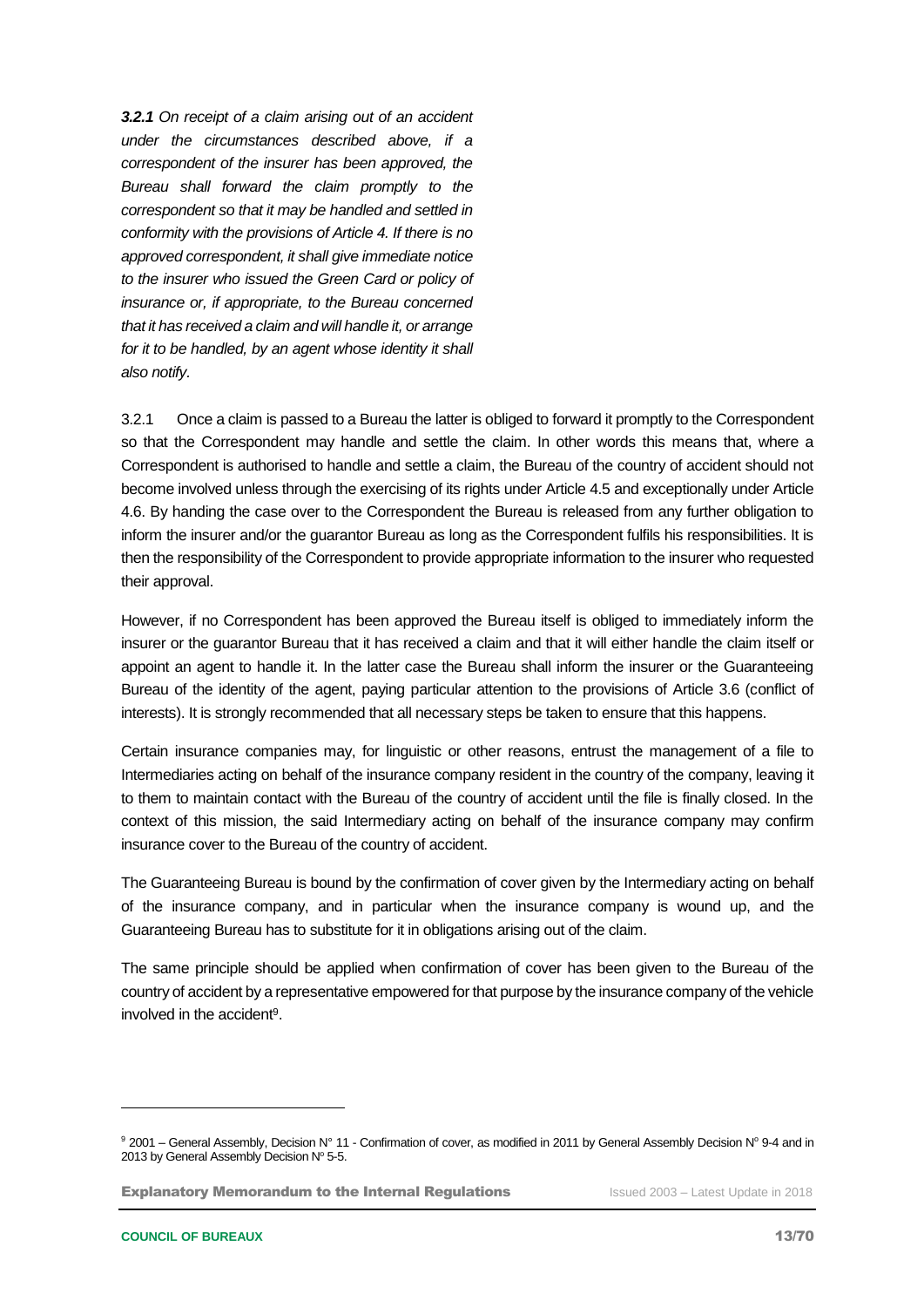In the absence of any bilateral understandings to the contrary, only the official languages of the System, English and French, should be used in correspondence<sup>10</sup>.

When it is noted that a vehicle is the subject of a Green Card issued by an insurer and of an insurance contract issued by another insurer, the Bureau of the country of the accident shall only contact the insurer which delivered the Green Card, or its correspondent to the extent that the circulation of this vehicle is subject to being in possession of this document $11$ .

*3.2.2 Whenever dealing with a claim, the Bureau or its agent shall inform the insurer or the Bureau concerned about its best estimate of the expected claims amounts so that the addressee can set up an appropriate technical provision. It shall attach essential and relevant documentation and update the information as well as the documentation whenever substantial changes occur to it. This obligation is without prejudice to any other obligation of the Bureau or its agent in the country of accident arising from this Article. 12*

3.2.2 The paying entities are entitled to receive the essential information (including a brief description of the accident) as well as documentation on claims handled on their account. This on the one hand enables them to have a picture of the expected claims amounts so that they can set up the necessary technical provisions (reserves). On the other hand, adequate – but not over-demanding – documentation should be provided by the handling Bureau to justify the expected claims amounts which will later be subject to a reimbursement demand.

The information on expected claims amounts cannot be exact and thus can be only a best estimate of the Bureau of the country of accident, unless the final payment in favour of a victim was arranged. The best estimate of these amounts should be given for all claims arising out of the claim event (i.e. not only RBNS, but also IBNR, if available) and for individual victims. Moreover, at least the specification for material damage and bodily injury should be provided.

The supporting documentation should be made available without delay in a reasonable scope, in order to strike a balance between the interest of the paying entity to receive it and the avoidance of the Bureau of the country of accident being unnecessarily overwhelmed. Since claims files develop, regular updating is an integral part of the flow of information and/or documentation. The handling Bureau, whenever substantial changes occur, shall provide this update to the other Party. When judging the impact of the change, the handling Bureau should, on the basis of the information at its disposal carefully consider and observe, in the context of proportionality the financial capacity of the other Party. The size of the market in which the paying entity operates (both as regards the number of vehicles and the premium income) should be taken into consideration. The paying entity on the other hand should not be overly demanding when wishing to be

 $10$  1989 – General Assembly, Item 6(b)(iii)

<sup>&</sup>lt;sup>11</sup> 2005 – General Assembly, Decision  $N^{\circ}$  9 – Green Cards not issued in relation to a policy

<sup>&</sup>lt;sup>12</sup> 2016 – General Assembly, Decision N° 4-1 – Entry into force: 1<sup>st</sup> January 2017

Explanatory Memorandum to the Internal RegulationsIssued 2003 – Latest Update in 2018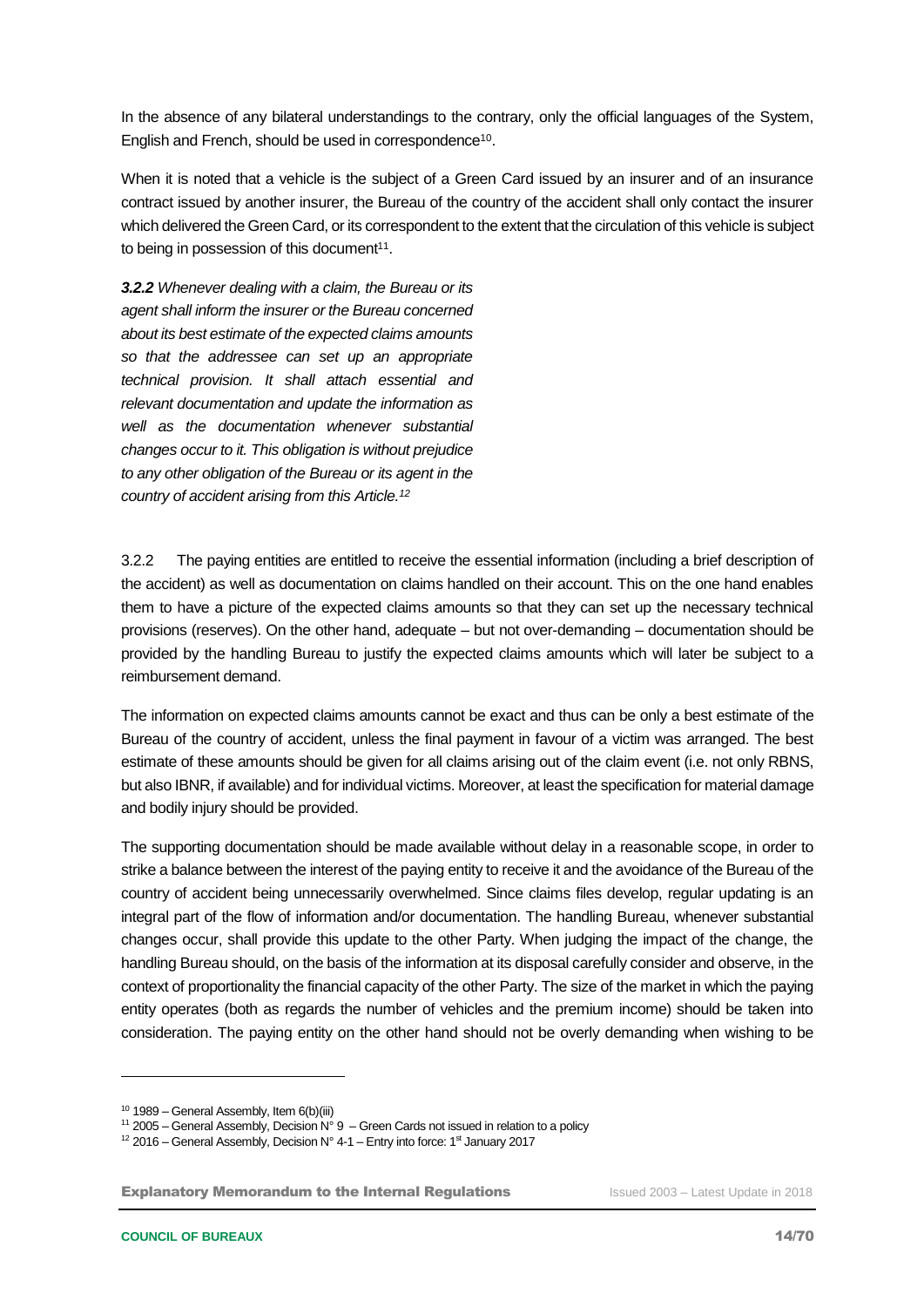appropriately informed and updated. It may, however, in exceptional cases indicate what change it considers as substantial.

*3.3 The Bureau is authorised to settle any claim amicably or to accept service of any extra-judicial or judicial process likely to involve the payment of compensation.*

3.3 Pursuant to this provision, Bureaux adhering to the Internal Regulations authorise each other, by agreement (see Annex III: Model Agreement between Bureaux), to deal with and, if necessary, to amicably settle claims with Injured Parties as well as to accept service of extra-judicial or judicial process and represent the Insured before any Court or any other competent body. Such wide powers extend from payment of the required compensation to rejection of the claim. However, these powers are limited to two levels: firstly due to the fact that the Bureau must deal with claims "in the best interests of the insurer who issued the Green Card or policy of insurance or, if appropriate, the Bureau concerned" (see Article 3.4) and thereafter by "the conditions or limits applicable under the compulsory motor civil liability insurance law in force in the country of accident" (see Article 3.5).

As the "Green Card System" is essentially based on civil liability, claims for which compensation must be paid under the Internal Regulations do not include those claims introduced by the driver (or his/her beneficiaries) covered under the insurance contract of the foreign vehicle involved in the accident when the driver is held responsible for the damage of which he/she is the victim.

This limitation does not concern cases where, pursuant to the law applicable, the holder of the vehicle is responsible for any injury/damage suffered by the driver of the vehicle, where s/he is considered as a third party, even if s/he is at fault<sup>13</sup>.

*3.4 All claims shall be handled by the Bureau with complete autonomy in conformity with legal and regulatory provisions applicable in the country of accident relating to liability, compensation of injured parties and compulsory insurance in the best interests of the insurer who issued the Green Card or policy of insurance or, if appropriate, the Bureau concerned.*

*The Bureau shall be exclusively competent for all matters concerning the interpretation of the law applicable in the country of accident (even when it refers to the legal provisions applying in another country) and the settlement of the claim. Subject to this latter provision, the Bureau shall, on express demand,* 

<sup>13</sup> 1977 – General Assembly, Item 4 and 1979 – General Assembly, Item 1, modified in 2007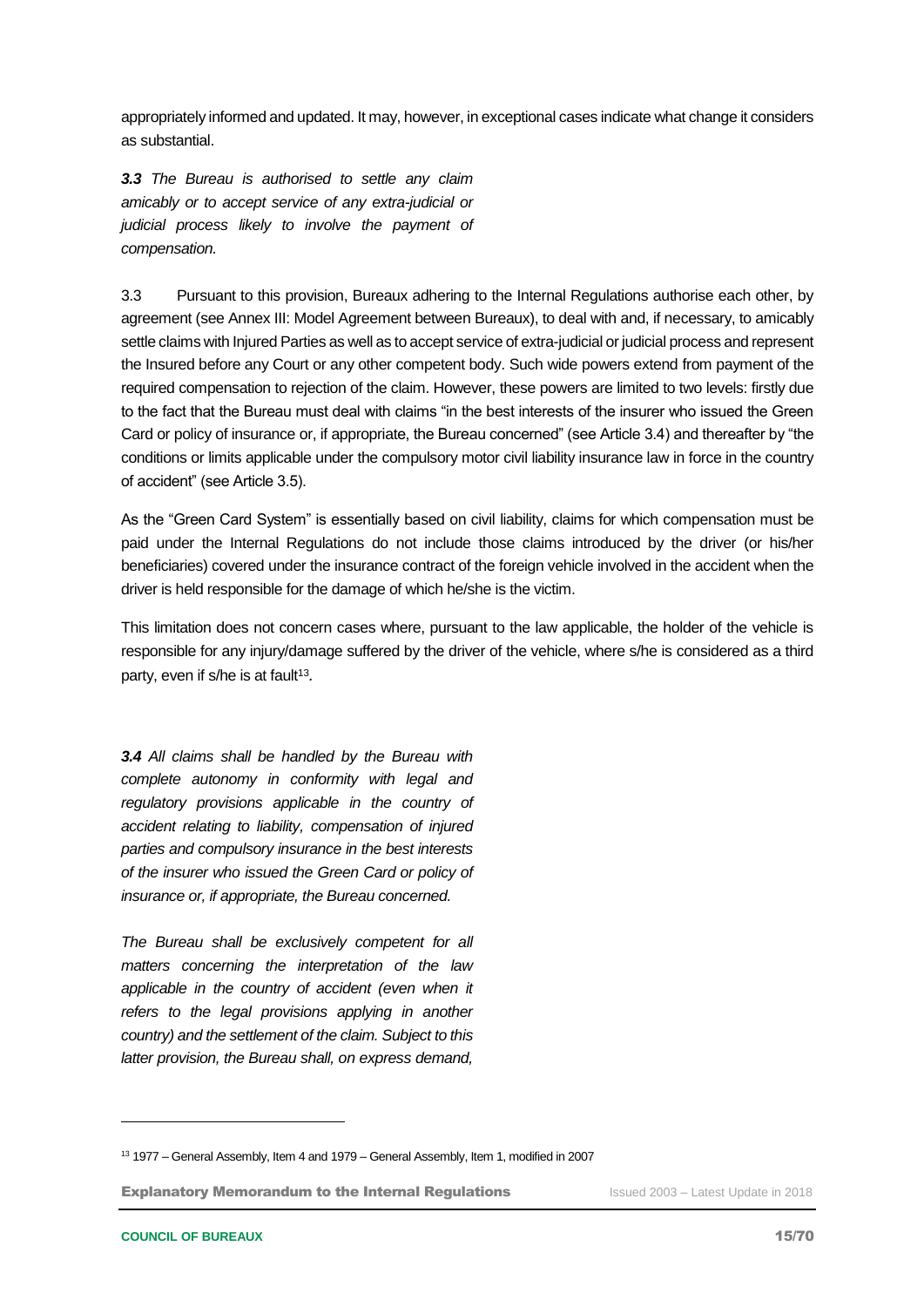*inform the insurer, or the Bureau concerned, before taking a final decision.*

3.4 This Article grants complete discretion to a Bureau when handling and settling the claim in that it confirms that the Bureau is not required to seek instruction from the insurer or the guarantor Bureau. However, the Bureau or its appointed agent must act "in the best interest" of the insurer or the guarantor Bureau. This principally implies that it shall inform as soon as possible the insurer who issued the Green Card or policy of insurance or, if appropriate, the Bureau concerned, of at least the estimated future cost of both the Material Damage and Bodily Injury elements of a particular claim. If during the handling of the claim the Bureau (or its Agent) becomes aware of additional information on the claim, suggesting an amendment to the amount(s) previously communicated, then any substantial<sup>14</sup> change of the estimated future cost shall be communicated as soon as possible to the insurer who issued the Green Card or policy of insurance or, if appropriate, to the Bureau concerned<sup>15</sup>.

If the insurer or the guarantor Bureau involved expressly asks to be informed by the Bureau handling the claim of its final decision before such a decision has been made, then this Bureau shall fulfil this obligation. This duty to inform does not impede the discretion and competence of the Bureau as referred to in the paragraph above.

*3.5 When the settlement envisaged is in excess of the conditions or limits applicable under the compulsory motor civil liability insurance law in force in the country of accident whilst covered under the policy of insurance, it shall consult the insurer in relation to that part of the claim which exceeds those conditions or limits. The consent of such insurer is not required if the applicable law imposes on the Bureau the obligation to take account of the contractual guarantees in excess of such limits and conditions provided in the law relating to insurance against civil liability in respect of the use of motor vehicles in the country of accident.*

3.5 What should be understood by "the conditions or limits applicable under the compulsory motor civil liability insurance law in force in the country of accident"?

This wording follows on from a Court of Justice ruling (64/83) interpreting what appears in Article 2(2) of Directive 72/166/EEC (currently laid down in Article 2 a) of Directive 2009/103/EC) which provides that the National Bureau of each Member State is guarantor for the settlement of claims occurring on its territory

**Explanatory Memorandum to the Internal Regulations ISSUED 1888 ISSUED 2003** – Latest Update in 2018

<sup>&</sup>lt;sup>14</sup> 2016 – General Assembly, Decision N° 4-1 – Entry into force: 1<sup>st</sup> January 2017

<sup>&</sup>lt;sup>15</sup> 2004 – General Assembly – Decision  $N^{\circ}$  8 - Handling of Claims - The decision is a consequence of the necessity that the claim is handled "in the best interest" of the insurer or of the Bureau involved.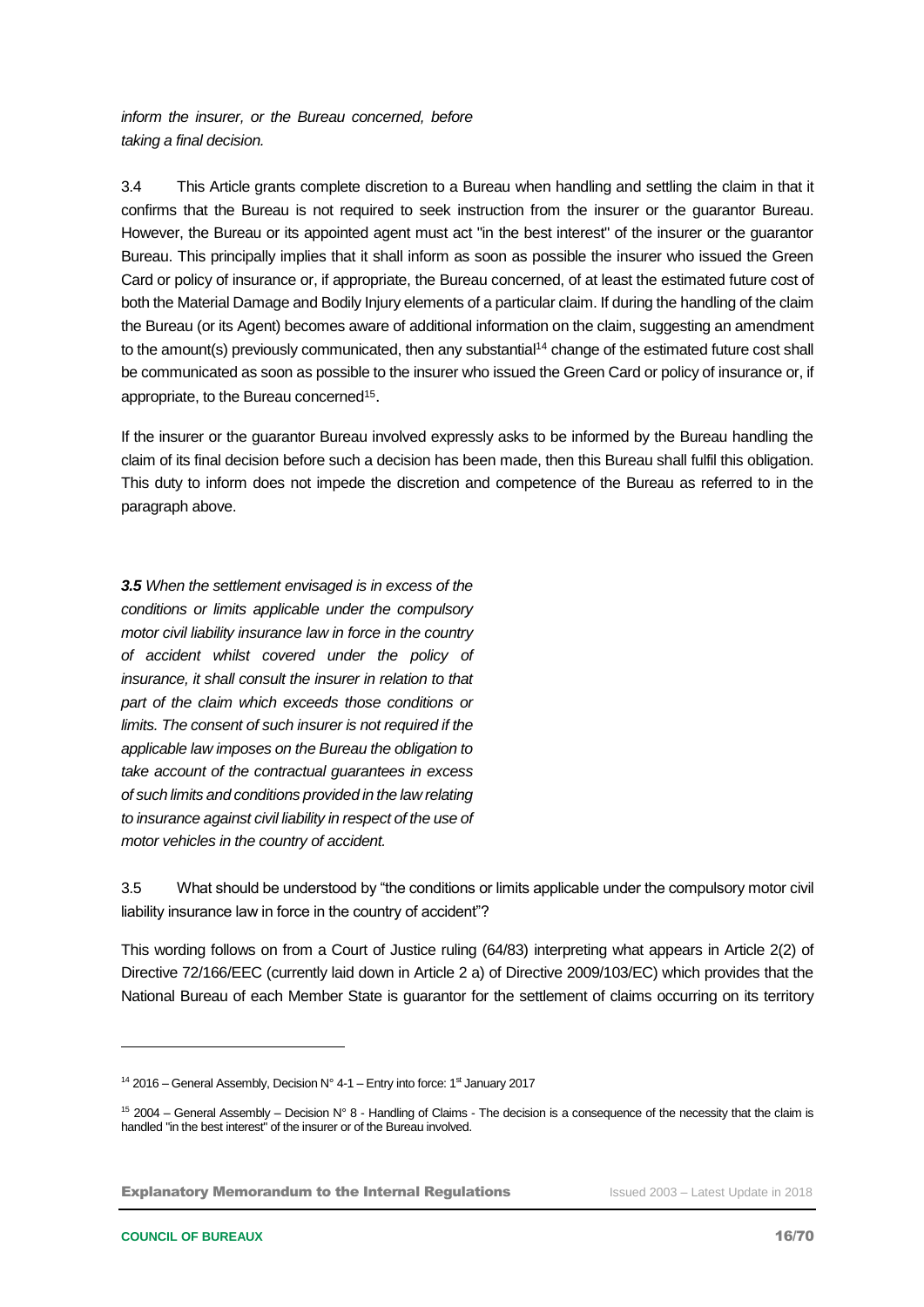caused by vehicles normally based in the territory of another Member State*, in accordance with the provisions of its own national law on compulsory insurance*.

The Court considered that this expression *"must be understood as referring to the conditions and limits of civil liability applicable to compulsory insurance, provided always that the driver of the vehicle at the time at which the accident occurred is deemed to be covered by valid insurance in conformity with that legislation".*

The Court of Justice in this way confirms one of the fundamental principles of the Green Card system according to which the guarantee offered by the International Certificate of Insurance must correspond to the requirements of the national law on compulsory insurance of the country travelled in. This principle also applies when the Bureau of the country where the accident took place handles the claim on the basis that the vehicle is normally based in the territory of another Member State (See Section III Specific rules governing contractual relations between Bureaux based on deemed insurance cover).

The Bureau of the country where the accident took place is therefore obliged, within the framework of settling a claim, to respect the stipulations set out in the law on compulsory insurance in its country. However, these stipulations at the same time constitute the limits in which they must envisage the settlement of the claim even if the guarantee offered by the insurance contract taken out in the country of origin of the vehicle is in excess of the limits and conditions provided in the law of the country of the accident.

When this situation arises, the Bureau shall consult the insurer which issued the insurance contract in relation to that part of the claim which exceeds those conditions or limits. The consent of the insurer is required except in cases where, in accordance with the applicable law (that is to say, the national law), the Bureau is to abide by contractual guarantees exceeding the conditions or limits provided by the compulsory motor civil liability insurance law of its country.

If the Bureau does not respect this obligation, it will overstep the limits of its decision-making powers and runs the risk of being subject to a refusal of reimbursement by the insurer for the part of the compensation exceeding the conditions or limits which should have been abided by. In this case, the Bureau will not be able to benefit from the guarantee provided for in Article 6.1 for this part of the compensation.

When Article 9 applies, that is to say when the claim for compensation is handled by the Bureau on the basis of a false, unauthorised or illegally altered Green Card, the compliance with the limits and conditions provided for in the law on compulsory insurance of motor insurance civil liability of the country where the accident occurred is indisputably imposed<sup>16</sup>.

When a Handling Bureau is ordered, by a court decision rendered in the Handling Bureau's country, to compensate a victim to an extent that is in excess of the conditions or limits applicable under the compulsory motor civil liability insurance law in force in the country of accident, the Guaranteeing Bureau shall only be held to guarantee the amounts that are not in excess of the applicable conditions or limits. Any amount exceeding these conditions or limits shall remain to be borne by the Handling Bureau.

<sup>16</sup> 2009 – General Assembly – Decision N° 5-3

**Explanatory Memorandum to the Internal Regulations ISSUED 1888 ISSUED 2003** – Latest Update in 2018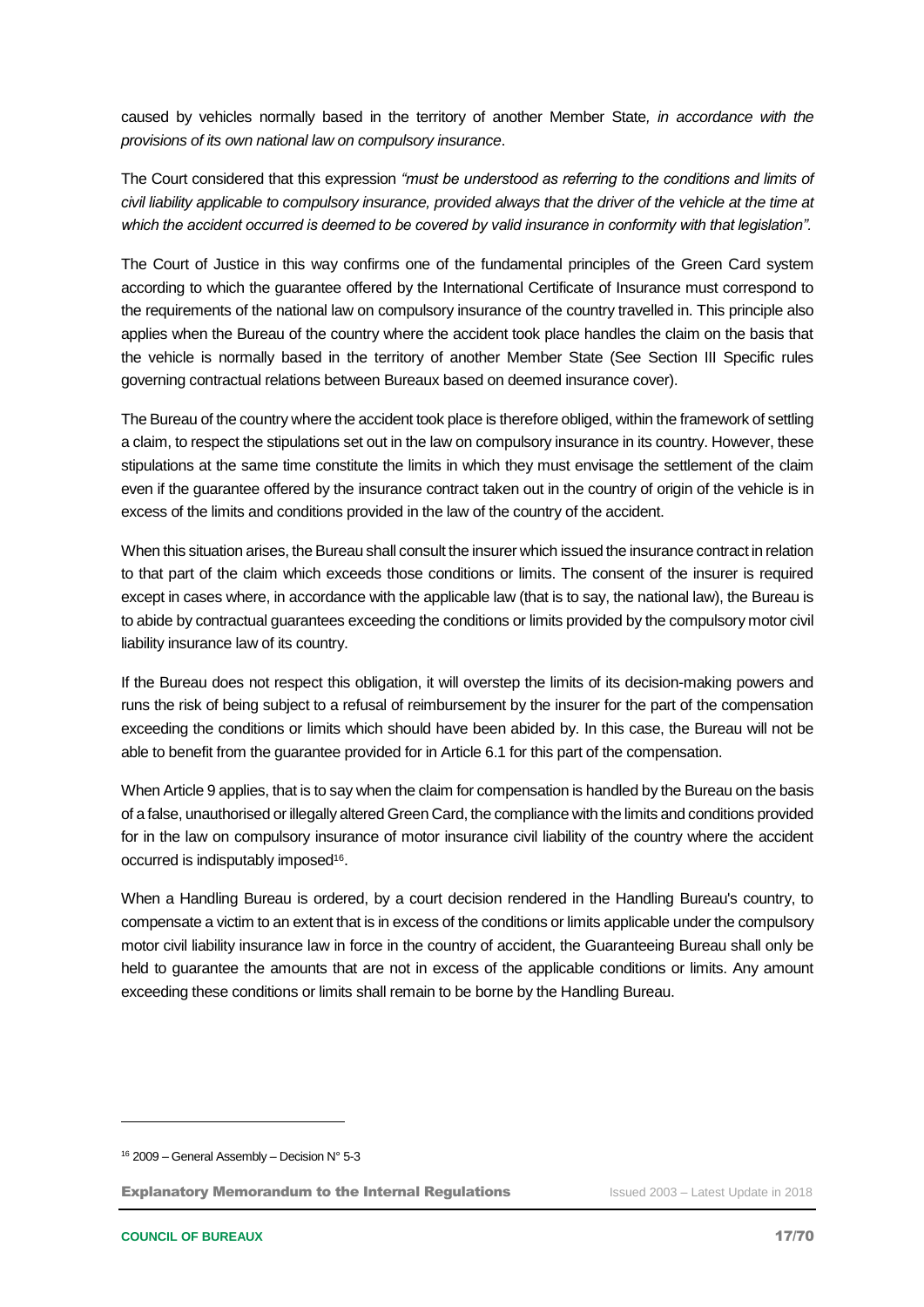This provision shall however not apply if the applicable law imposes to take account of the contractual guarantees in excess of such limits and conditions provided in the law relating to insurance against civil liability in respect of the use of motor vehicles in the country of accident<sup>17.</sup>

*3.6 A Bureau may not of its own volition or without the written consent of the insurer or Bureau concerned, entrust the claim to any agent who is financially interested in it by virtue of any contractual obligation. If it does so, without such consent, its right to reimbursement shall be limited to one half of the sum otherwise recoverable.*

3.6 An agent – in a different capacity than that of Correspondent – may be entrusted with the handling of a claim by the competent Bureau provided that he is not financially interested in the settlement of the claim. There are two exceptions: (1) where there is legally no other choice; (2) where the Bureau has the written consent of the insurer or the guarantor Bureau involved authorising the relinquishment of the handling and settlement of the claim in favour of a potentially financially interested body. The sanction for not fulfilling these provisions is significant as it reduces the right to reimbursement to 50% of the sum otherwise recoverable.

Potential conflicts of interest may arise in circumstances other than where an agent acts as third party liability insurer for another vehicle involved in the same accident. A conflict of interest may also arise where certain other insurance products can be relied upon to cover the claim, for example a property insurance policy covering a private house damaged by a motor vehicle. Where Bureaux can identify such situations in advance they should always do so. Where Bureaux are, for valid reasons, unable to carry out such checks, they would be well advised to require the appointed agent himself to carry out such checks and, where conflicts of interest are identified, revert the case in point to the Bureau.

<sup>17</sup> 2013 – General Assembly – Decision N° 5-6

Explanatory Memorandum to the Internal RegulationsIssued 2003 – Latest Update in 2018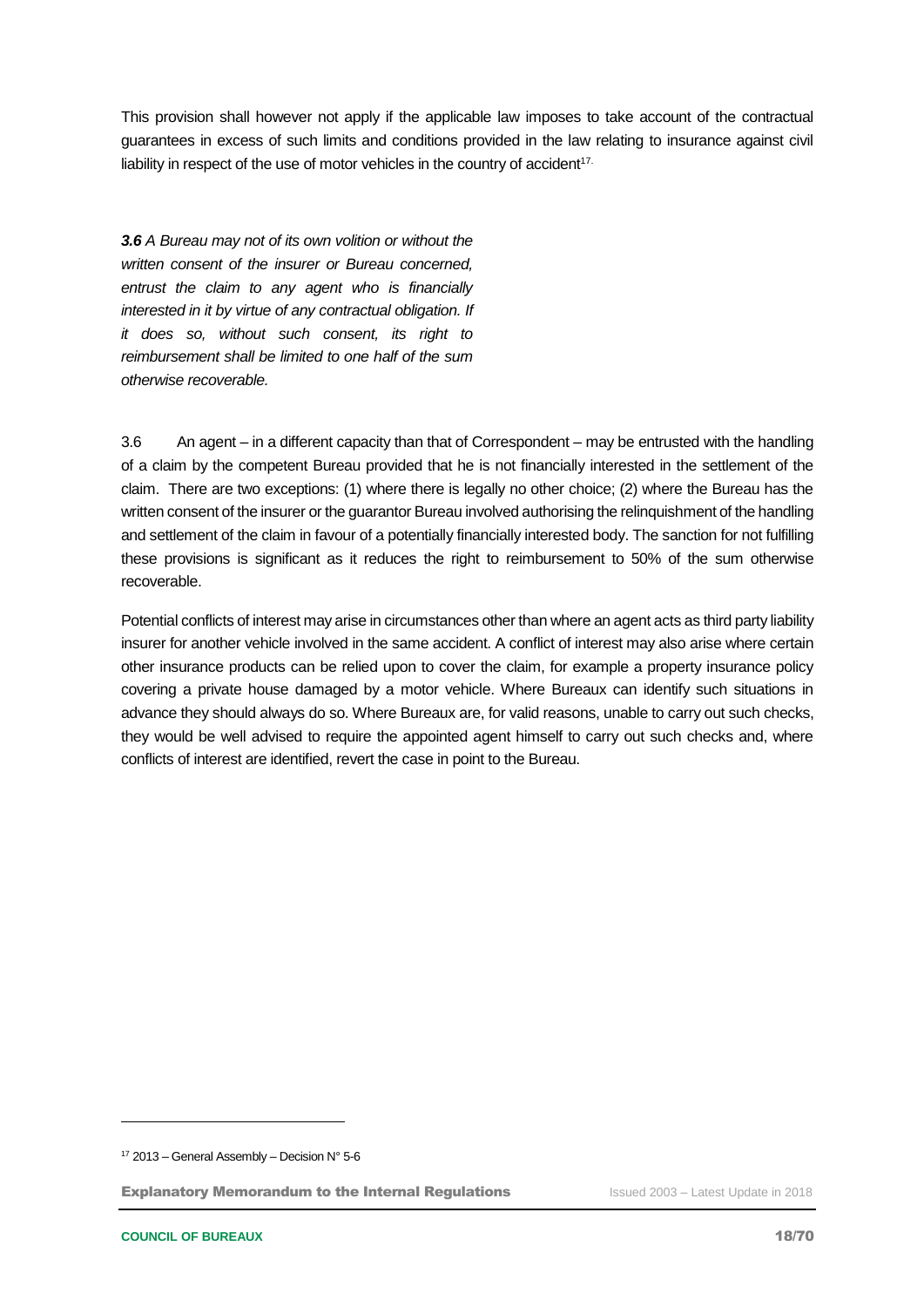#### *ARTICLE 4 – CORRESPONDENTS*

*4.1 Subject to any agreement to the contrary binding it to other Bureaux and/or to any national legal or regulatory provisions, each Bureau shall, with complete autonomy, set out the conditions under which it grants, refuses or withdraws its approval to correspondents established in the country for which it is competent. Each Bureau has at any time the right to exercise control over correspondents established in the country for which it is competent.*

*However, this approval shall be granted when requested in the name of a member of another Bureau for any establishment of this member in the country of the Bureau receiving the request provided that such establishment transacts insurance against civil liability in respect of the use of motor vehicles.<sup>18</sup>*

#### ARTICLE 4 – Correspondents

4.1 The provision describes the basic principle governing the approval of correspondents: i.e. each Bureau is free to establish – whilst acting within the limits of its national law ( e.g. prohibition of accrediting loss adjusters) – the conditions under which it grants, denies or withdraws approval to correspondents established in the country for which it is competent.

It follows on from this principle that each Bureau shall produce a document accessible on request to all candidates for the position of correspondent established in its country. This is without prejudice to those conditions that are laid down by national law. (For reasons of transparency, it is recommended to display the document on the website of each Bureau.) This document describes all the qualifications required to perform this function. Nonetheless, since the Green Card System was established by the insurers, it is important for the Bureaux to respond to their wishes whilst abiding by their national law. The General Assembly of the Council of Bureaux (2009) has approved the use of the following three documents by Bureaux: 1) a model correspondents' charter 2) a model handling and payment agreement and 3) rules for outsourcing. These documents can be adapted by the Bureaux to their own specific situation. The above documents approved by the General Assembly can be consulted on the Council of Bureaux extranet.

In this regard it should be noted that each Bureau must abide by the principle of non-discrimination i.e. it cannot impose, without justification, on certain correspondents alone, conditions or charges (e.g. surety deposits) which would not be imposed on others. Furthermore, should a Bureau require the payment of certain amounts by correspondents, the same criterion of non-discrimination shall apply and the amounts charged shall be related to services actually provided on a non-profit making basis by the Bureau.

 $18$  2017 – General Assembly, Decision N° 4-1 - Entry into force:  $1<sup>st</sup>$  January 2018

Explanatory Memorandum to the Internal RegulationsIssued 2003 – Latest Update in 2018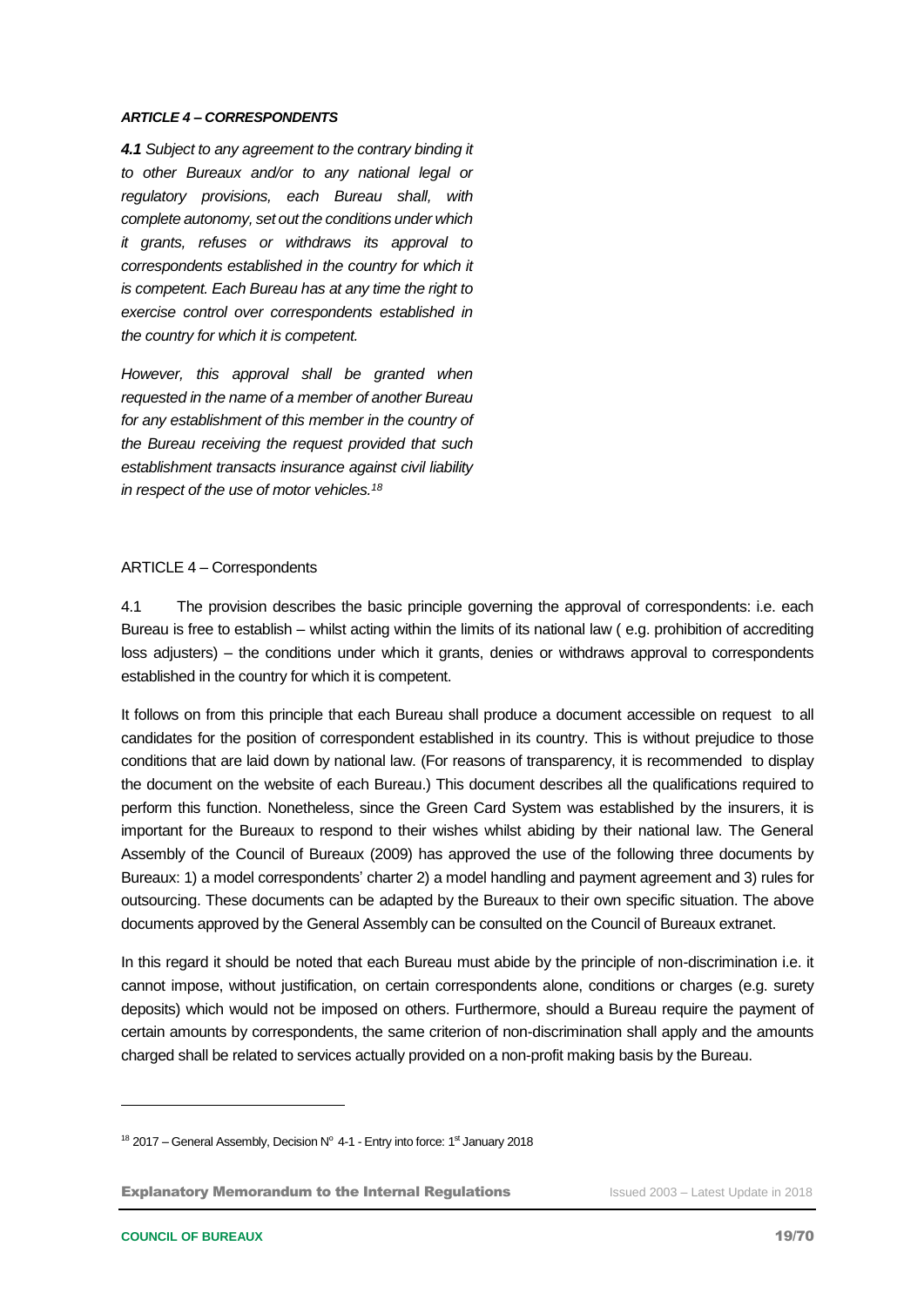In the document laying down the conditions for correspondents, the Bureaux shall also address the matter of the withdrawal of the approval. This is a sensitive matter which should be approached with caution as any withdrawal might result in financial consequences for the entity concerned. Each Bureau shall accept responsibility for the consequences of any litigation ensuing from a withdrawal judged to be unfair.

While each Bureau is free to unilaterally establish the conditions for granting or withdrawing such approval, the Internal Regulations also provide the Bureaux with an option to exceptionally agree upon conditions bilaterally or multilaterally when this is warranted by the case(s) concerned.

In 2015, the CoB has adopted new Guidelines on Outsourcing in the Green Card system.<sup>19</sup> The guidelines apply to outsourcing by Bureaux, insurers and correspondents. When setting the conditions of outsourcing for correspondents, the Bureaux also have to take into account these guidelines.

The second paragraph of Article 4.1 addresses a restriction of the autonomy of every Bureau in so far as any legally recognised establishment of a foreign insurer (e.g. a related undertaking) actually transacting motor insurance in accordance with the law in the country where the approval is requested shall be approved. An establishment can also be realised within the meaning of EU legislation which foresees that insurance undertakings may operate motor insurance in other countries than their home Member State under the Freedom of Establishment (FoE – a branch office or agency) or the Freedom to Provide Services (FoS).

Experience has shown that an establishment of an insurance undertaking will not necessarily actually transact MTPL business. Consequently, the automatic approval of an establishment as correspondent of the mother company - as foreseen previously in the Internal Regulations - does not seem to be appropriate. The establishment will only be approved as correspondent – without necessarily having to undergo the same examinations as other entities wishing to become correspondents – if it really exercises MTPL business in the country of the Bureau receiving the request.<sup>20</sup>

In order to facilitate the daily practice of requesting the approval of correspondents, a model wording has been prepared that must be used by a Bureau when requesting the approval of the nomination of a correspondent in another country. The model wording can be included by the Bureaux in the format of their choice (it is a model wording; not a model letter) and is available on the CoB website<sup>21</sup>.

*4.2 Bureaux in the Member States of the European Economic Area shall, when receiving such a request, approve as correspondents in their country claims representatives already appointed by insurers of the other Member States pursuant to Directive 2009/103/EC, provided that the conditions set out by* 

<sup>&</sup>lt;sup>19</sup> 2015 – General Assembly, Decision N° 5-2 – Entry into force:  $1<sup>st</sup>$  July 2015

 $20$  2017 – General Assembly, Decision N° 4-1 - The wording of Article 4.1 and the pertaining explanatory text was revised. The amendments shall enter into force on 1<sup>st</sup> January 2018.

<sup>&</sup>lt;sup>21</sup> 2013 – General Assembly, Decision  $N^{\circ}$  4-1 – The model wording can be found on the CoB extranet.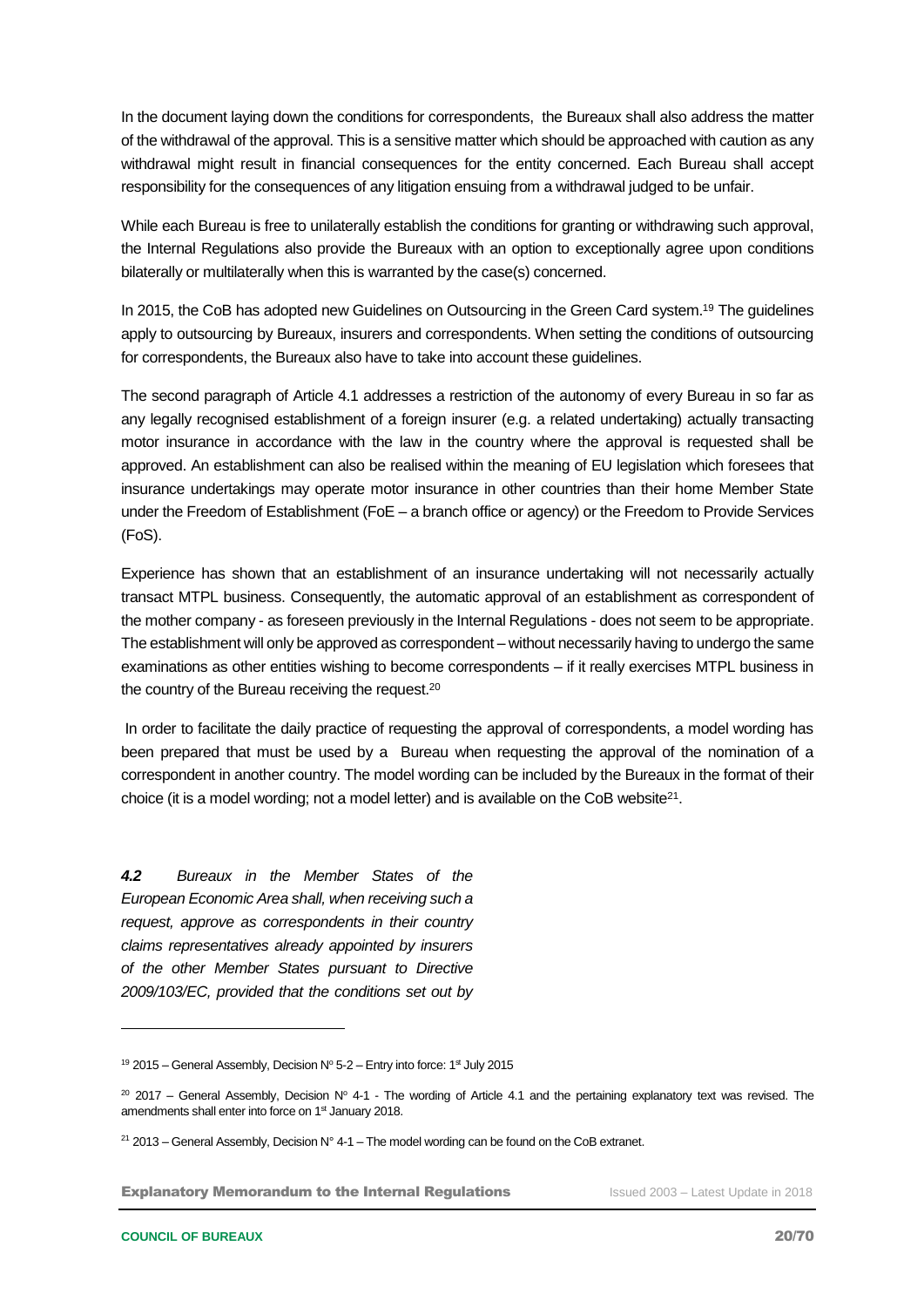*the bureaux for the approval of a correspondent in their country are met. This approval may be withdrawn under the same conditions which apply to all correspondents nominated in their territory of competence.* 22

4.2 Article 4.2 concerns the Bureaux of the EEA (European Economic Area) States and Switzerland. The provision results from the requirements of the European Motor Insurance Directive (The codified version: 2009/103/EC). This Directive provides that any insurer approved in one of the Member States shall appoint a claims representative responsible for handling and settling claims in each of the other Member States. It seems practical that an insurer designates the same entity for correspondent as the one which is already operating as its claims representative in a given country. However, the approval of that entity as correspondent should not be automatic, because there is a substantial difference between the scope of competence and liability of claims representatives and correspondents, with different consequences to compensation bodies or Bureaux in case of defaults of claims representatives or correspondents. The advantage of having the same entity as correspondent is that the insurer will have already established a cooperation (ideally a good working relationship) with that entity which is already operating for them as claims representative. This can be seen by the Bureau which receives the request as an asset when evaluating the request. Nonetheless, this does not constitute a guarantee that the entity will automatically also comply with all the requirements of becoming a correspondent, that they are familiar with the rules and will abide by them. Therefore, the conditions of becoming a correspondent or those of the withdrawal of the authorisation also apply in these cases. .

Finally, Freedom of Establishment (FoE) and/or Freedom to Provide Services (FoS) operations might give rise to confusion around the nomination of a correspondent for the same company in countries other than the country of establishment or of the services. The FoE and FoS entity may also wish to nominate another correspondent in a country where the mother company has already nominated one despite the fact that legally this is not possible. In both cases (FoE and FoS), the insurance undertaking is required to join the Bureau of the Member State where insurance activities are performed. However, neither the branch office (or agency), nor the FoS entity constitutes an independent entity in that country. The legal person is the insurance undertaking. It follows that only the insurance undertaking can ask for the nomination of a correspondent. In the interest of transparency for victims, any insurer should only be able to nominate one single correspondent in another country.

The Bureau of the country of the nominated correspondent is in the best position to identify that an insurance undertaking proposes to nominate more than one correspondent and to take action. It is also in its interest to take action in view of the position of victims of accidents on its territory. It will in such a situation refuse the nomination of the second correspondent and inform the Bureau which requested this nomination. That Bureau will then contact its member and invite it to harmonise the nomination of its correspondents in its own organisation.

The following procedure shall apply if the nomination of a correspondent is requested:

 $^{22}$  2017 – General Assembly, Decision N° 5-1 – the wording of Article 4.2 and the first two paragraphs of the explanatory text have been revised. The date of entry into force of the decision is 1<sup>st</sup> January 2018.

**Explanatory Memorandum to the Internal Regulations Issued 2003 – Latest Update in 2018**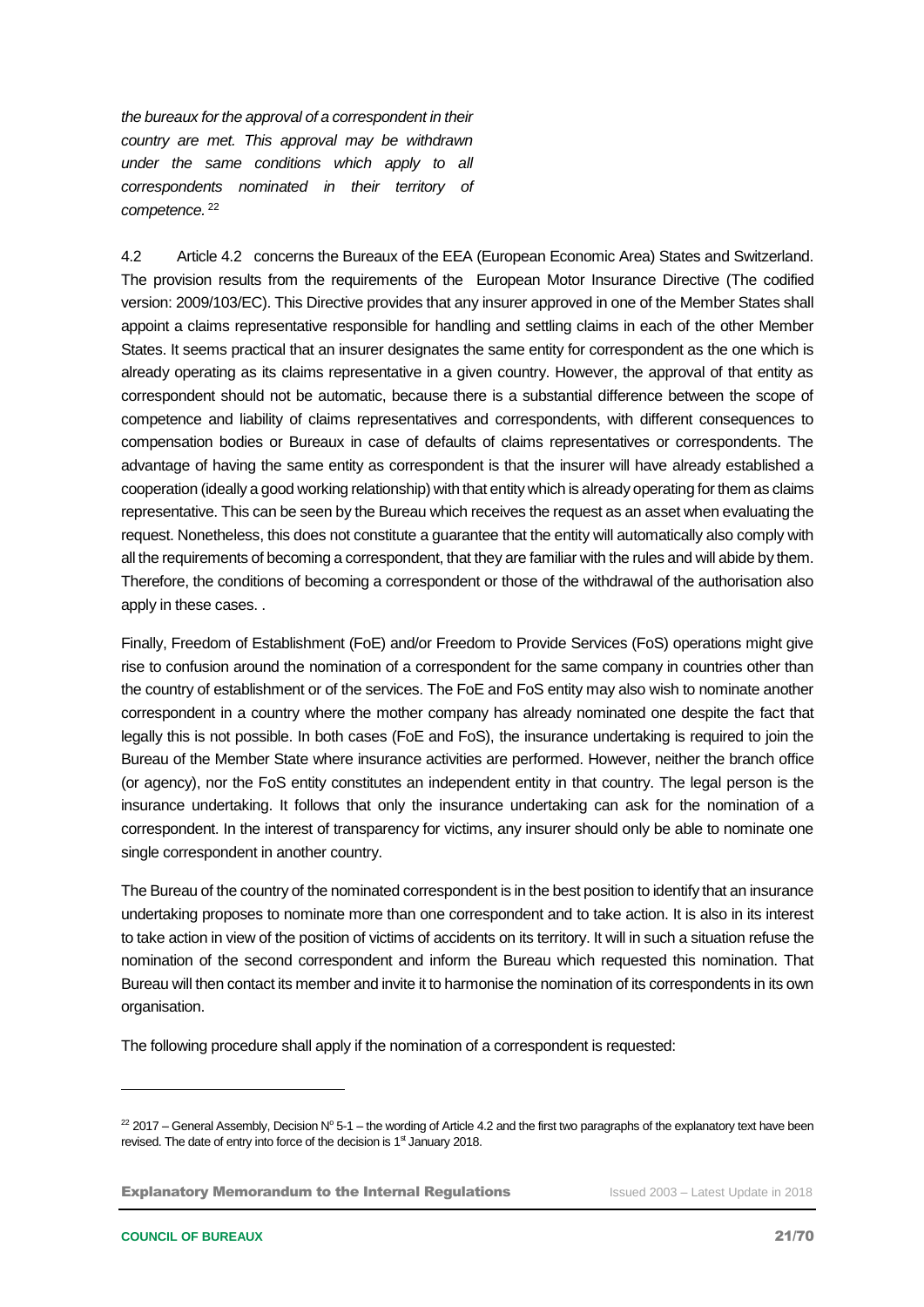If it comes to the knowledge of the Bureau which has to approve the nomination of a correspondent that the insurance undertaking, either for its activities in the home Member State or for its branch office or under FoS, has already nominated another correspondent in the same country, it shall refuse the later nomination and it shall inform the Bureau which requested this nomination accordingly.

The Bureau thus informed shall then invite its member to decide on the nomination of a single correspondent for all its activities in the said country.<sup>23</sup> In this respect, reference is made to the model wording for the request for the approval of a correspondent (published on the CoB extranet) which is to be used by the Bureaux when requesting the nomination of a correspondent.

*4.3 Only a Bureau shall have the authority, on the request of one of its members, to send to another Bureau a request for approval of a correspondent established in the country of that Bureau. This request shall be sent in accordance with the practical terms and conditions decided at the General Assembly and supported by proof that the proposed correspondent accepts the requested approval. Only a request for the approval of one single correspondent can be accepted.<sup>24</sup>*

*The Bureau concerned shall grant or refuse its approval within three months from the date of receipt of the request and shall notify its decision and its effective date to the Bureau that made the request as well as to the correspondent concerned. In the event of no response being received, approval shall be deemed to have been granted and to have taken effect on the expiry of that period.*

4.3 The communication of a request for approval falls within the exclusive competence of the Bureau of which the insurer making the request is a member. It is provided that such request shall be sent in accordance with the terms and conditions defined by the General Assembly (i.e. by fax or e-mail at the time of the adoption of the provision but through the CoB online platform as soon as it is operational), so that the period of three months available to the recipient Bureau to decide on the request for approval may be verified.<sup>25</sup> This request shall be supported by proof that the proposed Correspondent has agreed to the

**Explanatory Memorandum to the Internal Regulations ISSUED 18 ISSUED 15 2018** 

 $23$  2012 – General Assembly, Decision  $N^{\circ}$  5-1

<sup>&</sup>lt;sup>24</sup> 2017 – General Assembly, Decision N° 4-1; Entry into force: 1<sup>st</sup> January 2018

 $25$  2017 – General Assembly, Decision Nº 4-1 - the wording of Article 4.3 and the first paragraph of the explanatory text was revised. The amendments shall enter into force on 1<sup>st</sup> January 2018.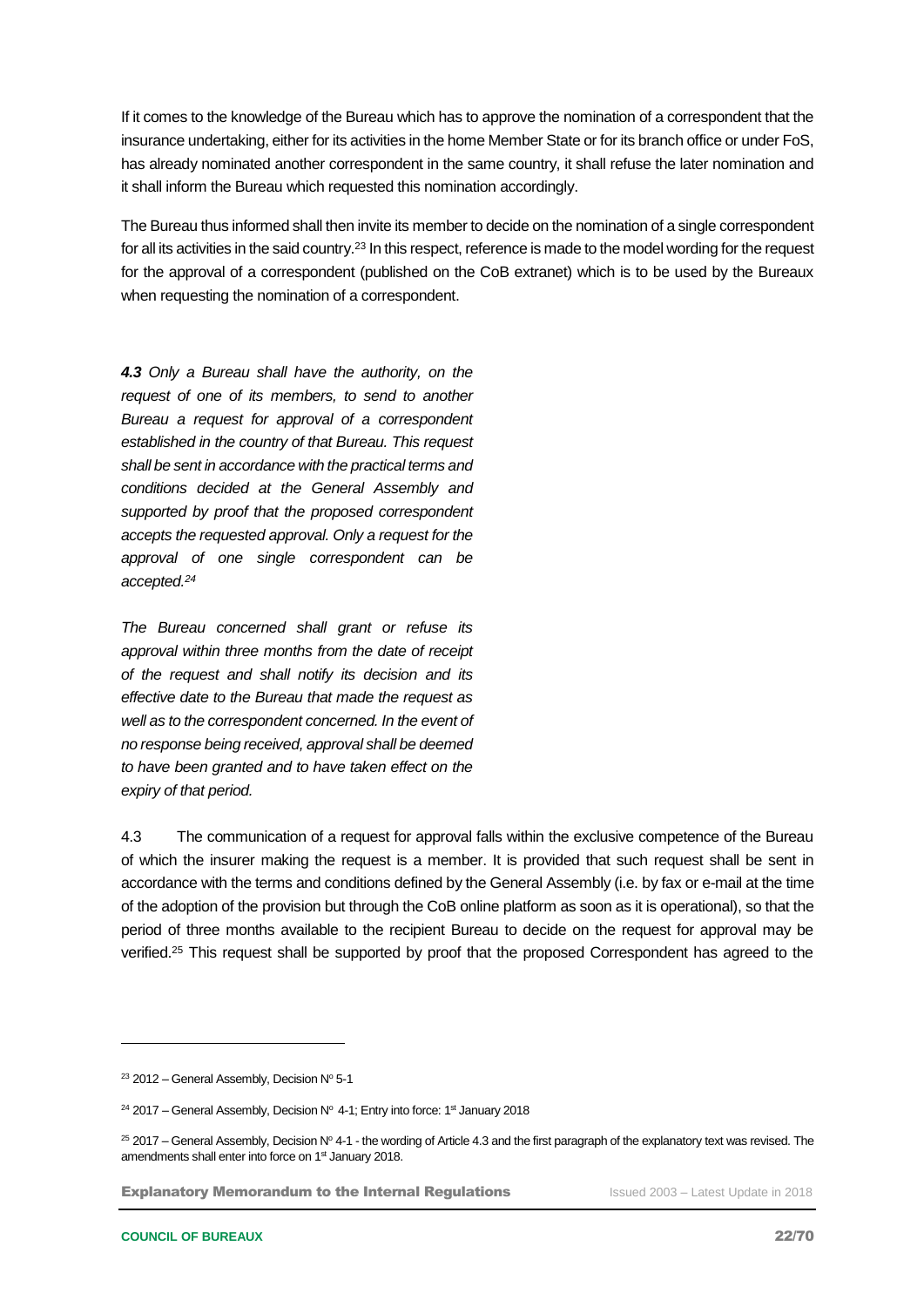requested approval. We will note that the request for the appointment of second or reserve correspondents is NOT acceptable<sup>26</sup>.

Proof that the proposed correspondent accepts the nomination can consist of any credible and clear declaration of acceptance. This can also be made by the international organisation of which the local correspondent is a representative<sup>27</sup>.

The Bureau receiving the request for approval shall grant or deny it within a period of three months from the date of receipt of the request. If there is no response within this period approval shall be deemed to have been granted. The Bureau shall also notify its decision and the date of its activation to the Bureau having sent the request as well as to the Correspondent concerned. It is not specified whether this decision should be justified. Subject to any legal considerations it would be helpful if a brief explanation were given in the case of denial<sup>28</sup>.

*4.4 The correspondent shall handle all claims in conformity with any legal or regulatory provisions applicable in the country of accident relating to liability, compensation of injured parties and compulsory motor insurance, in the name of the Bureau that has approved it and on behalf of the insurer that requested its approval, arising out of accidents occurring in that country involving vehicles insured by the insurer that requested its approval.* 

*When any settlement envisaged exceeds the conditions or limits applicable under the compulsory motor civil liability insurance law applicable in the country of accident, whilst covered under the policy of insurance, the correspondent must comply with the provisions set out in Article 3.5.*

4.4 It is clearly specified that, when handling and settling a claim, the approved Correspondent shall act in the name of the approving Bureau, thus providing Injured Parties with the same level of guarantee as they are entitled to expect from any national Bureau of any country of accident. The Correspondent also acts on behalf of the insurer having requested his approval, clearly signifying that the insurer is the principal debtor of the reimbursement.

When the settlement envisaged is in excess of the conditions and limits applicable under the compulsory motor civil liability insurance law applicable in the country of accident, whilst being covered by the policy of insurance, the second paragraph imposes on the approved Correspondent the same obligation as that

**Explanatory Memorandum to the Internal Regulations ISSUED 15 ISSUED 15 2018 ISSUED 16 2018** 

<sup>26</sup> 1999 – General Assembly, Item 7.11 – Second correspondent

 $27$  2005 – General Assembly, Decision N° 8 – Proof of the acceptance of the nomination by a correspondent

<sup>&</sup>lt;sup>28</sup> For further details in case of a request for appointment of a correspondent replacing a dismissed correspondent see Article 4.9 and the explanatory text to it.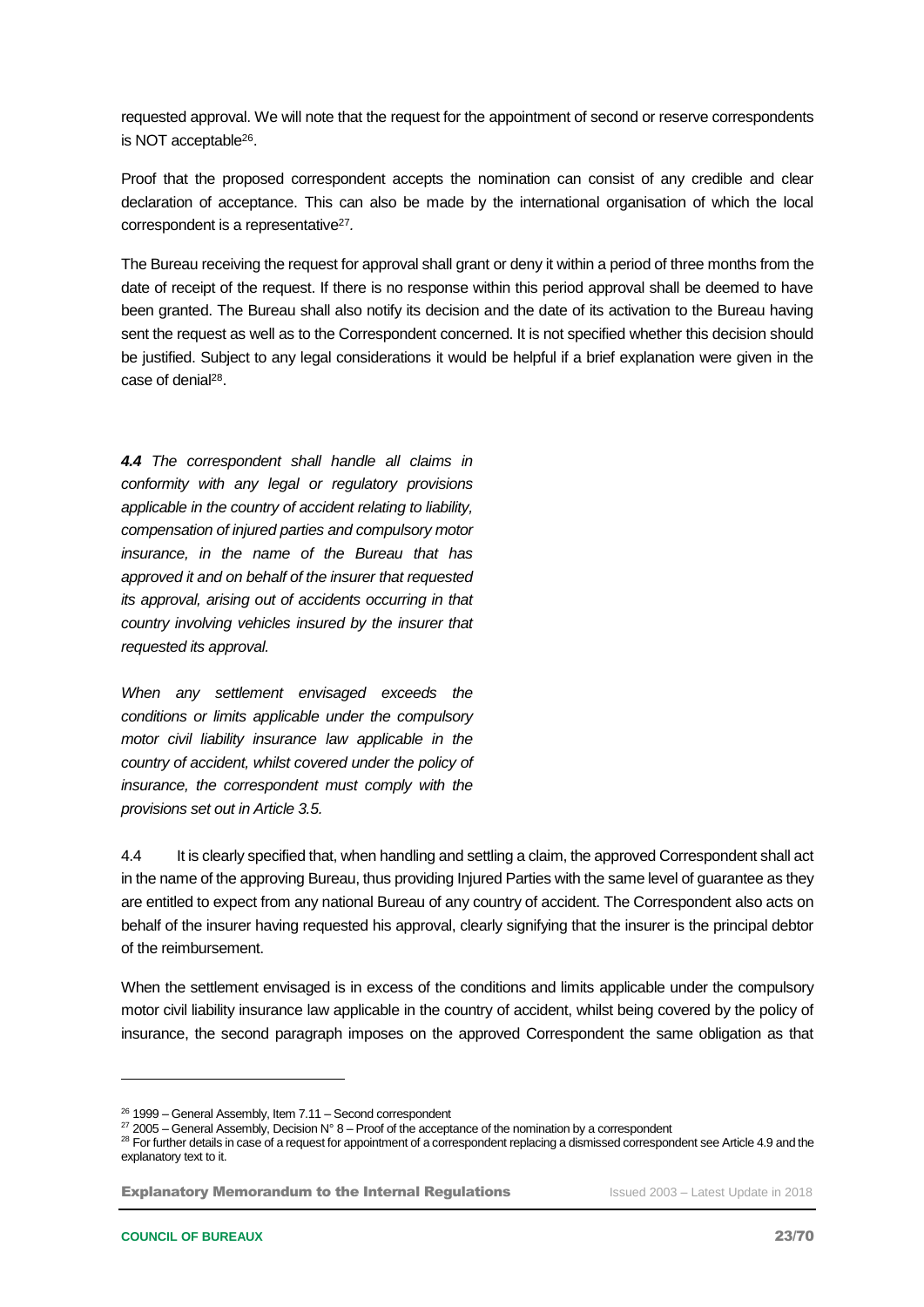placed on the Bureau of the country of accident. In case of breach of this obligation the correspondent shall not have the right to avail himself of the guarantee offered under the second paragraph of Article 4.7.

*4.5 The Bureau that has granted its approval to a correspondent recognizes it as exclusively competent to handle and settle claims in the name of the Bureau and on behalf of the insurer that requested its approval. The Bureau shall inform injured parties of this competence and forward to the correspondent any notifications relating to such claims. However it may, at any time and without any obligation to justify its decision, take over the handling and settlement of a claim from a correspondent.*

4.5 Once approval has been granted the Correspondent shall have exclusive competence to handle and settle claims resulting from accidents caused by vehicles insured by the insurer having requested his appointment. Although this competence in handling and settling claims is exclusive the Bureau retains the authority to substitute itself for the Correspondent without any duty of justification. It is considered that only exceptional circumstances would justify such authority being exercised and then solely for the purpose of ensuring the efficient handling of claims.

*4.6 If, for whatever reason, the Bureau that granted the approval is required to compensate any injured party in place of the correspondent, it shall be reimbursed directly by the Bureau through which the request for approval was sent, in accordance with the conditions set out in Article 5.*

4.6 If, for whatever reason, a Bureau is required to make a payment in place of a Correspondent it shall be reimbursed directly by the Bureau which sent the request for approval. The demand for reimbursement shall be sent directly to the Bureau of which the insurer in question is a member, under the conditions set out in Article 5, which means that reimbursement shall be made within a period of two months from the date of the demand for reimbursement. In addition and in such a case it would seem appropriate for the Bureau having paid the compensation to inform the Bureau from which reimbursement is demanded of the reasons of its intervention.

*4.7 Subject to the provisions of Article 4.4, the correspondent is free to agree with the insurer that requested its approval the conditions for reimbursement of sums paid to injured parties and the method for calculating its handling fees which*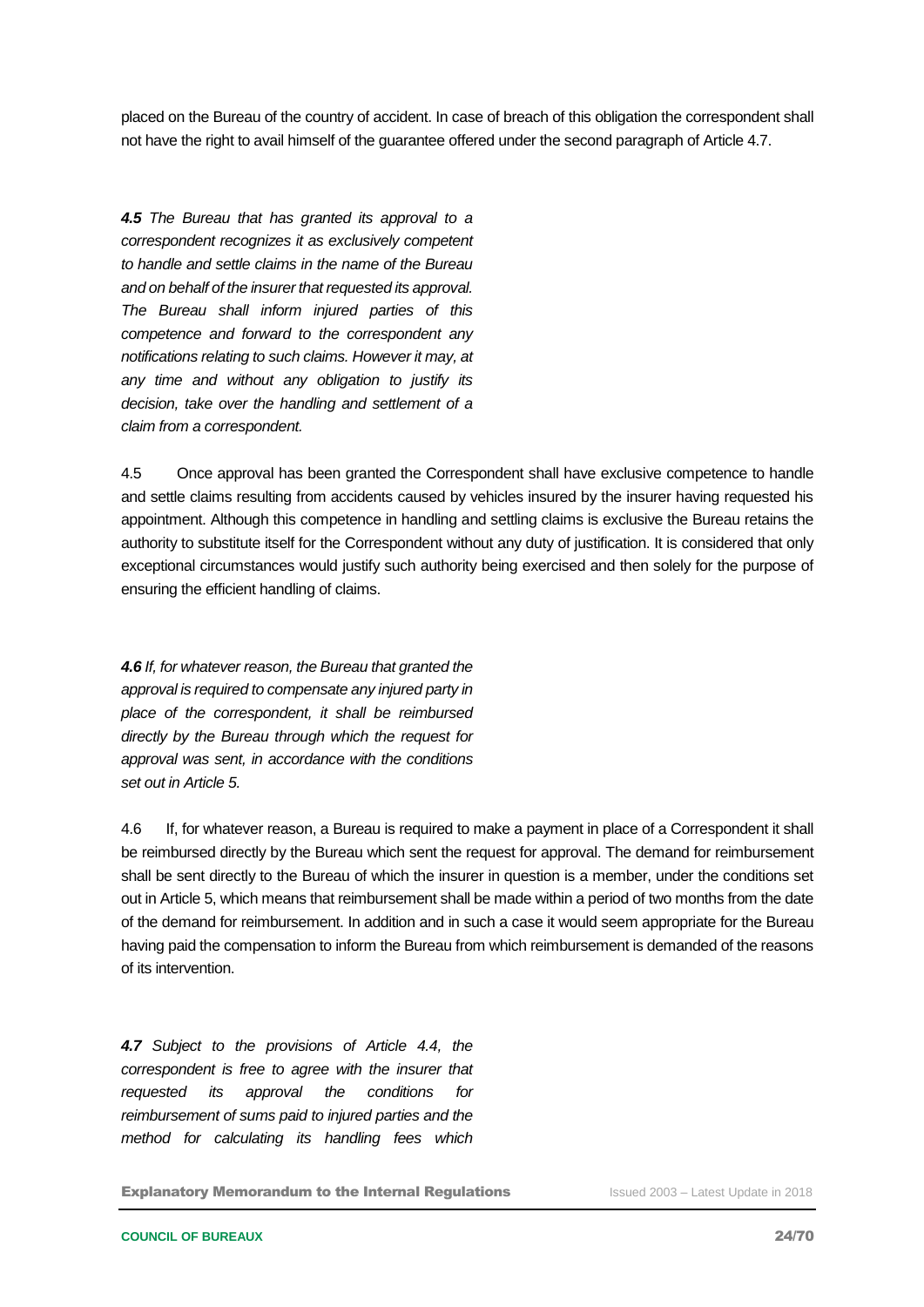*agreement, however, shall not be enforceable against any Bureau.<sup>29</sup>*

4.7 Insurers and their Correspondents are free to agree among themselves the terms for reimbursements and handling fees. These terms shall not, however, be enforceable against Bureaux which means that if a Bureau has to act in place of a Correspondent it shall do so in accordance with the rules set out in Article 5 and shall not be bound, in any circumstances, by those agreed between the insurer and the Correspondent.

*4.8 If a correspondent is unable to obtain reimbursement of advance payments it has made in accordance with the conditions set out in Article 4.4 on behalf of the insurer that requested its approval, it shall be reimbursed by the bureau that approved it, upon the fulfilment of all the following conditions:*

*8.1 The correspondent informs the bureau that approved it of the inability to receive reimbursement and requests reimbursement within a period of minimum 6 and maximum 9 months since the date on which the correspondent has sent the demand for reimbursement to the insurer that requested its approval.*

*8.2 Together with the request mentioned in subparagraph 8.1 and in order to receive reimbursement from the national bureau that approved it, the correspondent has to provide this bureau with:*

*i. Material proof that it had, in scope of the demanded amount, compensated the injured party before sending the demand for reimbursement to the insurer that requested its approval;*

*ii. Any document establishing the correspondent's right to handle the claim on behalf of the insurer (containing the insurer's confirmation that insurance cover was accepted for the vehicle in question);*

*iii. A copy of the demand for reimbursement sent by the correspondent to the insurer that requested its approval;*

 $29$  2013 – General Assembly, Decision N° 5-1 - Entry into force: 1<sup>st</sup> January 2014

Explanatory Memorandum to the Internal RegulationsIssued 2003 – Latest Update in 2018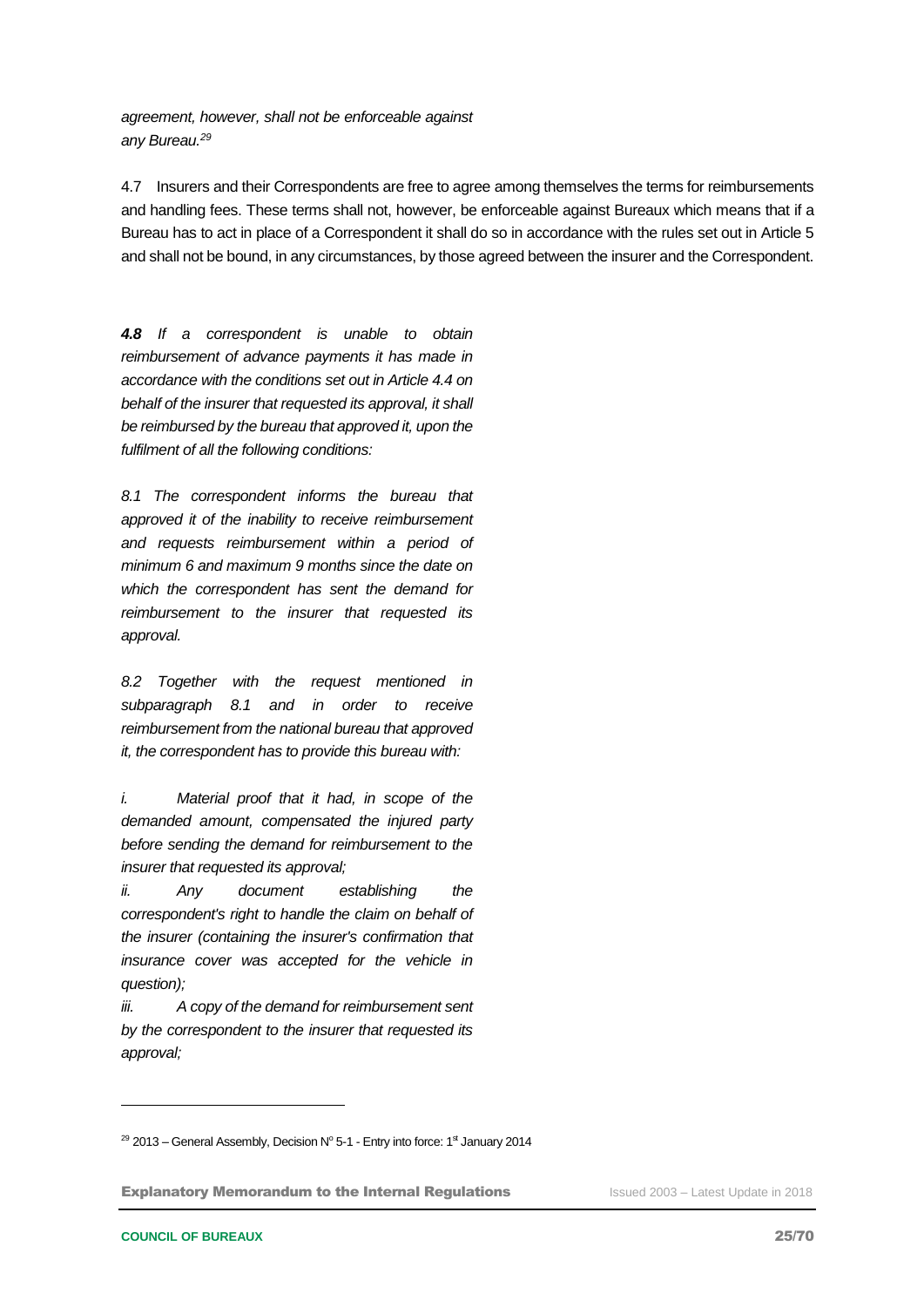*iv. A copy of at least one reminder for reimbursement sent by the correspondent to the insurer that requested its approval at least one month prior to sending the request to the bureau that approved the correspondent.*

*The reimbursement of the correspondent by the bureau that approved it shall be limited to sums mentioned in Article 5.1.1 and 5.1.2 and shall neither include any handling fees as mentioned in Article 5.1.3 or agreed between the correspondent and the insurer that requested its approval, nor any late interest as mentioned in Article 5.2 or agreed between the correspondent and the insurer that requested its approval.<sup>30</sup>*

4.8<sup>31</sup> This Article sets out the rules relating to the reimbursement of a Correspondent by the handling Bureau when that Correspondent has not been reimbursed by the insurer which requested its approval.

A Correspondent which is unable to obtain a reimbursement from the insurer, can submit a request for reimbursement to the Bureau which approved it (the handling Bureau), but under the strict conditions set out in Article 4.8.

The rules are formulated in a way to ensure that

- the timely and correct compensation of the Injured party is preserved;
- the financial discipline of all involved partners is reinforced;
- the entrepreneurial risk of the activity of a Correspondent is distributed in a balanced way between the Correspondent and the (handling) Bureau.

The conditions for invoking the handling Bureau's guarantee towards the Correspondent are as follows:

1. Strict time limits have been introduced in order to avoid any progressive accumulation of a financial exposure. Moreover, by abiding by the time-limit, Correspondents have sufficient time to make attempts for reimbursement of the sums they had advanced before they turn to the handling Bureau for reimbursement. At the same time, the handling Bureau is still within the time limit to issue a guarantee call, should it be obliged to intervene. (Article 4.8.1 read together with paragraph 3 of Article 6.2 ensures that the handling Bureau has 3-6 months to issue a guarantee call if needed.);

 $30$  2013 – General Assembly, Decision N° 5-1 - Entry into force: 1<sup>st</sup> January 2014

 $31$  2014 – General Assembly, Decision  $N^{\circ}$  5-1

**Explanatory Memorandum to the Internal Regulations ISSUED 1888 ISSUED 1888 1889 1889 ISSUED 1889 1889 1899 1899**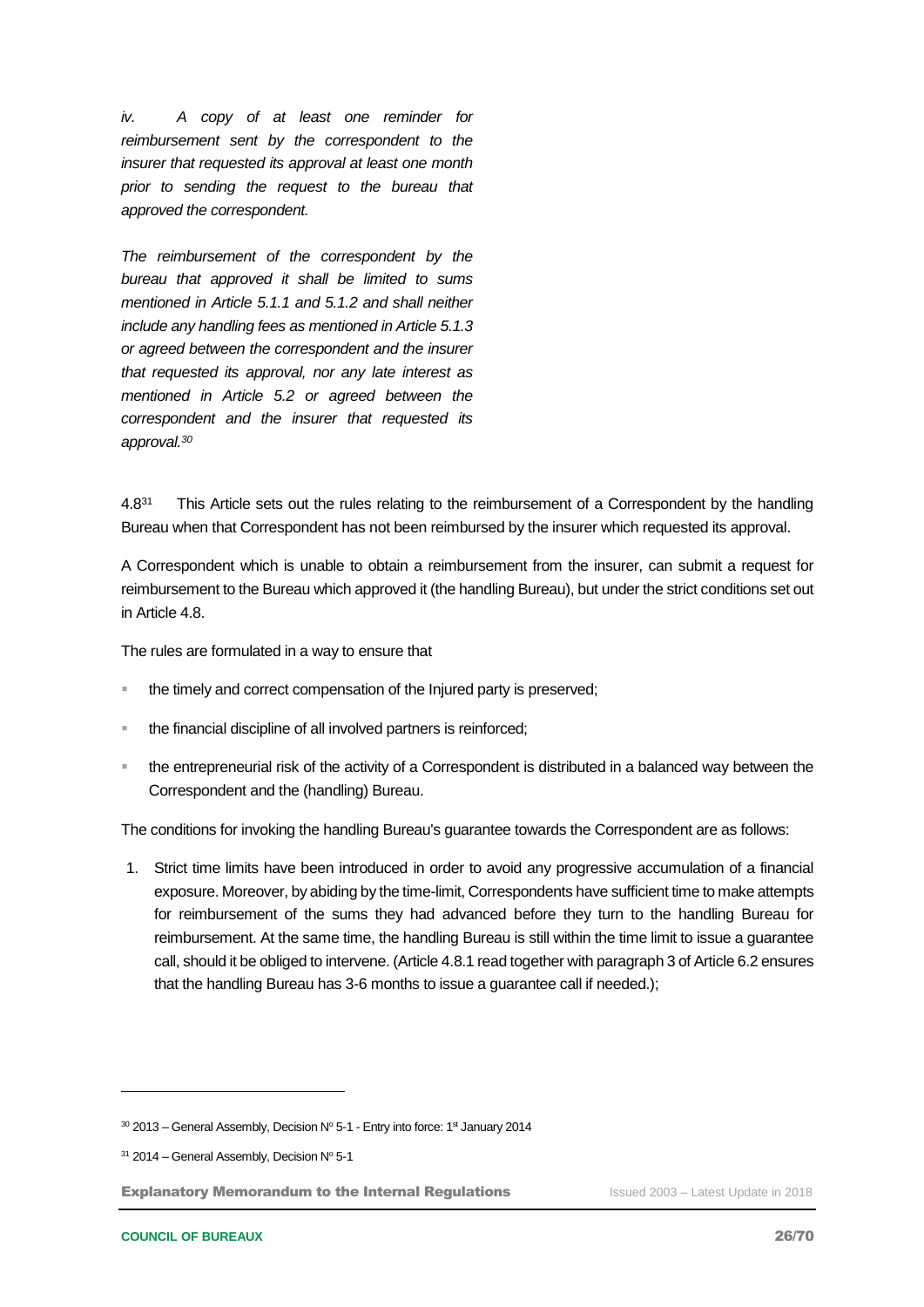- 2. Any document establishing the Correspondent's right to handle the claim on behalf of the insurer (containing the insurer's confirmation that the insurance cover was accepted for the vehicle in question) has to be presented by the Correspondent;
- 3. Prior compensation of the victim is a prerequisite of applying the guarantee (protection of the victim) and the Correspondent has to provide evidence of this;
- 4. A prior demand for reimbursement must have been addressed to the insurer within a maximum period of one year from the date of the last payment made in favour of an Injured party before the Correspondent can address his claim to the handling Bureau. In case the request for reimbursement does not fulfil this precondition, a Correspondent cannot invoke the application of Article 4.8 of the Internal Regulations towards a handling Bureau and the Bureau shall consider this request as inadmissible;
- 5. At least one reminder must have been sent at the earliest two months after the demand for reimbursement;
- 6. The reimbursement paid by the handling Bureau is restricted to the compensations paid to the Injured party and to the external costs of the claims handling and settlement (Article 5.1.1 and 5.1.2). It does not extend to the handling fees and late interests (Article 5.1.3 and 5.2). This limitation ensures the equal distribution of entrepreneurial risk between the Correspondent and the handling Bureau, without limiting the protection of the compensation of the Injured party.

The Correspondent thus has to respect a strict time-frame in requesting reimbursement from the handling Bureau, in order to allow the latter to issue a possible guarantee call still within the one year time-limit.

The handling Bureau shall ascertain whether the Correspondent has complied with all the conditions set out in Article 4.8 prior to making any reimbursement in favour of the Correspondent. In the event the Correspondent has not provided the handling Bureau with documents proving that all the conditions have been met when presenting its request for reimbursement, the handling Bureau shall invite the Correspondent to complete the outstanding documentation within a specified time limit, which the handling Bureau should set in such a way to allow it to fulfil the conditions under Article 6.2 when issuing a guarantee call.

The date of entry into force of these provisions is  $1<sup>st</sup>$  January 2014, for all requests for reimbursement sent by the Correspondent to the handling Bureau on or after this date<sup>32</sup>.

*4.9 When a bureau is informed that one of its members has decided to dismiss a correspondent, it shall immediately so inform the Bureau that granted the approval. This latter Bureau shall be at liberty to determine the date on which its approval will cease to have effect.*

 $32$  2013 – General Assembly, Decision N° 5-1

**Explanatory Memorandum to the Internal Regulations Issued 2003 – Latest Update in 2018**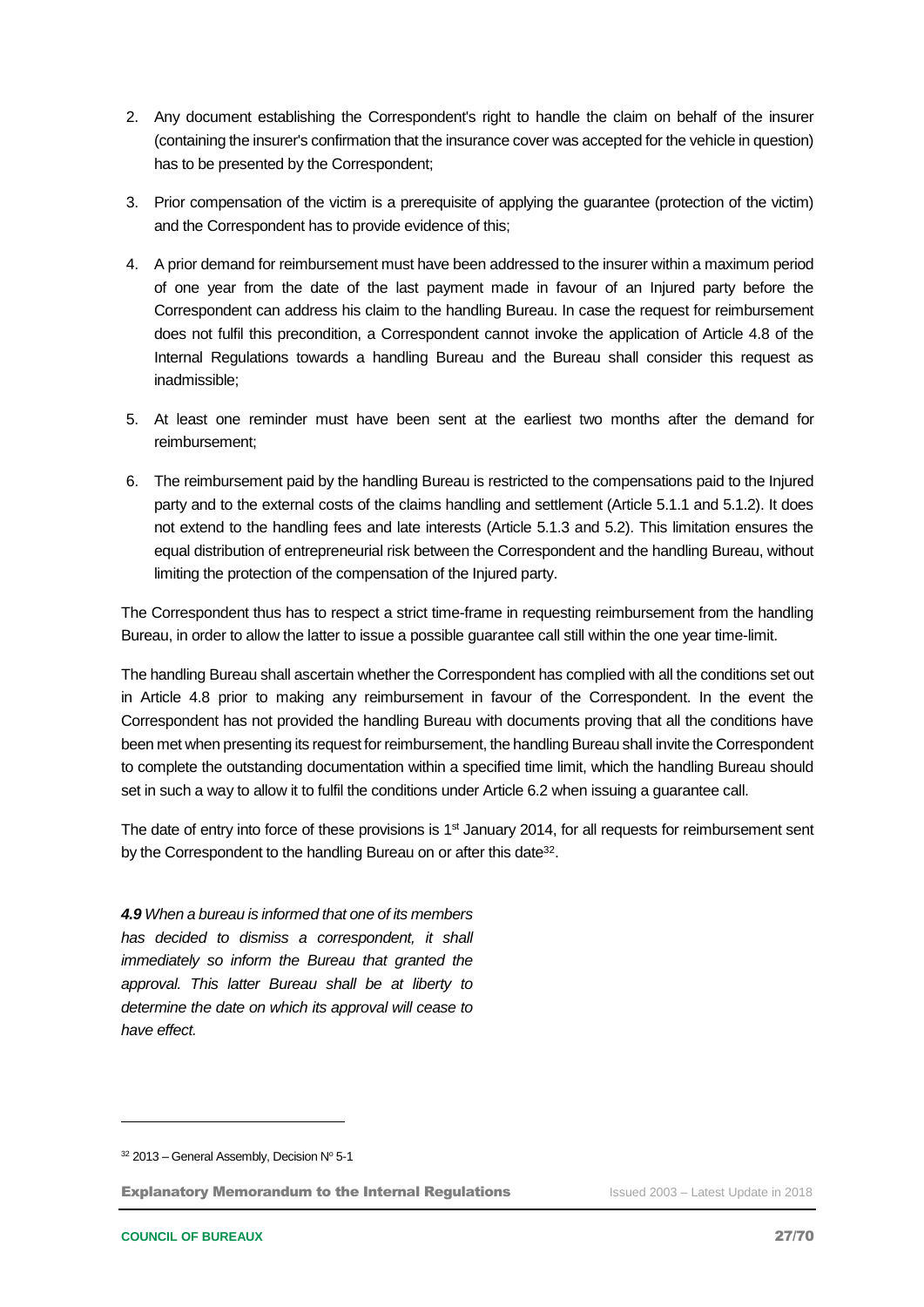*In case the insurer wishes to appoint a new correspondent according to Article 4, the bureau which is requested to approve the correspondent shall, amongst others, take explicitly into consideration:*

- *i. the number of demands for reimbursement sent by the correspondent to the insurer and that remain unpaid, the amounts mentioned in these unpaid demands for reimbursement and the period of time they remain unpaid and/or*
- *ii. the way in which Article 4(4) has been respected by both the correspondent and the insurer that requested the approval of the correspondent.*

*When a Bureau that granted approval to a correspondent decides to withdraw it or is informed that the correspondent wishes to have its approval withdrawn, it shall immediately so inform the Bureau that forwarded the request for the approval of the correspondent. It shall also inform the Bureau of the date of the correspondent's effective withdrawal or the date on which its approval will cease to have effect.<sup>33</sup>*

4.9 This sub-article deals with the cancellation or withdrawal of approval.

Three different situations are envisaged:

- The insurer wishes to put an end to the contract binding it to a Correspondent,
- The Correspondent wishes to put an end to the contract binding him to an insurer,
- The Bureau decides to withdraw the approval it has granted to a Correspondent.

In these situations it is up to the Bureau having granted the approval to determine the date on which the activity of the Correspondent shall end.

Should an insurer wish to appoint a new Correspondent, the Bureau that was requested to give its approval has to assess the financial stability of the relationship between the insurer and the old Correspondent. The situation is to be avoided whereby an insurer would merely change the approved Correspondent in a specific country in an attempt to escape its financial obligations towards the existing Correspondent. Therefore, the Bureau that was requested to give its approval shall take into account inter alia the level of financial discipline

 $33$  2013 – General Assembly, Decision N° 5-1; Entry into force: 1<sup>st</sup> January 2014

**Explanatory Memorandum to the Internal Regulations ISSUED 1888 ISSUED 1888 1889 1889 ISSUED 1889 1889 1899 1899**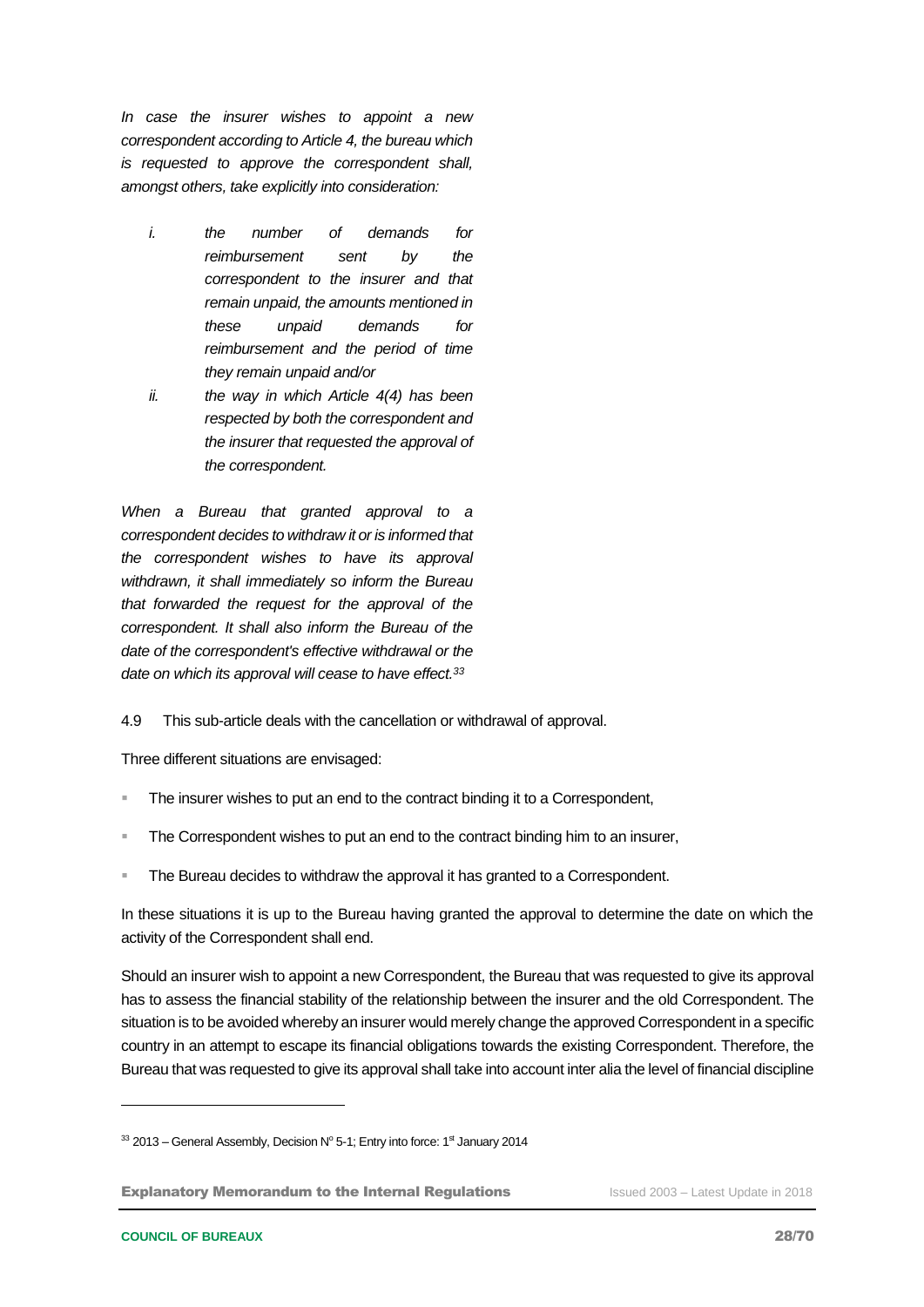with which the insurer requesting the approval of the Correspondent operates. Consequently, the Bureau has to examine carefully the way in which the insurer fulfils its reimbursement obligation to the existing Correspondent. It is important to emphasize here that the Bureau may not only examine the conditions explicitly mentioned in i. and ii. but it may also take into account any other aspects which in its view suggest that the insurer is not respecting the relevant rules.

The Bureau thus may, if appropriate, postpone its approval of the new Correspondent until outstanding debts of the requesting insurer are paid. Nevertheless in such a case it has to justify its decision. In any case, the Bureau shall act in compliance with the conditions laid down in Article 4.3. and inform the requesting Bureau of the position within the time-limit set out in Article 4.3., even if it wishes to postpone such approval beyond this time-limit<sup>34</sup>.

#### *ARTICLE 5 – CONDITIONS OF REIMBURSMENT*

*5.1 When a Bureau or the agent it has appointed for the purpose has settled all claims arising out of the same accident it shall send, within a maximum period of one year from the date of the last payment made in favour of an injured party, by fax or e-mail to the member of the Bureau which issued the Green Card or policy of insurance or, if appropriate, to the Bureau concerned a demand for reimbursement specifying:*

*5.1.1 the sums paid as compensation to injured parties under either an amicable settlement or a court order;*

*5.1.2 the sums disbursed for external services in the handling and settlement of each claim and all costs specifically incurred for the purposes of a legal action which would have been disbursed in similar circumstances by an insurer established in the country of the accident;*

*5.1.3 a handling fee to cover all other charges calculated under the rules approved by the Council of Bureaux.*

*When claims arising out of the same accident are defended and settled without any compensation being paid, such sums as provided in 5.1.2 above and the minimum fee fixed by the Council of Bureaux in conformity with 5.1.3 above may be claimed.*

Explanatory Memorandum to the Internal RegulationsIssued 2003 – Latest Update in 2018

 $34$ The two last paragraphs were adopted by the 2014 General Assembly, Decision Nº 5-1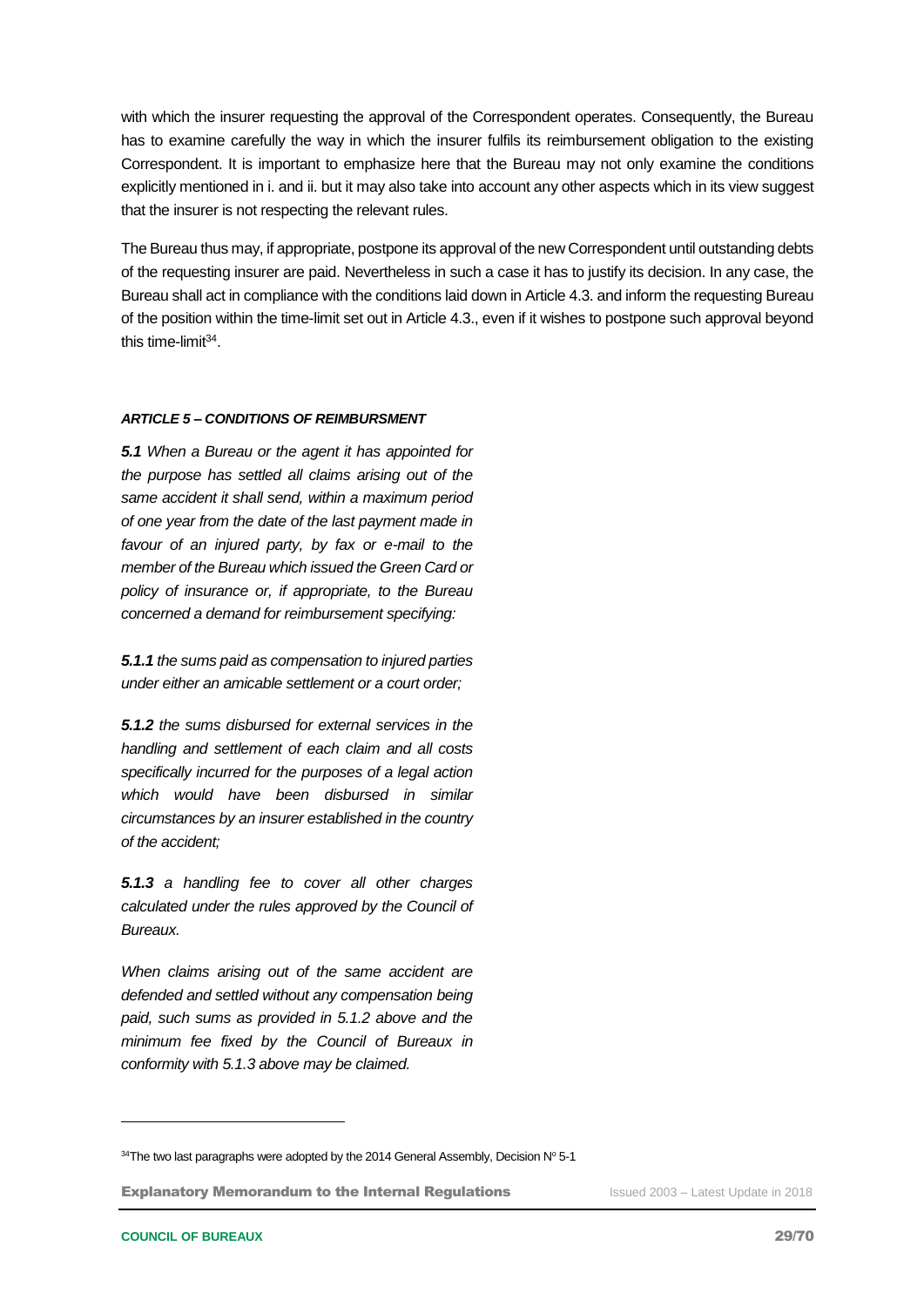*5.1.4 The amount of compensation exceeding 10.000 EUR (or its value in the currency of the country of the accident at the rate of exchange on the date of the demand for reimbursement) the payment of which is blocked or deposited due to pending court proceedings, may be subject to a demand for reimbursement sent to the insurer or, if appropriate, to the Bureau concerned despite such amount not being paid to the injured party, under the condition that depending on the final decision of the court, the amount will be subject to a set-off between the Parties involved. The handling Bureau may request the reimbursement of this amount from an approved correspondent of the respective insurer. Any amount to be set-off in favour of the entity which reimbursed the handling Bureau, must be transferred back by the latter without any delay in accordance with the court decision releasing the amount.<sup>35</sup>*

ARTICLE 5 - Conditions of reimbursement

- 5.1 The conditions for sending out a demand for reimbursement are as follows:
	- a) All claims resulting from the same accident have been paid,
	- b) The time interval between the date of the last payment made in favour of an Injured Party and the demand for reimbursement is less than or equal to one year,
	- c) The demand is sent by fax or e-mail
	- d) The demand specifies the sums:
		- a. paid as compensation to Injured Parties,
		- b. disbursed for external services (loss adjusters, etc) and costs of legal proceedings which would have been disbursed by an insurer in the country of accident under similar circumstances,
		- c. The handling fee covering all other charges and calculated in accordance with the rules approved by the Council of Bureaux. A handling fee cannot be increased by V.A.T. or other local taxes<sup>36</sup>.

Any demand for reimbursement must necessarily contain the following information<sup>37</sup>:

- 1. The date of the demand
- 2. The name of the party addressing the demand (the handling party)
- 3. The name of the party to which the demand is addressed (the final debtor)
- 4. The number of the file of the final debtor (and the reference of the handling Bureau, if both are available)

**Explanatory Memorandum to the Internal Regulations ISSUED 15 ISSUED 15 2018 ISSUED 16 2018** 

 $35$  2016 – General Assembly, Decision N° 4-1 – Entry into force: 1<sup>st</sup> January 2017. The amount specified in Article 5.1.4. shall be subject to review after an assessment which will be carried out by the General Rules Committee. This assessment shall be done after two years of application of the new provisions.

 $36$  1973 – General Assembly, Item 5 and 1974 – General Assembly, Item 4, as modified in 2006

 $37$  2011 – General Assembly, Decision N° 9-2 – Minimum obligatory data for a demand for reimbursement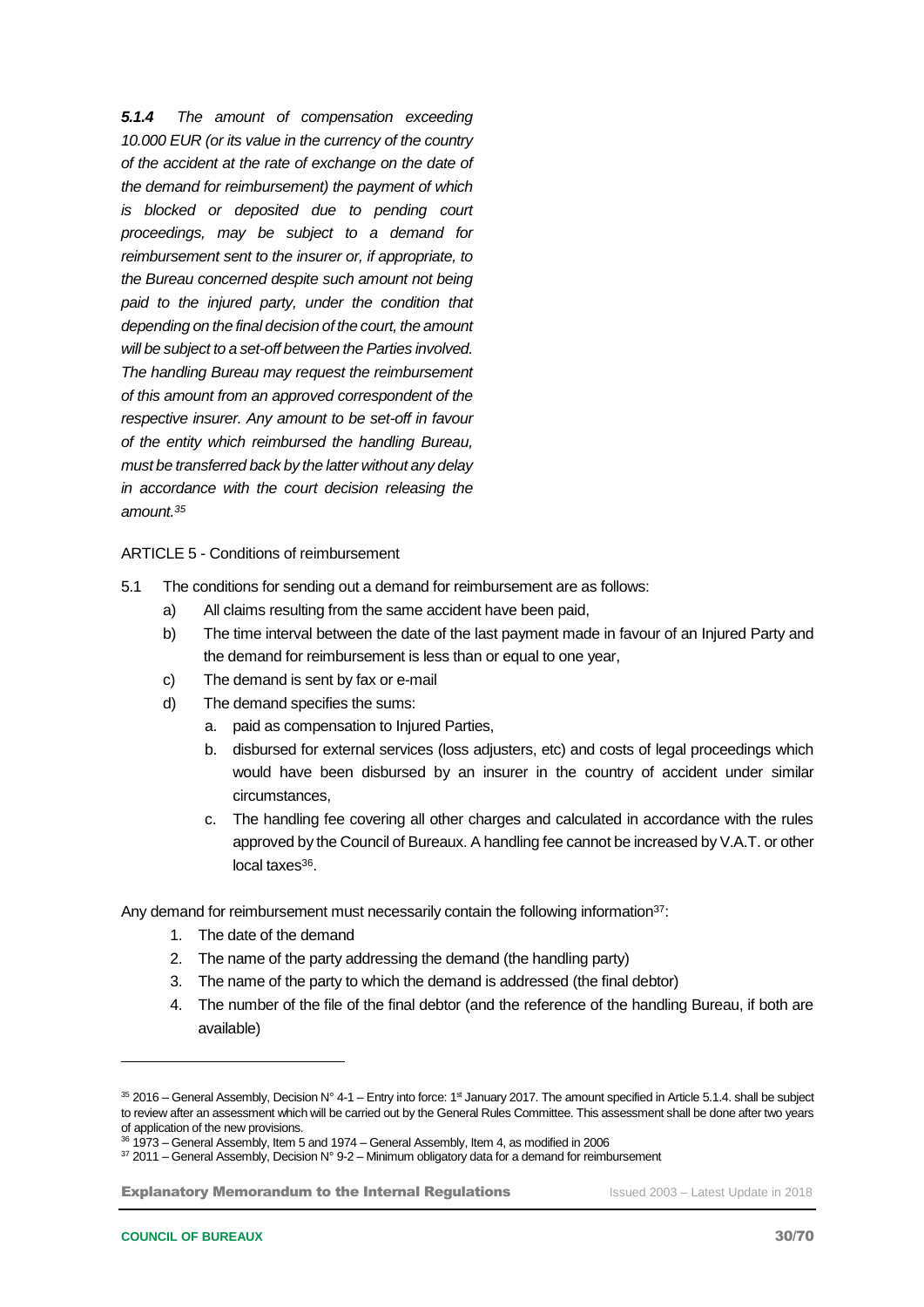- 5. The date and the country of the accident, the place of the accident only if available
- 6. Information regarding the responsible party:
	- a. For claims handled according to Section II : the number of the Green Card (if available, the number of the insurance policy)
	- b. For claims handled according to Section III: one of the criterion that determines the territory of the State in which the vehicle is normally based (the registration number of the vehicle, the insurance plate or the place of permanent residency of the person to which the vehicle belongs)
- 7. The sums that the final debtor must reimburse:
	- a. Compensation of the injured parties
	- b. External services (expert costs, lawyers' fees, etc.) if necessary
	- c. Handling fees, if necessary
	- d. The total amount, expressed in the national currency or in Euro
- 8. The compulsory information arising out of paragraph 1 of article 5.2 of the Internal Regulations
- 9. Details regarding the bank of the handling party

The demand for reimbursement shall be addressed to the insurance undertaking that has issued the Green Card or the insurance policy even if this undertaking has delegated, in its country of establishment, the handling of claims occurred abroad to a loss adjuster<sup>38</sup>.

Where the claim has not resulted in compensation being paid, sums disbursed for external services and costs of legal proceedings may be claimed as well as the minimum handling fee as approved by the Council of Bureaux<sup>39</sup>.

In this case, the demand for reimbursement of sums disbursed for external services and costs of legal proceedings as well as the demand for payment of the minimum handling fee shall be addressed:

- Within a period of maximum one year after the last negative response that a Bureau or the agent it has appointed has given to the claimant and that has remained without further reaction or that no legal action was taken by the injured party, or
- Within a period of maximum one year after the decision of a Court or any other competent body, refusing any compensation to the claimant, has become final and irrevocable or after that the decision has been rendered if, according to the applicable legal rules and proceedings, it is possible that such decision does not become final or irrevocable<sup>40</sup>.

The translation fees paid by the Bureau of the country where the accident took place or by their agent can be claimed back from the Guaranteeing Bureau or the insurer in question if they have been expressed in the best interest of the Guaranteeing Bureau or the insurer or at their request or finally in the event of legal proceedings41.

**Explanatory Memorandum to the Internal Regulations Issued 2003** – Latest Update in 2018

<sup>38 2010 –</sup> General Assembly, Decision N° 6-1

<sup>&</sup>lt;sup>39</sup> 2004 – General Assembly, Confirmation - Minimum Handling Fees

<sup>40</sup> 2012 – General Assembly, Decision N° 6-1

<sup>41</sup> 1989 – General Assembly, Item 6 b)(ii) modified in 2007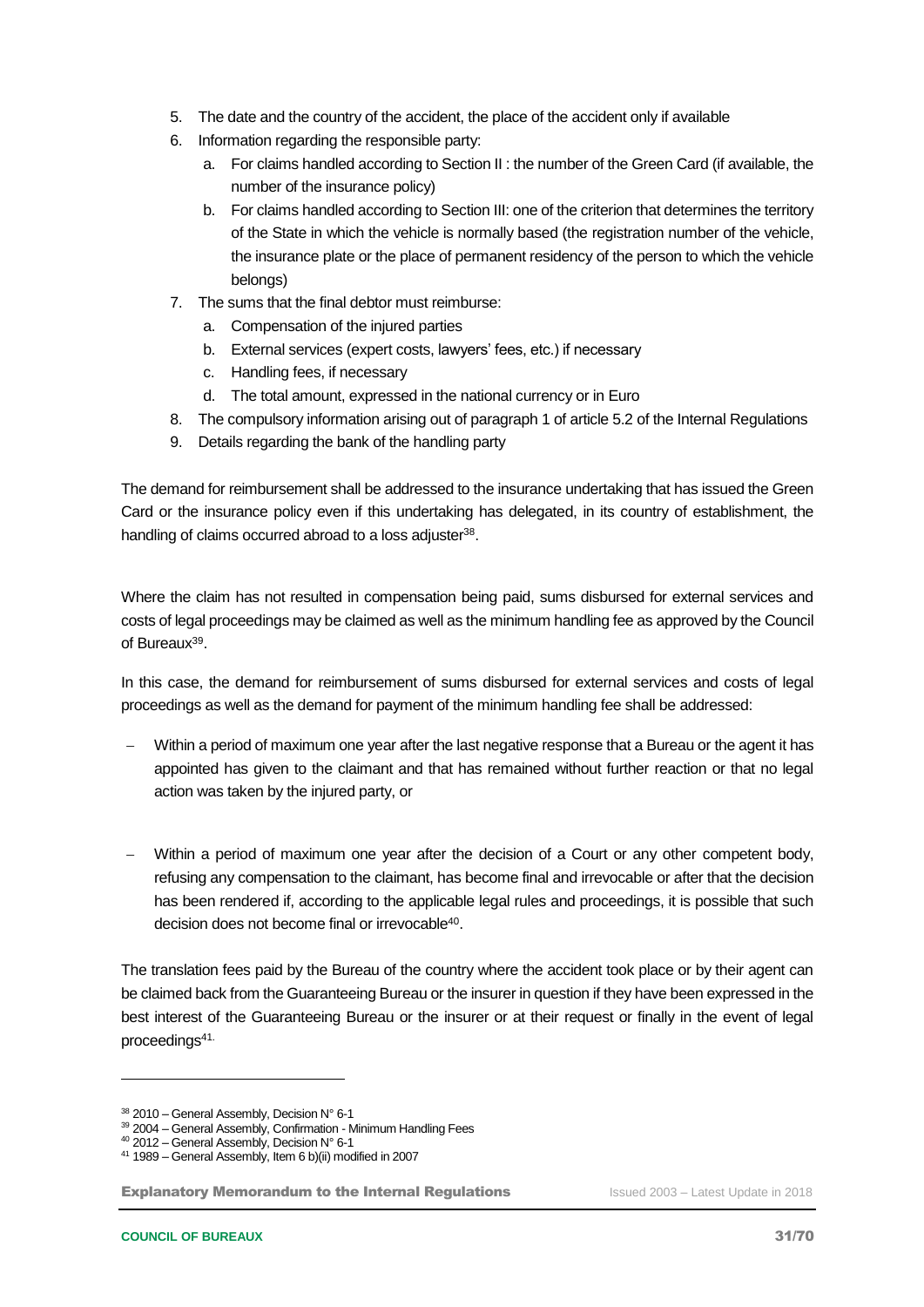Procedure to be followed when the insurer at risk is in a state of insolvency:

All Guaranteeing Bureaux are bound by the debts of one of its members in a state of insolvency including any late interest due in carrying out the demands for reimbursement (see Article 5.2).

All Guaranteeing Bureaux, who are aware that a member is in a state of insolvency (winding-up or other) shall inform the Council of Bureaux Secretariat immediately as well as all other Bureaux.

After having received this information, these Bureaux shall inform the Guaranteeing Bureau in question of all the pending demands for reimbursement addressed to the member in a state of insolvency as well as informing them of all the cases which are being handled.

Demands for reimbursement concerning claims settled after the liquidation of a Company shall be sent to the Bureau of which the Company is a Member. If the Bureau of the country of accident or its Member does not send the reimbursement demand directly to the Guaranteeing Bureau after the date of notification to the Council of Bureaux, the Guaranteeing Bureau is not obliged to pay penalty interest.

The deadline for reimbursement of 60 days is calculated as of the date of receipt by the Guaranteeing Bureau<sup>42</sup>.

The payment of compensation is sometimes delayed by court proceedings. In those cases, the Bureau of the country of accident may be obliged to block the amounts under dispute or to deposit them. Where the amount is considerable (exceeds 10.000 EUR or its value in the currency of the country of the accident at the rate of exchange on the date of the demand for reimbursement) and the proceedings are pending for a long period of time, the liquidity of the handling Bureau might be jeopardised for an uncertain period. It is appropriate therefore to allow this Bureau to ask for the "reimbursement" of the amounts in question. In this way the financial burden (and risks) of such claims is placed on the final paying entity. In this case, however, the handling Bureau must provide proof of the amount being blocked or deposited and give appropriate reasoning for what had happened. The reimbursement is not a recognition that the amount is due. Depending on the final outcome of the proceedings, the amount must be off-set against the final amount due between the parties involved. The Bureaux involved should agree on appropriate procedures for this process (e.g. introduce time limits, issue additional demands for reimbursement).

*5.2 The demand for reimbursement shall specify that the amounts due are payable in the country and in the national currency of the beneficiary, free of costs, within a period of two months from the date of demand and that, on expiry of that period, late interest at 12% per annum on the amount due from the date of the demand until the date of receipt of the remittance by the bank of the beneficiary shall apply automatically.In the event of a guarantee call according to Article 6 resulting from the demand for reimbursement, the application of late* 

<sup>42</sup> 1994 – General Assembly, Item 2

**Explanatory Memorandum to the Internal Regulations Issued 2003 – Latest Update in 2018**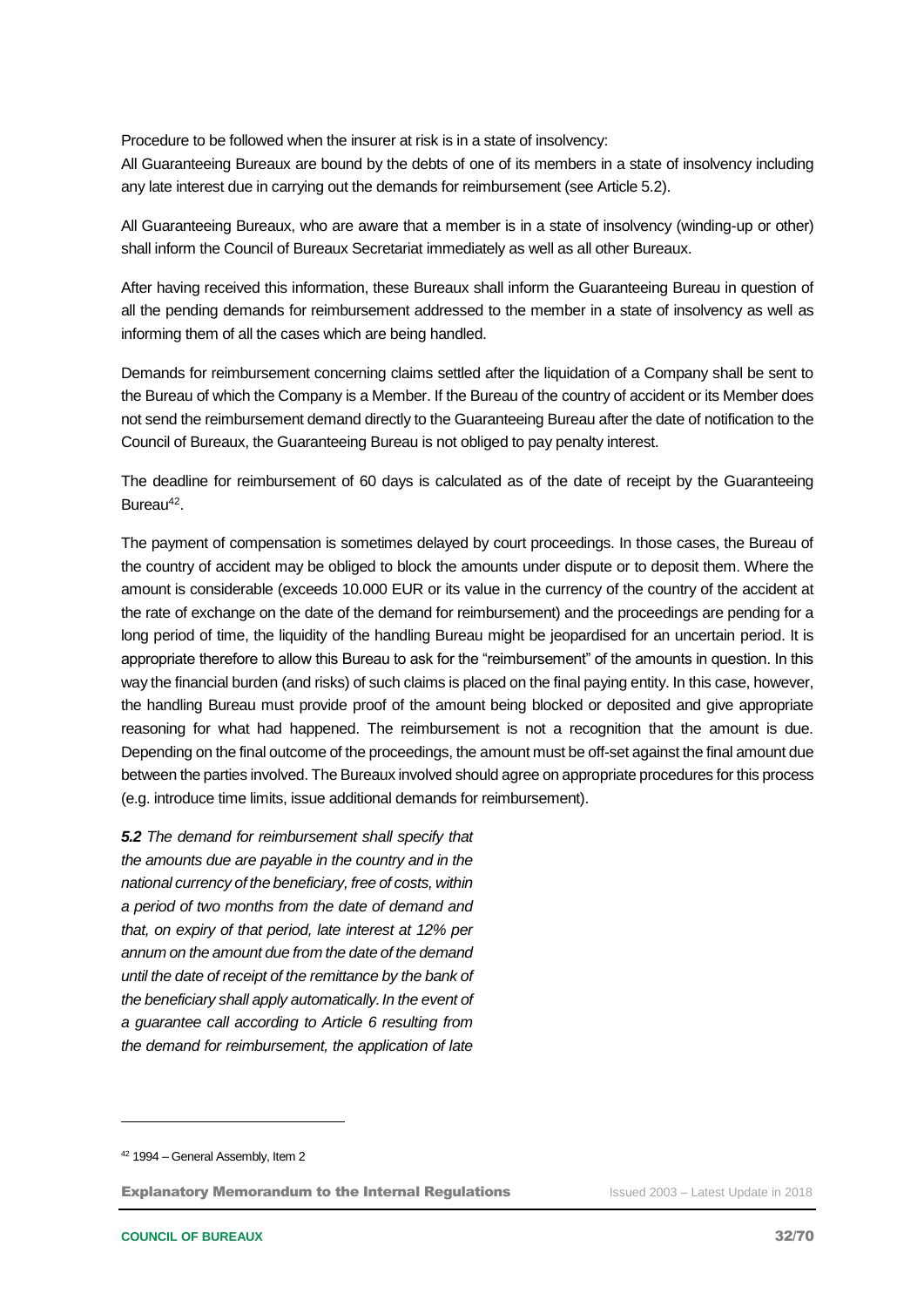*interest shall accrue until the date of issuance of that guarantee call. <sup>43</sup>*

*The demand for reimbursement may also specify that amounts expressed in the national currency are payable in Euro, at the official rate of exchange current in the country of the claiming Bureau at the date of the demand.*

5.2 The demand for reimbursement shall specify that:

- a) the amounts due to the demanding Bureau are to be paid in its country and in the national currency of that country,
- b) the demanding Bureau shall receive the amount due free of costs (bank charges, etc.),
- c) the amounts due shall be paid within 2 months of the date of the demand
- d) the payments received after the expiry of the 2 month period shall automatically attract late interest at 12% p.a. on the amount due from the date of the demand until the date of receipt of the remittance by the bank of the beneficiary. This late interest is also due when the Guaranteeing Bureau member is in a state of insolvency<sup>44</sup>.

In case a guarantee call is issued for the reimbursement of the sums paid by the Bureau or its agent, the late interest due is the amount accrued until the date of the guarantee call<sup>45</sup>. The guarantee call has the effect of making the guaranteeing Bureau responsible for the amounts claimed. After the date of the guarantee call, further late interest starts to accrue if the guaranteeing Bureau fails to make the payment to the demanding Bureau or its agent on time. Under Article 6.1., the guaranteeing Bureau has one month from the receipt of the guarantee call to make the payment requested in the guarantee call. Upon expiry of that period, the guaranteeing Bureau has to pay a late interest of 12% per annum on the amount due<sup>46</sup>.

Late interest is payable no matter how small the amount. Bureaux which address demands for late interest are however invited to find an appropriate approach, bearing in mind that the aim of this provision is not to be used for insignificant amounts. Regarding the guaranteeing Bureaux, they are asked to fully reimburse the amounts claimed and within the given timeframe<sup>47</sup>.

For Bureaux of EEA Member States, the terms "free of costs" shall be read in accordance with the relevant provisions of Directive 2007/64/EC as regards payment services which, regarding bank fees, shall imply that, as from 1st June 2010, fees between the Paying Bureau and the Demanding Bureau shall be shared if both of them are within the EEA and if the bank transfer made either in euro or in another EEA currency does not imply any currency conversion for the Paying Bureau.

The Euro zone Bureaux are encouraged to use SEPA payment facilities (Single Euro Payments Area) for payment in Euro. For bank transfer between EEA Bureaux implying a currency conversion for the Paying

 $43$  2013 – General Assembly, Decision Nº 5-2; Entry into force: 1<sup>st</sup> January 2014

<sup>44</sup> 1994 – General Assembly, Item 2

 $45$  2013 – General Assembly, Decision N° 5-2 – Late interest in case of guarantee calls

 $46$  2014 – General Assembly, Decision  $N^{\circ}$  5-1

<sup>47</sup> 2011 – General Assembly, Decision N° 9-1

**Explanatory Memorandum to the Internal Regulations ISSUED 15 ISSUED 15 2018 ISSUED 16 2018**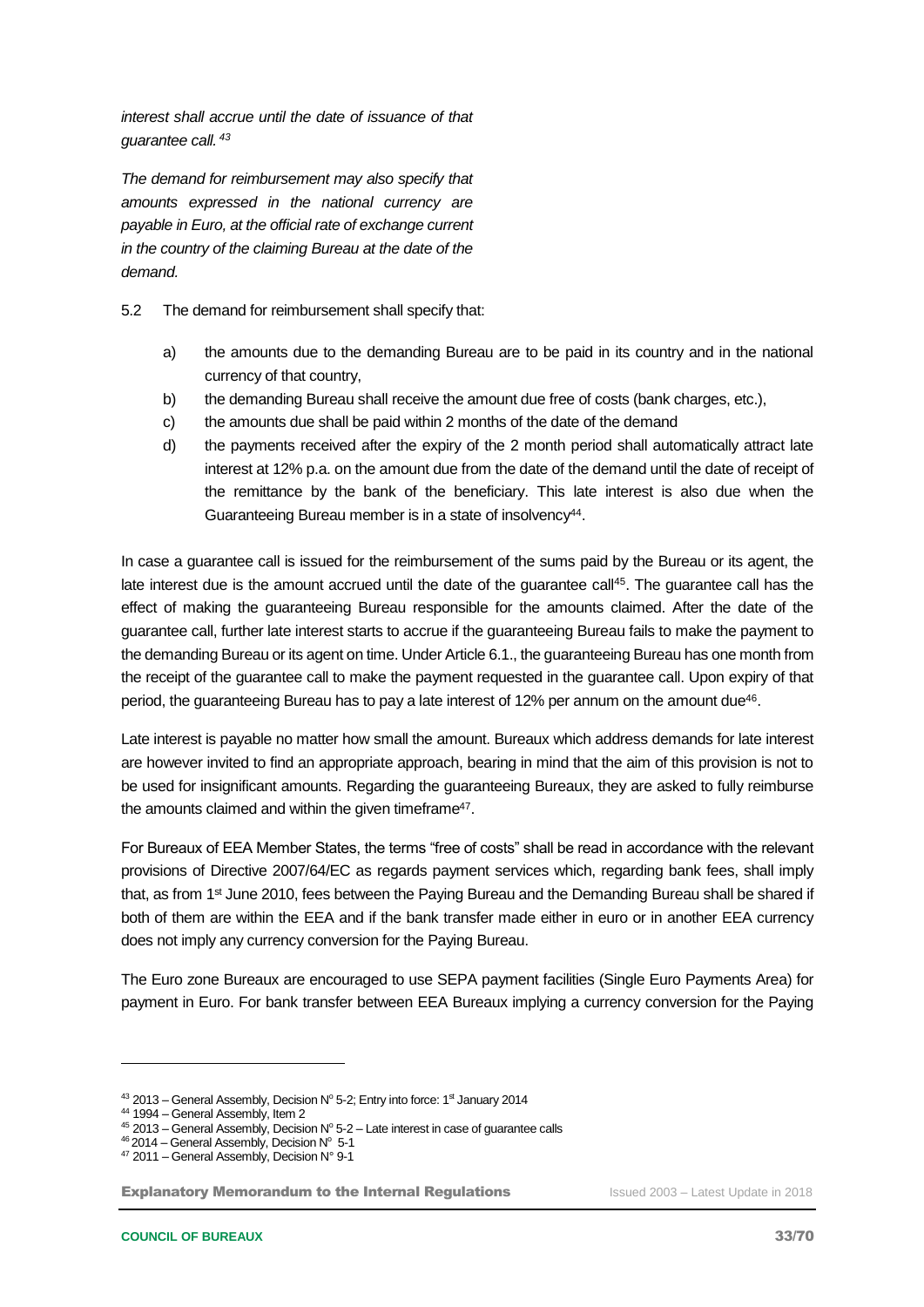Bureau or for bank transfer from or to a non-EEA Bureau, the demanding Bureau shall receive the amount free of costs<sup>48</sup>.

The demand for reimbursement may be denominated in euros. The applicable rate shall be the official rate of exchange between the national currency of the demanding Bureau and the euro, as applicable in the country of the demanding Bureau at the date of the demand.

Payment by cheque for the demand of reimbursement is prohibited because it does not conform to Article 5.2, which provides that the amounts due are payable free of costs to the beneficiary. Payment by cheque always entails additional costs for the beneficiary, consisting not only of the fees requested by the bank, but also of the burden of additional administrative work that the beneficiary is obliged to complete in order to cash a cheque. Moreover, cashing a cheque often entails lengthy timescales, which can be a cause of further delay and justify possible demands for reimbursement of late interest. Finally the possible misdirection of the letter accompanying a cheque can be a cause of more problems for the beneficiary $49$ .

*5.3 Under no circumstances shall demands for reimbursement include payments for fines, bail bonds or other financial penalties imposed upon an insured which are not covered by insurance against civil liability in respect of the use of motor vehicles in the country of accident.*

5.3 Sums disbursed for the payment of financial sanctions levied against an Insured and which are not covered by motor third party liability insurance in the country of accident are not recoverable under the Internal Regulations and therefore may not be included in any demand for reimbursement.

*5.4 Unless already provided, supporting documents, including the objective proof that compensation due to injured parties has been paid (or blocked/deposited due to pending court proceedings)<sup>50</sup>, shall be sent promptly on demand but without delay to the reimbursement.*

5.4 Notwithstanding Article 3.2*.*2., supporting documentation, including proof of payment, need not form part of the demand for reimbursement. However, when requested by the other party, the Bureau requesting the reimbursement shall send the relevant documentation promptly. Nonetheless, reimbursement is not conditional on submission of this documentation. Delayed delivery of the supporting documentation neither suspends nor terminates the period of time allowed for reimbursement on the expiry of which interest becomes payable.

<sup>48</sup> 2010 – General Assembly, Decision N° 6-2

<sup>49</sup> 2006 – General Assembly, Decision N° 1 – Means of Payment

 $50$  2016 – General Assembly, Decision N° 4-1 – Entry into force: 1<sup>st</sup> January 2017

**Explanatory Memorandum to the Internal Regulations ISSUED 15 ISSUED 15 2018 ISSUED 16 2018**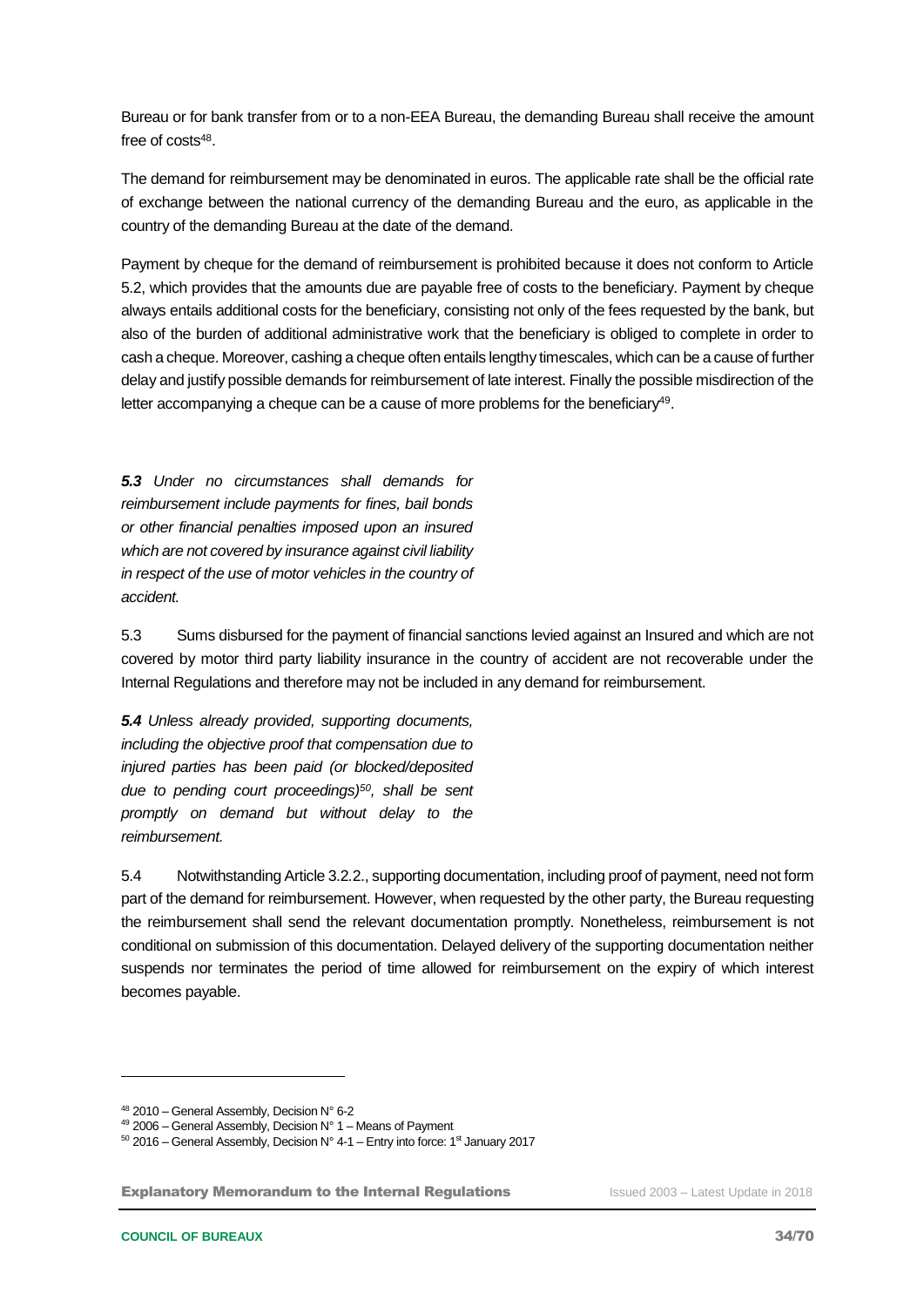If the guaranteeing Bureau requests proof of payment by the Bureau of the country of accident, it can be provided *by any means.* For example by producing one of the following documents:

- a copy of the remittance advice/cheque or an order to transfer;
- the words **"paid on..."** on an order for payment or invoice:
- a cash-on-delivery receipt or certificate;
- a receipt;
- a computer print-out or copy of the computer screen form, or even, the proof of tele-transmission between the handling entity and the recipient of the money<sup>51</sup>.

*5.5 Reimbursement of all sums cited in Articles 5.1.1 and 5.1.2 above may be claimed in accordance with the conditions set out in this article notwithstanding that the Bureau may not have settled all claims arising out of the same accident. The handling fee provided for under Article 5.1.3 above may also be claimed if the principal sum which is the subject of the reimbursement is in excess of the amount fixed by the Council of Bureaux.* 

5.5 It is permitted to request reimbursement of amounts paid as provisional payments, even if all claims arising out of the same accident have not yet been settled. In such cases a handling fee may be claimed but only if the principal sum of the requested reimbursement exceeds the minimum amount fixed by the Council of Bureaux. Demanding Bureaux should refrain from claiming reimbursement of small amounts. The following rules are applicable to demands for reimbursement of deposits:

- 1. The amount of handling fees payable shall be calculated on the basis of 15% of certain specified disbursements as specified in Article 5.1.1 of the Internal Regulations.
- 2. The handling fees payable shall be subject to a minimum fee of €200 and a maximum fee of €3,500.
- 3. If the disbursements calculated under the rules of Article 5.1.1 of the Internal Regulations result in a provisional demand for reimbursement of €1500 or more than a handling fee may be claimed. If the provisional demand for reimbursement is less than €1500 then no handling fee may be claimed.
- 4. If a claim for an additional provisional demand for reimbursement of €1500 or more is made then an additional provisional handling fee may be claimed. However, the cumulative handling fee paid shall not exceed the maximum handling fee which has been approved by the General Assembly at the time of a demand for further reimbursement from the responsible bureau.
- 5. The minimum and maximum handling fee as specified in paragraph 2 and the minimum provisional demand for reimbursement before a handling fee may be claimed as specified in paragraphs 3 and 4 shall be subject to review by the Management Committee at the request of the membership. This review may result in a recommendation for change to the following General Assembly<sup>52</sup>.

<sup>51</sup> 1998 – General Assembly, Item 6.11 – Proof of payment by the Bureau of the country of accident

<sup>52</sup> 2003 – General Assembly, Decision N° 2 – Handling Fees: New rule for a provisional demand for reimbursement

**Explanatory Memorandum to the Internal Regulations ISSUED 1888 ISSUED 1888 1889 1889 ISSUED 1889 1889 1899 1899**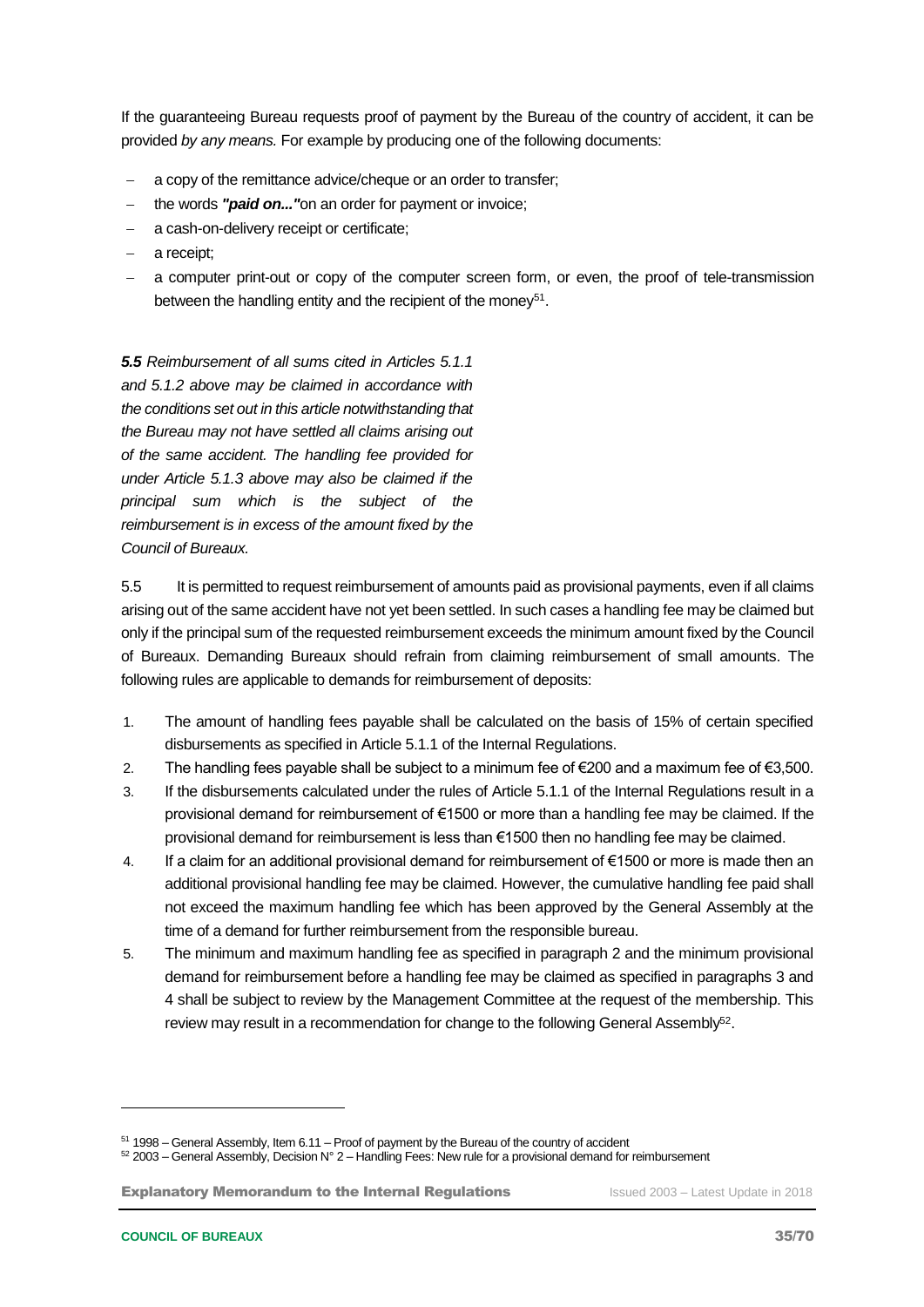*5.6 If, after satisfaction of a reimbursement demand, a claim is reopened or a further claim arising out of the same accident is made, the balance of the handling fee, if any, shall be calculated in accordance with the provisions in force at the time when the demand for reimbursement in respect of the re-opened or further claim is presented.*

5.6 In case of a reopened or further claim, the handling fee balance shall be calculated according to the rules of the Council of Bureaux valid at the time when the demand for reimbursement relating to the reopened or further claim is submitted.

*5.7 Where no claim for compensation has resulted from an accident, no handling fee may be claimed.* 

5.7 If, for whatever reason, no claim is made, the Bureau claiming reimbursement has no right to claim for a handling fee<sup>53</sup>. The activities of the Bureau in the country of accident carried out under Article 3.1 would justify reimbursement where expenses incurred are as described in Article 5.1.2. This is not intended to deter Bureaux from a proactive approach. It is intended to prevent other Bureaux from being approached with demands for reimbursement where there has been no material handling activity carried out which would justify a reimbursement. This is in keeping with the concept of reciprocity which shall exist between Bureaux.

<sup>&</sup>lt;sup>53</sup> 2004 – General Assembly, Item 2 Confirmation: Minimum Handling Fees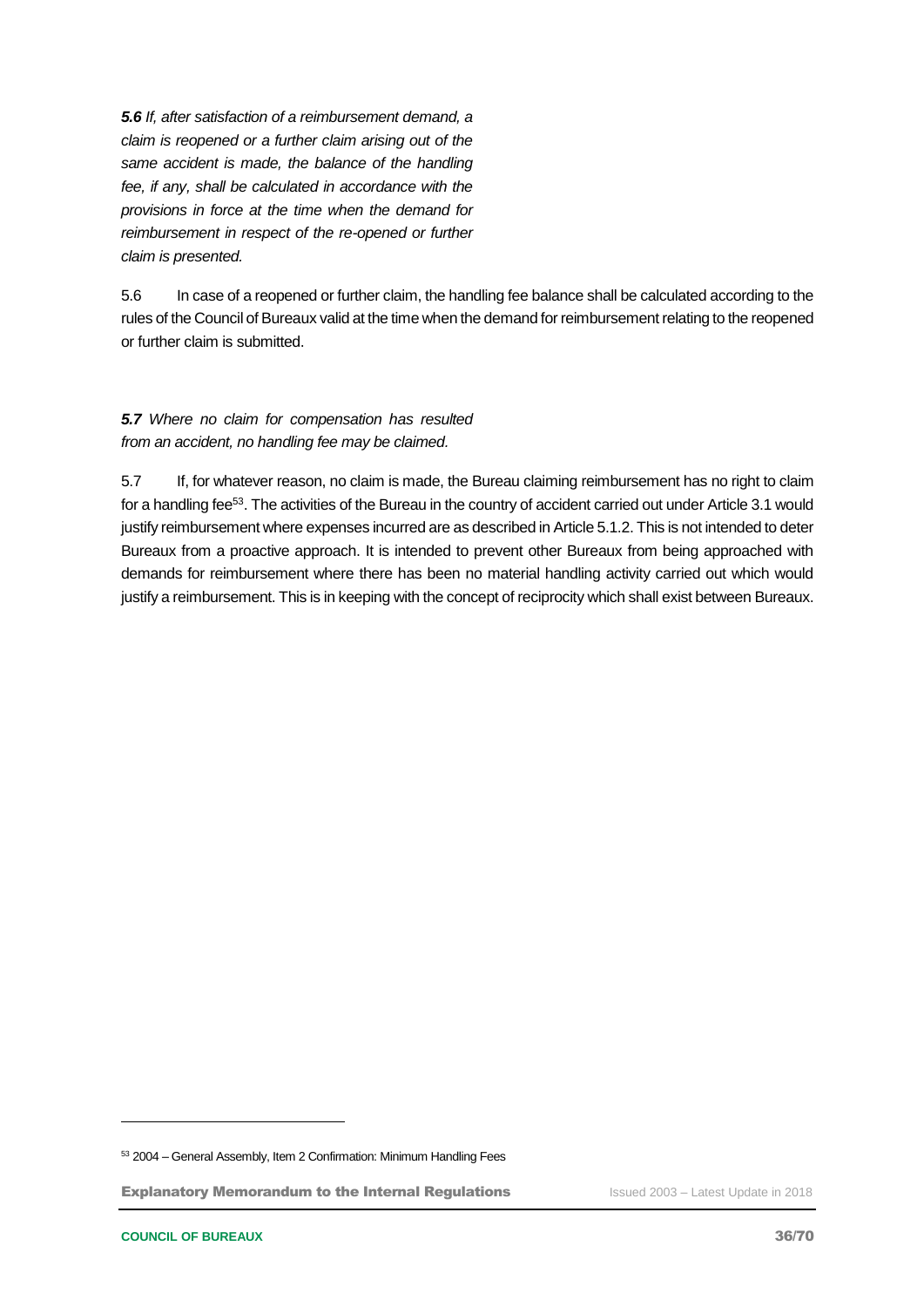#### *ARTICLE 6 - OBLIGATION OF GUARANTEE*

*6.1 Each Bureau shall guarantee the reimbursement by its members of any amount demanded in accordance with the provisions of Article 5 by the Bureau of the country of accident or by the agent that it has appointed for the purpose.* 

*If a member fails to make the payment demanded within the period of two months specified in Article 5, the Bureau to which this member belongs shall itself make the reimbursement in accordance with the conditions described hereunder, following receipt of a guarantee call made by the Bureau of the country of accident or by the agent that it has appointed for the purpose.* 

*The Bureau standing as guarantor shall make the payment i.e. the amount of the demand for reimbursement according to Article 5 plus late interest accrued until the date of issuance of the guarantee call,<sup>54</sup> at a rate of 12% per annum, within a period of one month. On expiry of that period, late interest at 12% per annum on the amount due, calculated from the date of the guarantee call to the date of receipt of the remittance by the beneficiary's bank, shall apply automatically.*

*The guarantee call shall be made according to the practical terms and conditions decided at the General Assembly within a period of twelve months after the date of despatch of the demand for reimbursement under Article 5. On expiry of that period and without prejudice to any late interest for which it may be liable, the liability of the Bureau standing as guarantor shall be limited to the amount claimed from its member plus a 12 months interest calculated at 12% per annum.* 

*No guarantee call shall be admissible if made more than two years after the despatch of the demand for reimbursement.*

 $54$  2013 – General Assembly Decision N° 5-2; Entry into force: 1<sup>st</sup> January 2014

Explanatory Memorandum to the Internal RegulationsIssued 2003 – Latest Update in 2018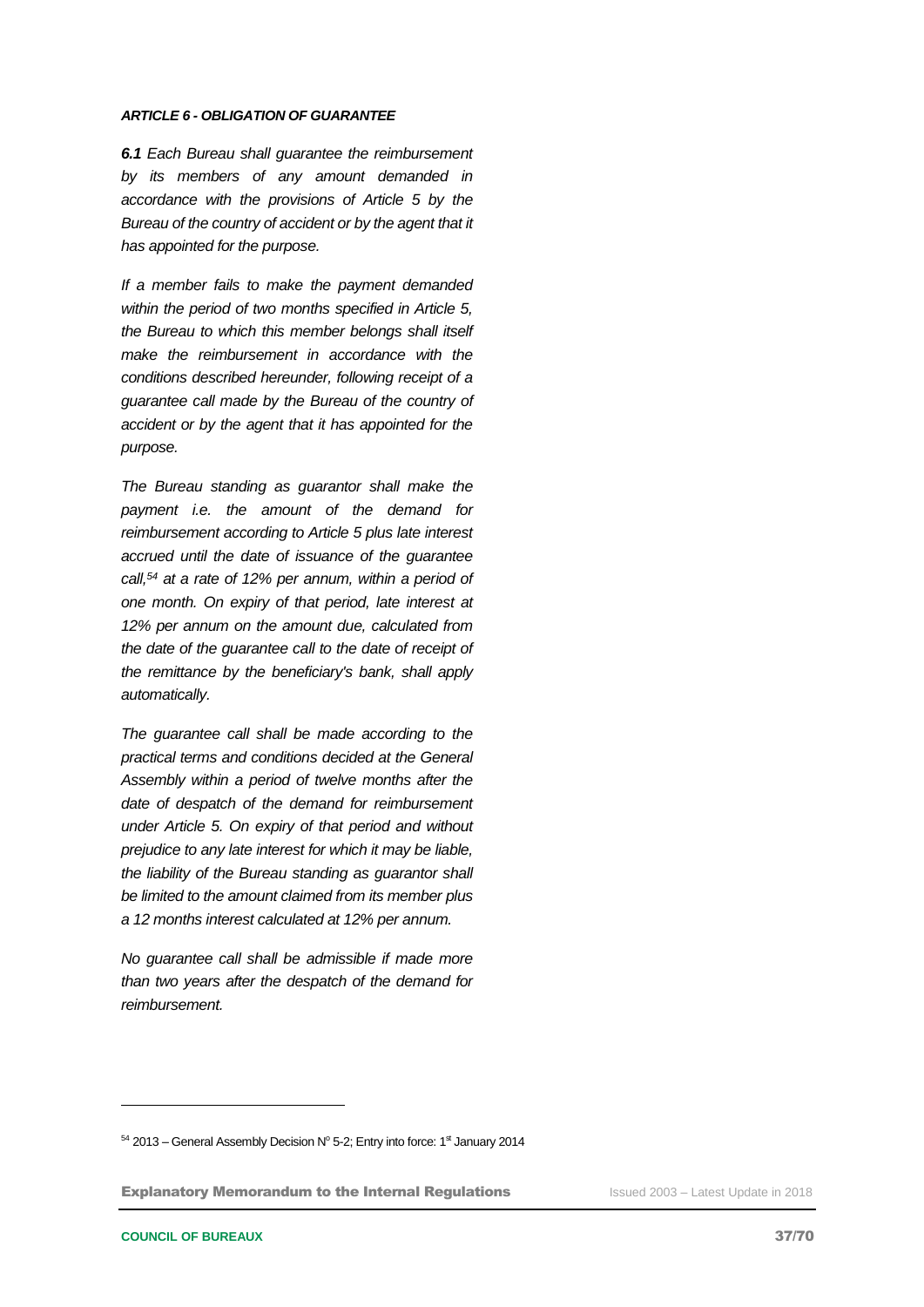#### ARTICLE 6: Obligation of guarantee

6.1 Each Bureau shall guarantee the reimbursement by its members of any amount (including late interest) subject to a specific demand for reimbursement<sup>55</sup> claimed by the Bureau of the country of accident or by the agent appointed by it.

This obligation of guarantee is imposed on the Bureau itself even if the member which issued the card or insurance cover is in a state of insolvency leading to its winding-up proceedings or bankruptcy. The potential intervention of a liquidator comes under the national law of the country where the insurance undertaking is (or was) authorised to carry out compulsory motor civil liability insurance and can at no time prevent the smooth functioning of the Green Card System<sup>56</sup>.

The demand for reimbursement shall be in accordance with the provisions specified in Article 5. In the event of non-conformity with the above mentioned article, the Bureau is free from any obligation of guarantee. According to Article 5.2, the amounts claimed are payable within a period of two months from the date of the demand for reimbursement. On expiry of that period the Bureau of the country of accident or its agent may contact the Bureau of the insurer owing the initial reimbursement and claim payment of the outstanding amount. This guarantee call shall have the effect of making the guaranteeing Bureau responsible for the amounts claimed under the following conditions:

The guaranteeing Bureau shall pay the amount claimed within one month of the date of the guarantee call. The amount to be paid is the sum specified in accordance with Article 5.1, increased by the late interest accrued until the date of issue of the guarantee call<sup>57</sup>. To avoid double payment it would be advisable for the guaranteeing Bureau to inform its member of the payment it has made under the guarantee. Thereafter, the insurer owing the initial reimbursement will have to settle payment of the amount claimed with its own **Bureau** 

If payment is not made by the guaranteeing Bureau within the period of one month, late interest at 12% per annum shall automatically become due by rights from the guaranteeing Bureau without any further reminder. This interest shall run from the date of the guarantee call to the date of receipt of the remittance by the bank of the beneficiary.

Late interest is payable no matter how small the amount. Bureaux which address demands for late interest are however invited to find an appropriate approach, bearing in mind that the aim of this provision is not to be used for insignificant amounts. Regarding the guaranteeing Bureaux, they are asked to fully reimburse the amounts claimed and within the given timeframe<sup>58.</sup>

The procedure therefore develops in two stages.

<sup>55</sup> 2004 – General Assembly, Decision N° 7: Obligation of guarantee - interest

<sup>56</sup> 1979 – General Assembly, Item 1C, modified in 2007

 $57$  2013 & 2014 – General Assembly Decisions  $N^{\circ}$  5-1

<sup>58</sup> 2011 – General Assembly, Decision N° 9-1

**Explanatory Memorandum to the Internal Regulations Issued 2003 – Latest Update in 2018**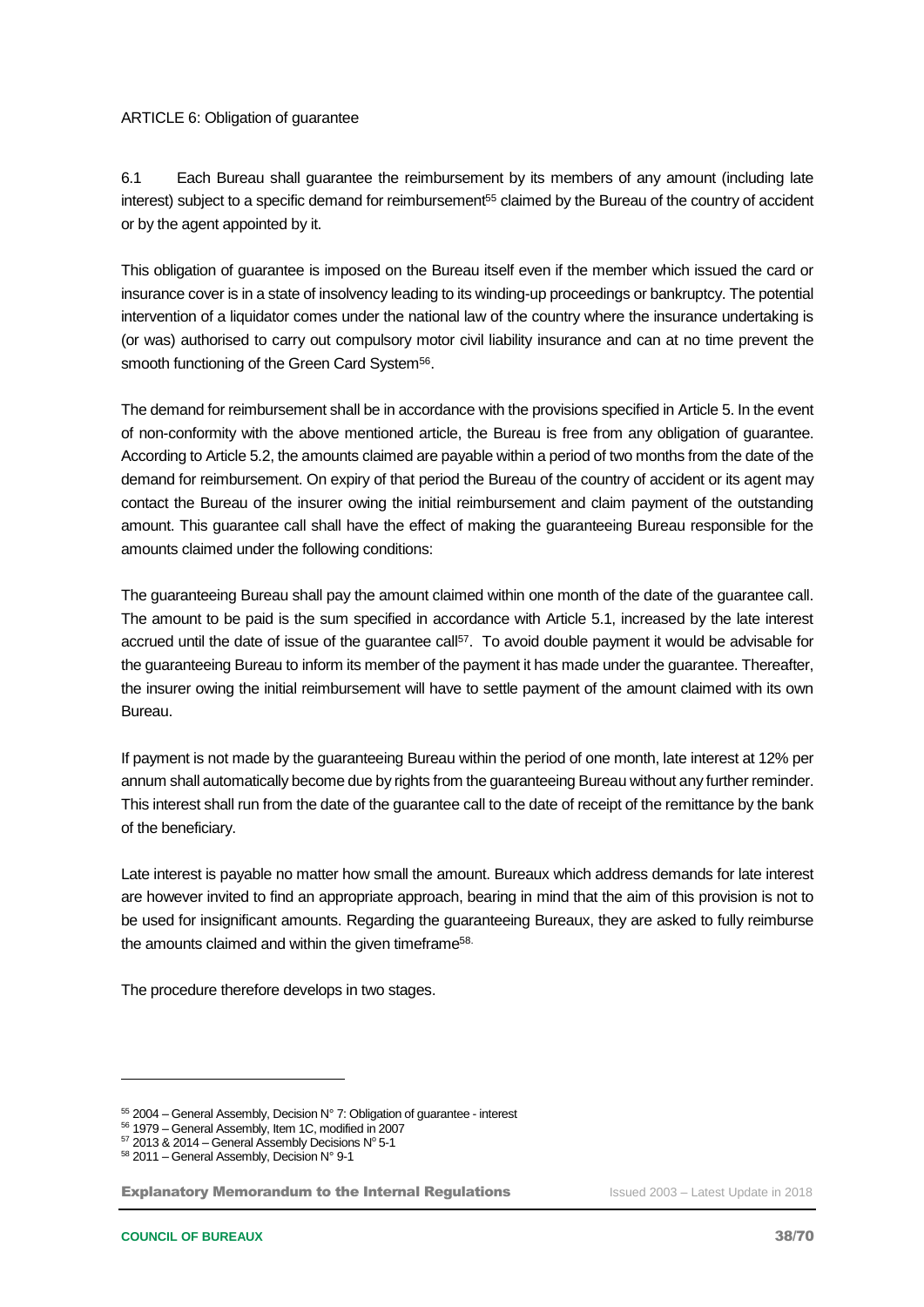1. The first stage relates to the demand for reimbursement sent by the Bureau of the country of accident or its agent to the insurance company having issued the Green Card or the insurance contract covering the vehicle involved in the accident (Article 5).

At this stage the insurance company shall proceed with the reimbursement claimed from it within a period of two months from the date of the demand. On expiry of this period the insurance company shall be liable to pay late interest calculated at the rate of 12% per annum on the amount claimed as principal and accruing from the date of the demand until the date of receipt of the remittance by the bank of the beneficiary.

If the Bureau of the country of accident or its agent has not received the reimbursement within the period of two months it may call on the guarantee of the guaranteeing Bureau.

2. The second stage therefore refers to the guarantee call which the Bureau of the country of accident or its agent is entitled to make to the guaranteeing Bureau, namely the Bureau of which the insurance company responsible for the demand for reimbursement is a member (Article 6.1).The Bureau standing as guarantor shall have one month from the date of receipt of the guarantee call to arrange the required reimbursement i.e. the amount of the claim sent to the insurance company plus late interest calculated at a rate of 12% per annum and accruing until the date of the guarantee call.

If this payment is not made within the period of one month the guaranteeing Bureau shall be liable to pay to the Bureau of the country of accident or to its agent:

- a) the amount claimed from it namely the amount initially claimed from the insurance company plus late interest calculated at a rate of 12% per annum accruing from the date of the demand for reimbursement made to the insurance company until the date of the guarantee call;
- b) additional late interest calculated at a rate of 12% per annum on the amount referred to in a) above - that is principal and interest - and accruing from the date of the guarantee call until the date of receipt of the remittance by the bank of the beneficiary.

However two restrictions of the Bureau's obligations have been provided at this second stage:

1) late interest as referred to in a) cannot accrue for more than twelve months.

2) no guarantee call shall be admissible if made to the guaranteeing Bureau more than two years after the date of the first demand for reimbursement sent to the insurance undertaking.

To expedite the procedure and provide legal evidence the guarantee call shall, in all circumstances, be sent according to the terms and conditions decided at the General Assembly.<sup>59</sup> In 2012, the Council of Bureaux introduced the Online Guarantee Call system as the only valid mandatory system to issue a guarantee call as from the date to be determined by the Management Committee, with the condition that questions regarding a sufficient level of data protection have been solved. Guarantee calls shall be issued via the online

Explanatory Memorandum to the Internal RegulationsIssued 2003 – Latest Update in 2018

 $59$  2012 – General Assembly, Decision N° 1-1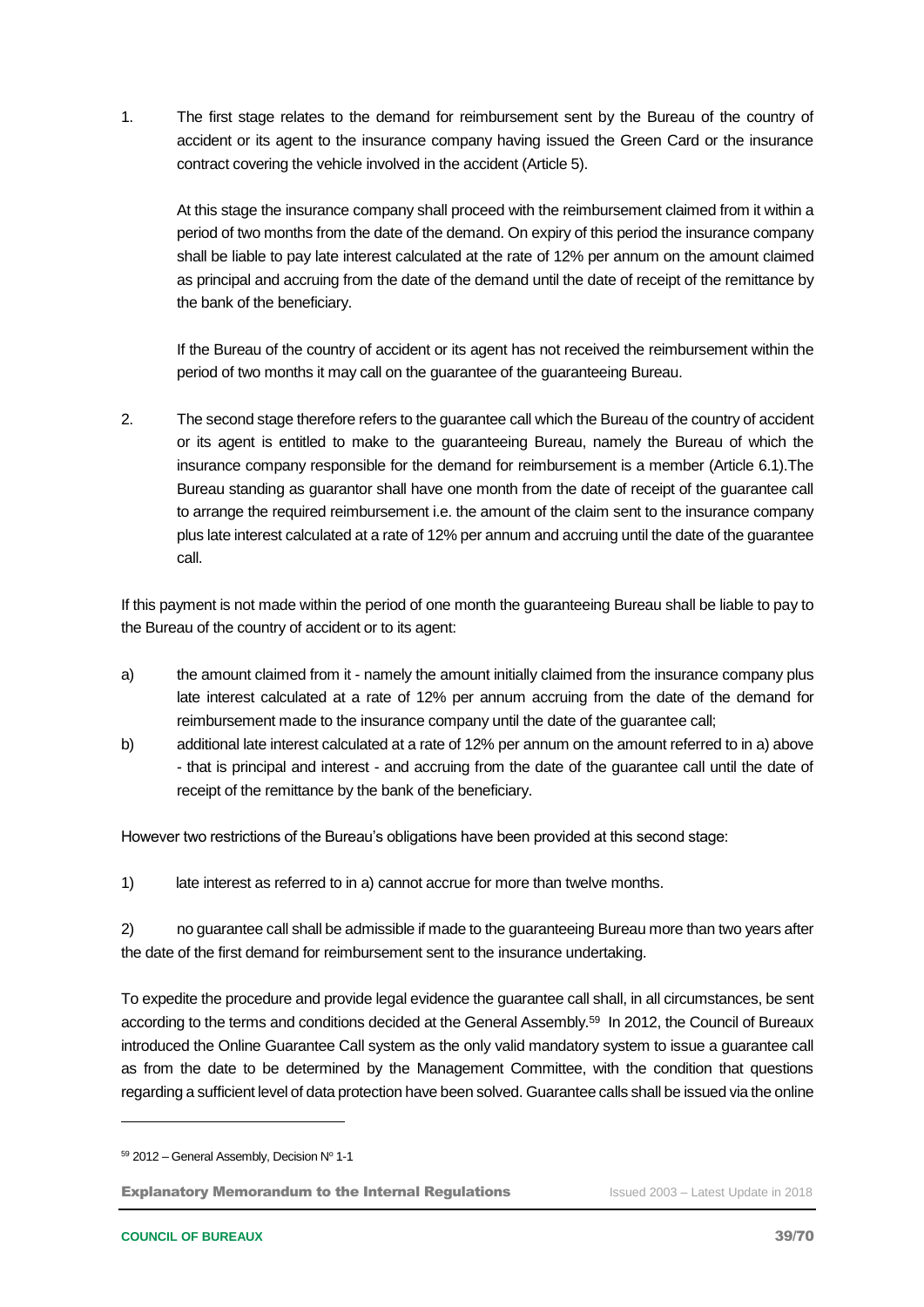system established for that purpose.<sup>60</sup> The quarantee call shall be supported with a copy of the original demand for reimbursement sent to the insurer under Article 5<sup>61</sup>. As the quarantee call shall cease to be admissible if made more than two years after the date of the initial demand for reimbursement made to the insurer, the Bureau's guarantee obligation becomes extinct on expiry of that period.

The first stage reimbursement remains due and shall be settled between the parties involved (including the first stage interest which is not time-barred) but without the guarantee from the Bureau of which the insurer responsible is a member.

#### Guarantee Call "Pro Forma"

In certain circumstances (for example, in the case of absence of insurance, a false Green Card, an insurance undertaking in winding-up proceedings, a Bureau operating frontier insurance, Art. 4.5 and 4.6, etc.), this demand for reimbursement is addressed directly to the Bureau concerned. In this case, if the Bureau receiving the demand does not execute the reimbursement within the two month period then no Guarantee Call can be sent to the Bureau. This is on the basis of the legal principle according to which it is not possible to be the guarantor of one's own debt. This lack of feasibility indirectly leads to the fact that the non-payment of the demand for reimbursement by this Bureau will not appear on the list of unexecuted Guarantee Calls which has to be sent to the Secretariat of the Council of Bureaux within the framework of the continuous monitoring of the Members' fulfilment of Guarantee Calls. In order to avoid this unsatisfactory situation, the Bureaux (or their agents) are asked in the situation envisaged here above, to issue "pro forma" Guarantee Calls to the Bureaux which do not respect the two-month period and as such allowing the Council of Bureaux Secretariat to draw up a report on the matter. Terms and conditions of Article 6 of the Internal Regulations shall also apply to the Guarantee Calls pro forma"<sup>62</sup>.

A standardized form for the guarantee call as well as an instructions set approved by the General Assembly<sup>63</sup> are available to Bureaux on the CoB website (extranet).

*6.2 Each Bureau shall guarantee the reimbursement by its members of any amount reimbursed by a Bureau to a correspondent in accordance with Article 4.8.*

*After having reimbursed the correspondent, the Bureau that approved the correspondent shall make a guarantee call to the Bureau of which the insurer in question is a member.*

*Such guarantee call shall comply with the conditions of Article 4.8 and shall be made according to the practical terms and conditions decided at the General Assembly within a period of 12 months since the date on which* 

 $60$  2014 – General Assembly, Decision N° 5-1

 $61$  2005 – General Assembly, Decision N° 10 – Documentation supporting a guarantee call

<sup>62</sup> 2008 – General Assembly, Decision N° 4.3: Guarantee Call "Pro Forma"

<sup>63 2011 –</sup> General Assembly, Decision N° 9-5

**Explanatory Memorandum to the Internal Regulations ISSUED 15 ISSUED 15 2018 ISSUED 16 2018**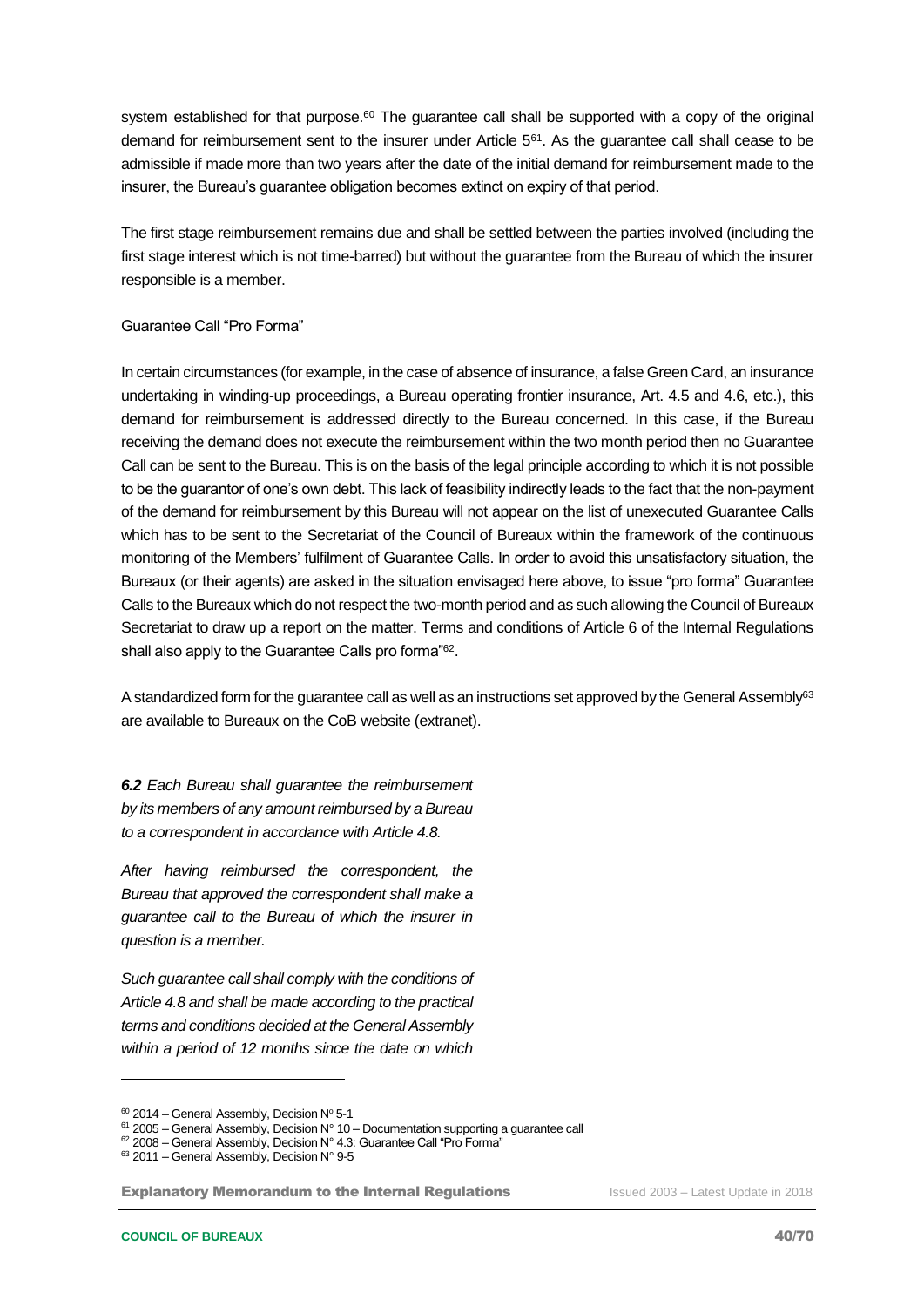*the correspondent sent the demand for reimbursement to the insurer that requested its approval at the latest. All remaining conditions of Article 6.1 shall apply to this guarantee call.*

6.2 In 2013, new rules were introduced in Article 4 on the conditions of reimbursement of a Correspondent by the Bureau that approved it. A (handling) Bureau will reimburse the Correspondent if the strict conditions laid down in Article 4.8 have been respected. The reimbursement of the handling Bureau by the guaranteeing Bureau is guaranteed under Article 6.2. Having reimbursed the Correspondent, the handling Bureau may directly issue a guarantee call to the Bureau of which the insurer (which requested the approval of the Correspondent) is a member. It does not need to ask for reimbursement beforehand in accordance with Article 5. However, the guarantee shall only apply if the request for reimbursement made by the Correspondent to the handling Bureau was made in compliance with the conditions laid down in Article 4.8. This condition was introduced in order to ensure that the Bureau reimbursing the Correspondent can comply with the time-limit within which it is required to issue the guarantee call.

The "practical" terms and conditions referred to in the third paragraph of Article 6.2 refer to the Online Guarantee Call System of the Council of Bureaux.

As to the other conditions of a guarantee call (deadlines for reimbursement, late interest rates) under Article 6.2., the provisions of Article 6.1. apply accordingly $64$ .

During the General Assembly of 26 May 2011 in Dubrovnik, the Council of Bureaux decided to approve a catalogue of qualified reasons to reject the guarantee calls drafted in the following terms<sup>65</sup>:

#### **1) Reasons to reject a Guarantee Call arising from Article 5 of the Internal Regulations**

Under Article 6.1, each bureau shall guarantee the reimbursement by its members of any amount demanded in accordance with the provisions of Article 5. It follows from the above provision that if a reimbursement demand is not made in compliance with Article 5, the Bureau shall be released from any obligation of guarantee.<sup>66</sup>

Hence, a guarantee call can be rejected by the guaranteeing Bureau if the underlying demand for reimbursement of the handling Party did **not contain all of the following information:** 

- 1. The date of the demand
- 2. The name of the party issuing the demand (Handling Party)
- 3. The name of the party to which it is issued (Ultimate debtor)
- 4. The file number of the Ultimate debtor (and reference of the Guaranteeing Bureau, both if available)
- 5. The date and country of accident; place of accident only if known
- 6. Information on the liable party:

 $64$  The first three paragraphs of the explanatory text were adopted by the 2014 General Assembly, Decision N° 5-1

 $65$  2011 – General Assembly, Decision N° 9-2 – Catalogue of qualified reasons to reject a guarantee call

 $66$  2014 – General Assembly, Decision N° 5-1

**Explanatory Memorandum to the Internal Regulations Issued 2003 – Latest Update in 2018**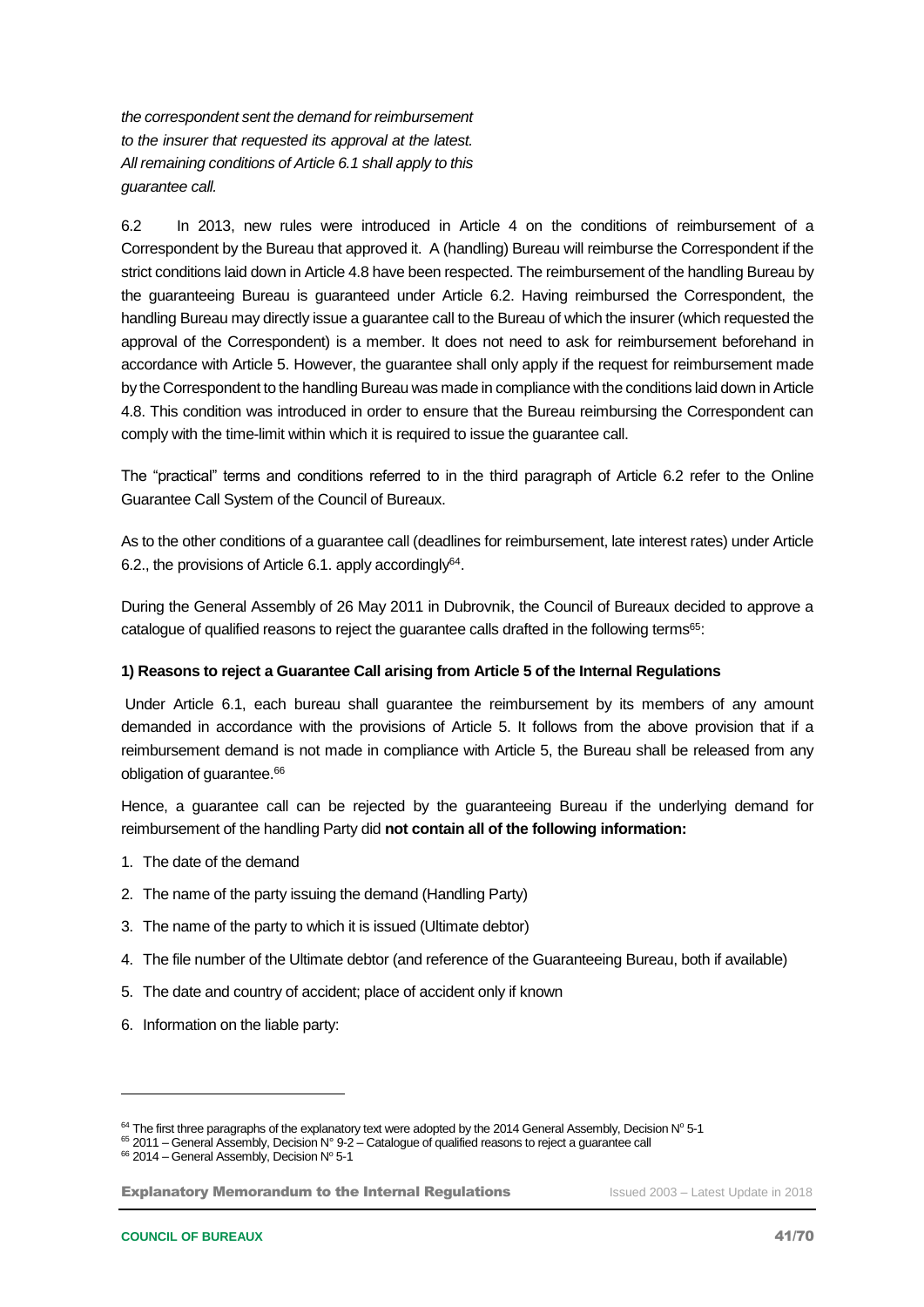a. for claims handled under Section II of the IR: the Green Card number (if available, policy or insurance number)

and

b. for claims handled under Section III of the IR: one of the criteria determining the territory of the State in which the vehicle is normally based (the registration number of the motor vehicle, the insurance plate or the permanent residence of the person who has custody of the vehicle)

- 7. The sums which are to be reimbursed by the Ultimate debtor:
	- a. compensation to injured parties ;
	- b. external services (Expert fees, lawyer fees, etc.) if applicable ;
	- c. handling fee, if applicable ;
	- d. late interest, if applicable ;
	- e. and the total sum in euro or national currency $67$ .
- 8. Obligatory specifications arising from the 1st paragraph of art 5.2. of the Internal Regulations
- 9. And the bank details of the Handling Party

Moreover, following Article 5.1, a Guarantee Call can be rejected in case the underlying reimbursements demand:

- 10. Was not sent by email or fax :
	- a. for claims handled under Section II of the IR: to the member of the Bureau which issued the Green Card or, if appropriate, to the Bureau concerned and
	- b. for claims handled under Section III of the IR: to the member of the Bureau which issued the policy of insurance or, if appropriate to the Bureau concerned
- 11. Was sent later than the maximum period of one year from the date of the last payment made in favour of an injured party
- 12. Was sent to the MTPL insurer of the liable party after CoB informed all the members about the suspension (due to bankruptcy, insolvency, etc.) of that insurer.

#### **2) Reasons to reject a guarantee call arising from Article 6 of the Internal Regulations**

Moreover a guarantee call can be rejected by the guaranteeing Bureau in any of the following situations:

1. Following Article 6 of the Internal Regulations, "no Guarantee Call shall be admissible if made more than two years after the despatch of the demand for reimbursement".

<sup>&</sup>lt;sup>67</sup> The Bureaux that are not in the Euro area have the option to make reference to the possibility to pay in Euro the amounts expressed in the national currency (at the official and current exchange rate in the country of the claiming Bureau at the date of the demand).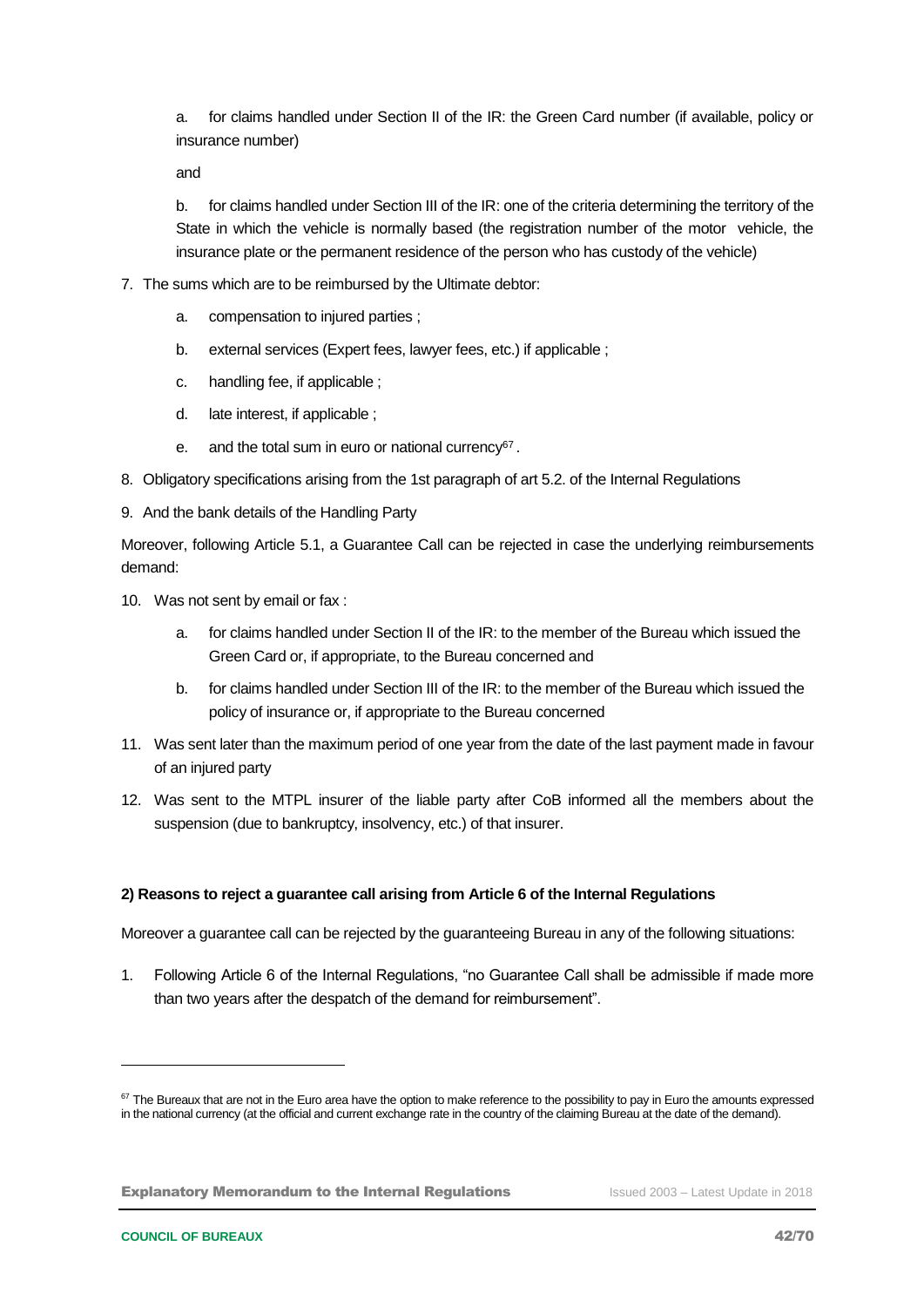- 2. The Guarantee Call can be rejected if it was sent before the end of the two-month period stipulated in Article 5.2. to the Guaranteeing Bureau.
- 3. A Guarantee Call should be regarded as invalid in the event that the Guaranteeing Bureau proves that the demand for reimbursement has already been fully settled by itself, its member or by one of its agents.
- 4. If Articles 4.5, 4.6 have been applied by the Handling Bureau, the Guarantee Call to the Bureau of which the insurer in question is a member, is not valid if the latter was not preceded by a reimbursement demand to the Guaranteeing Bureau in accordance with the conditions set out in art. 5 of the IR.
- 5. The Guarantee call can be rejected if it contains no reference to the relevant demand for reimbursement.
- 6. When the claim has been handled:
	- a. in absence of confirmation of guarantee from the insurer, or
	- b. in absence of a confirmation of guarantee in conformity with art. 8 or Art. 13 depending whether Section II or III is applicable, or
	- c. in absence of a confirmation from the Bureau that the vehicle is normally based in the country for which the Bureau is competent, provided that the Guaranteeing Bureau took the negative position in conformity with art. 8 or art. 13 of the IR depending whether Section II or III is applicable.
- 7. The guarantee call was not sent by according to the terms and conditions decided at the General Assembly.

#### **3)<sup>68</sup> Reasons to reject a guarantee call arising from Article 6.2 of the Internal Regulations**

A guarantee call in accordance with Article 6.2 of the Internal Regulations can be rejected by the guaranteeing Bureau in any of the following situations:

- 1. If made more than 12 months since the date on which the Correspondent sent the demand for reimbursement to the insurer that requested its approval;
- 2. If the underlying request for reimbursement sent by the Correspondent to the handling Bureau did not comply with the conditions laid down in Article 4.8.;
- 3. In the event that the guaranteeing Bureau proves that the demand for reimbursement has already been fully settled by itself, its member or by one of its agents;
- 4. If it contains no reference to the relevant demand for reimbursement;
- 5. If the underlying demand for reimbursement (sent by the Correspondent to the insurer) was

**Explanatory Memorandum to the Internal Regulations ISSUED 1888 ISSUED 1888 1889 1889 ISSUED 1889 1889 1899 1899** 

 $68$  2014 – General Assembly, Decision Nº 5-1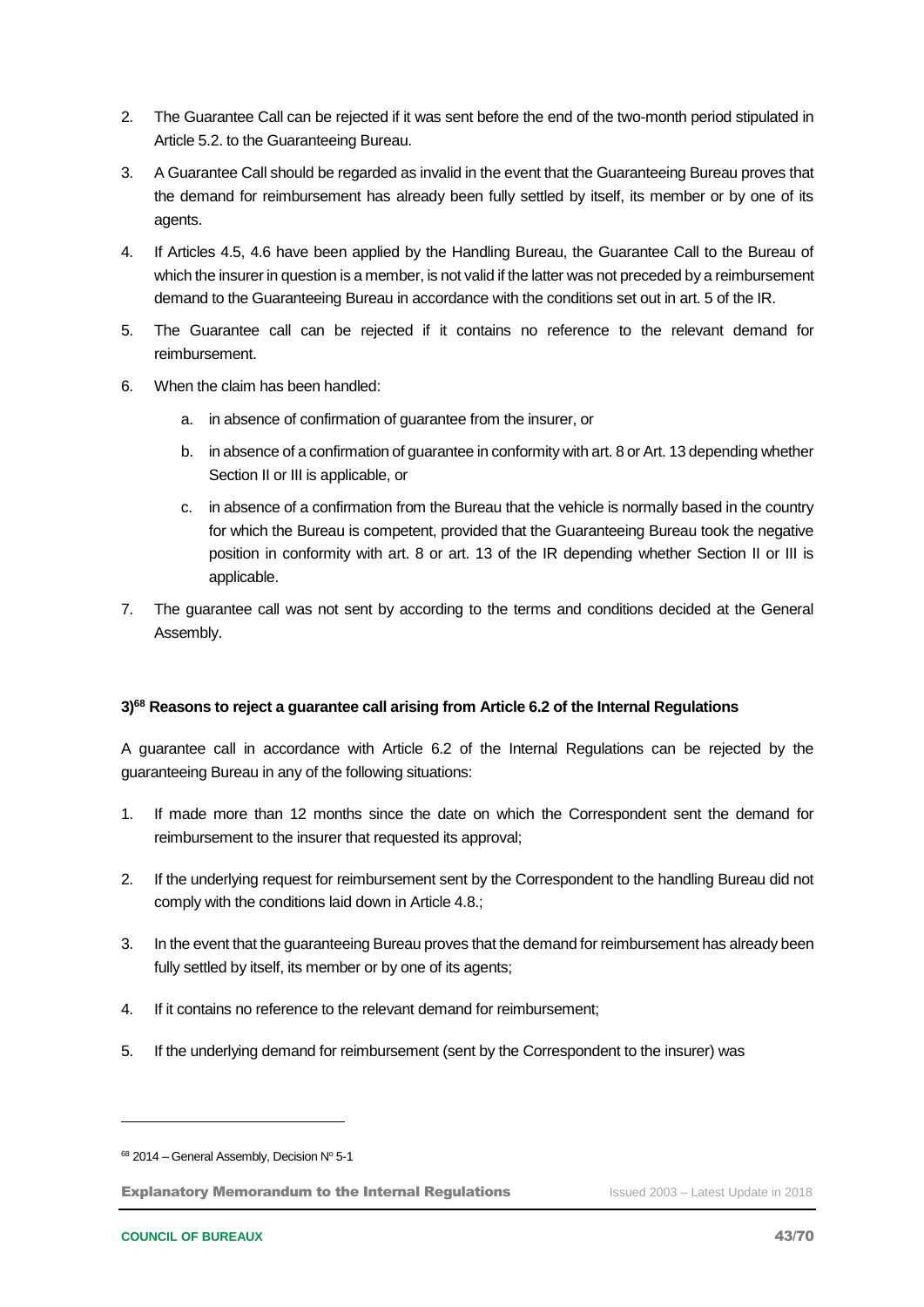- a. sent later than the maximum period of one year from the date of the last payment made in favour of an Injured party
- b. sent to the MTPL insurer of the liable party after the CoB informed all the members about the suspension (due to bankruptcy, insolvency, etc.) of that insurer;
- 6. If the guarantee call was not sent according to the terms and conditions decided at the General Assembly.

If one of these qualified reasons under section 1), 2) or section3) above has been invoked by the Guaranteeing Bureau within one month since the date of the guarantee call, such guarantee call has to be considered as rejected. In case of disagreement by the Handling Bureau, the Handling Bureau will have to take the initiative for resolving the dispute by mediation or by arbitration.

*6.3 Each Bureau guarantees that its members shall instruct the correspondents whose approval they have requested to settle claims in conformity with the provisions of the first paragraph of Article 4.4 above and forward to those correspondents or to the Bureau of the country of accident all documents concerning all claims entrusted to them.*

6.3 The purpose is to guarantee that claims made by Injured Parties shall be settled in conformity with the legal and regulatory provisions applicable in the country of accident insofar as they relate to liability, compensation of Injured Parties and compulsory motor insurance. That is why each Bureau shall ensure and guarantee that its members instruct the correspondents whose approval they have requested to settle all claims arising out of an accident in conformity with the said provisions. Moreover, Correspondents shall receive instructions to pay compensation in the name of the Bureau of the country of accident and on behalf of the insurer having appointed them for the purpose. Finally, each Bureau shall ensure that its members forward to their correspondents or to the Bureau handling the claims all documents concerning these claims or which are required in settling them.

If a claim is not handled by an approved correspondent in conformity with the provisions in the first paragraph of Article 4.4 and that, as a result of such lack of performance, the Bureau of the country of accident is required to pay sanctions as provided by the national regulatory provisions, this Bureau, if it has not been reimbursed by the correspondent involved, after a reminder sent by fax or e-mail, shall be reimbursed directly by the Bureau through which the request for approval was sent, in accordance with the conditions set out in Article 5, by analogy with the provisions of Article 4.6<sup>69</sup>.

 $69$  2005 – General Assembly, Decision N° 5 – The reimbursement of a bureau for sanctions paid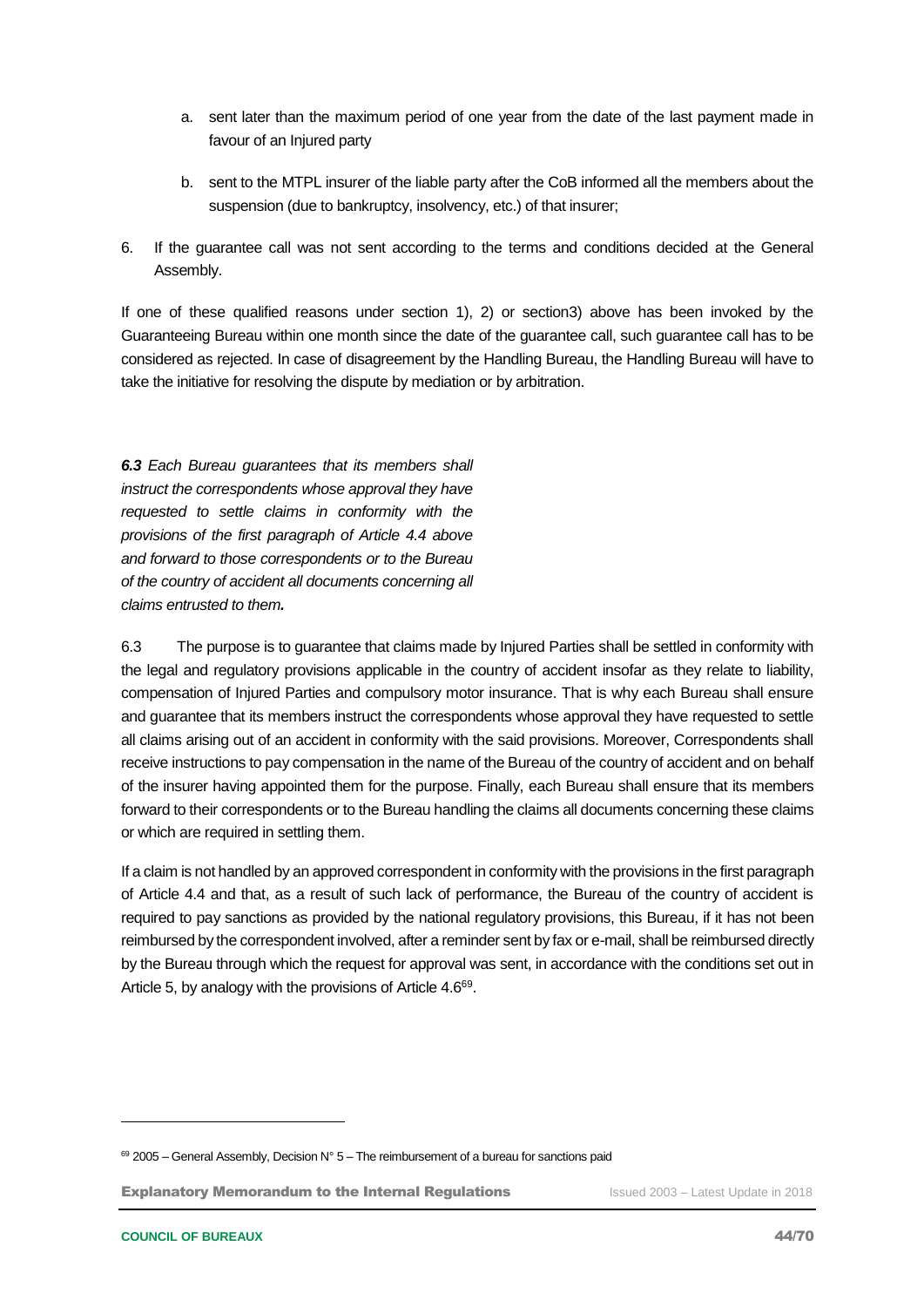# **Section II – Specific Rules Governing Contractual Relations Between Bureaux Based on the Green Card**

*The provisions of this section apply where contractual relations between Bureaux are based on the Green Card.* 

This Section governs the relations between Bureaux when either both parties or one party have (has) not signed the Agreement between the National Insurers' Bureaux of the Member States of the European Economic Area and other Associate Bureaux (hereafter called the "Multilateral Agreement"), referred to in Article 17.1 of the Internal Regulations, which binds the Bureaux of the EEA Member States and to which the Bureaux of non EEA Member States have been associated.

The provisions of this section also apply to the relationship between two Signatory Bureaux of the Multilateral Agreement when it is regarding the settlement of a claim following on from an accident involving a vehicle registered in a third country (that is to say, a country where the Bureau is not a signatory of the Multilateral Agreement) when it is the subject of a Green Card issued by a member of one of these two Bureaux.

#### *ARTICLE 7 – ISSUE AND DELIVERY OF GREEN CARDS*

ARTICLE 7 - Issue and delivery of Green Cards

*7.1 Each Bureau shall be responsible for printing its Green Cards or shall authorize its members to print them.*

7.1 This sub-article deals with the responsibility of a Bureau for printing Green Cards. An option is offered to each Bureau: it may proceed to printing the Green Cards itself or it may authorise its members to print Green Cards conforming to the model proposed by the Council of Bureaux and approved by the UNECE<sup>70</sup>.Whatever the method selected, the Bureau bears the ultimate responsibility for the printing of Green Cards.

In 2008, the Council of Bureaux General Assembly adopted a new Green Card format. This was then approved by the Working Party on Road Transport of the Inland Transport Committee of the Economic Commission for Europe of the United Nations during their 130th session which took place in Geneva from the 29th to the 31st of October 2008<sup>71</sup>. It may be put into circulation as from the 1<sup>st</sup> of January 2009. However, the previous format can be used for two years, that is to say, until the  $31<sup>st</sup>$  of December 2010. Once this deadline has elapsed, the Green Card issued under the old format will no longer be valid. However, this

<sup>70</sup> 1996 – General Assembly, Item 3B, as modified in 2001 and confirmed in 2006.

<sup>&</sup>lt;sup>71</sup> "The Working Party approved the new Green Card format that has been adopted by the 42<sup>nd</sup> General Assembly (for both horizontal and vertical models) as from 1<sup>st</sup> January 2009 with a two year transitional period (ending on 31<sup>st</sup> December 2010) in order to replace the current version of the Green Card."

Explanatory Memorandum to the Internal RegulationsIssued 2003 – Latest Update in 2018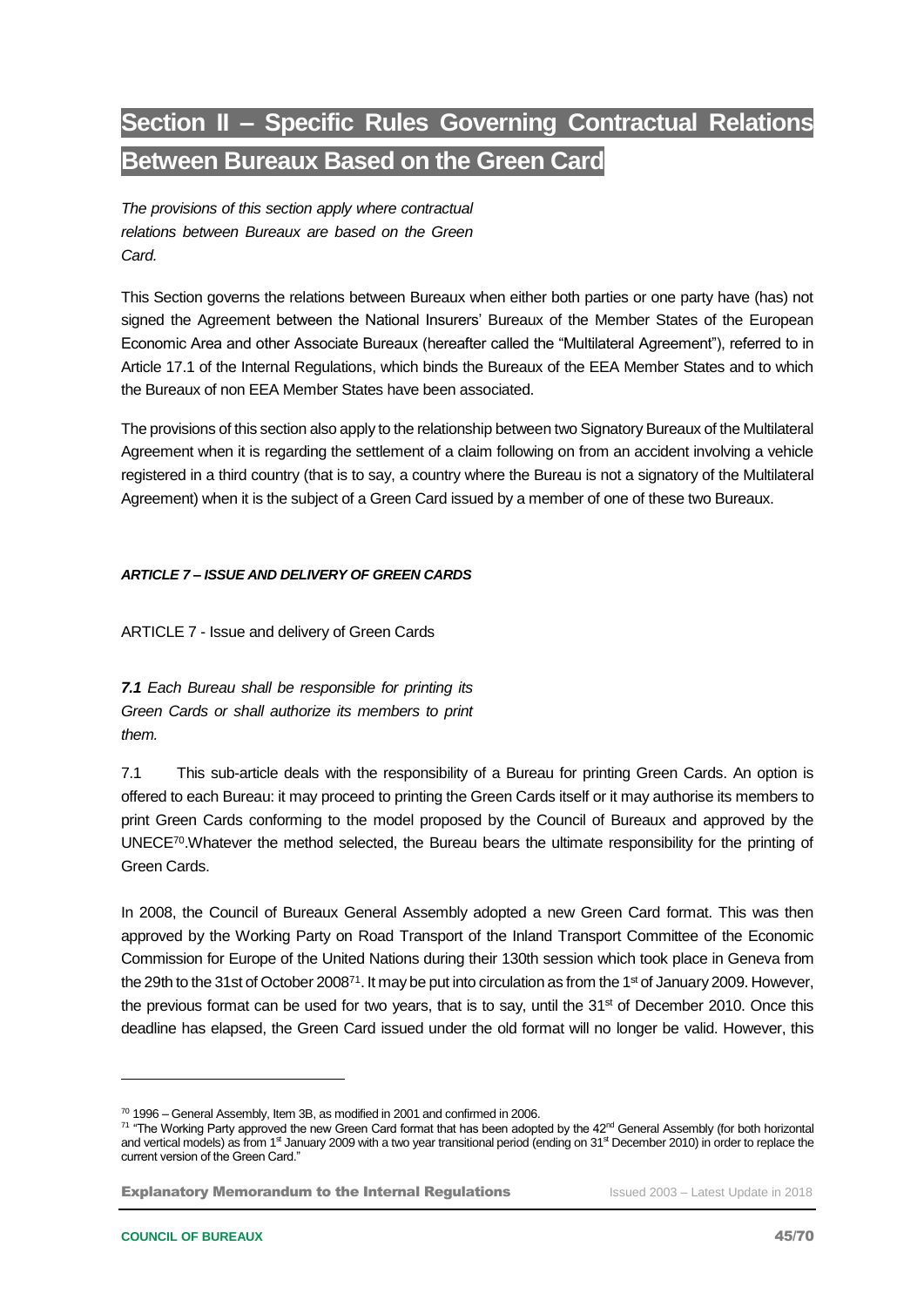would not be the case if, having been issued during the transitional period, the expiry date goes beyond the 31st of December 2010<sup>72</sup> .

What happens if the modification of the Green Card is the result of the addition of the international letters of a new member or a member which has been reactivated?

The Bureaux and insurance undertakings which are members must first of all be reminded that they have two years to modify the Green Cards which they distribute to insureds. Those Green Cards which remain in circulation and which have not been updated within this timescale of two years will be considered as being valid for the specified period, for the countries shown on the Green Card and will not be rendered as being invalid.

For new or reactivated member bureaux there is no automatic extension of the territorial validity of the Green Cards of other members to the new bureau unless the letters of the new bureau are displayed on the Green Card and are not crossed out.

However, the Council of Bureaux will allow special bilateral agreements between a new bureau and another bureau to recognise the existing Green Cards of the other bureau until the cards have been reprinted or until two years have expired providing both bureaux so agree. However, such special bilateral agreements are not enforceable under the agreements of the Council of Bureaux against any bureau.

A hand-written, typewritten or machine-written addition of the international identity letters of a Bureau on a Green Card is absolutely not valid in the sense that such addition shall not be interpreted as an extension of the guarantee given by a Green Card whose international identity letters have been added on the Green Card. A hand-written, typewritten or machine-written addition on a Green Card of the international identity letters of a Bureau shall not be considered as an unauthorised or illegal alteration for the consequences foreseen by Article 9 of the Internal Regulations<sup>73</sup>.

Pursuant to the decisions adopted in 2008 and previous currently valid provisions, the Green Cards must adhere to the following conditions:

#### Dimensions:

The dimension of the Green Cards is left at the discretion of each Bureau provided that it is not bigger than A4 format.

#### Structure of the text:

The standard text distributed by the Council of Bureaux must be reproduced in the provided order and the following 11 headers must appear on it:

1. The title of the document "INTERNATIONAL MOTOR INSURANCE CARD/CARTE INTERNATIONALE D'ASSURANCE" shall appear in English and French and the language of the country of the issuing Bureau, with the title of the document being expressed in addition in English and French, as specified in Art. 14 of Annex 1 of the Revised Consolidated Resolution on the Facilitation of Road Transport (R.E.4) adopted by the UN Economic Commission for Europe<sup>74</sup>. The

**Explanatory Memorandum to the Internal Regulations ISSUED 15 ISSUED 15 2018 ISSUED 16 2018** 

<sup>72</sup> 2008 – General Assembly, Decision N° 5-2

<sup>73</sup> 2003 – General Assembly, Decision N° 3

<sup>74</sup> 1994 – General Assembly, Item 4 b)(ii) modified in 2007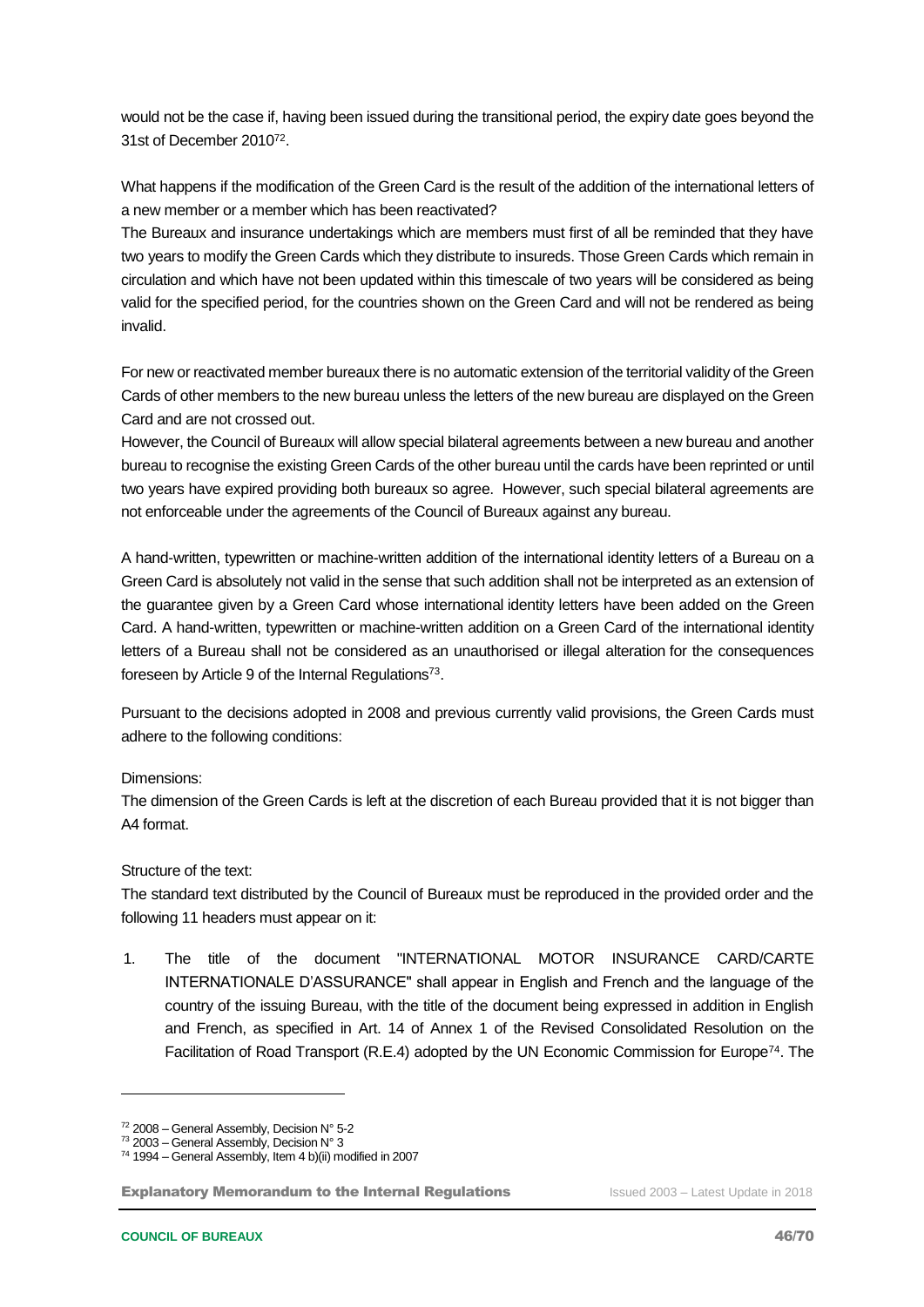order in which the main languages appear on the document is left at the discretion of each Bureau. The language in which the document is drafted is that of the issuing Bureau. However, the use of the latin alphabet is obligatory. The same information can be reproduced in other alphabets<sup>75</sup>.

- 2. Identity of issuing Bureau: the further addition of the Bureau's logo is authorised at the Bureau's discretion. The insertion, deletion or any other alteration of a Bureau's logo can never be deemed as constituting the falsification of the Green Card itself.
- 3. The validity period of the certificate. The validity period shall include entire calendar days (00.00- 24.00) and should not be indicated in specific hours of a given starting day. The start and end of the calendar day shall be considered in accordance with the time zone applicable in the country visited. The mode of indication is optional, the year of validity can appear in either 2 figures or 4 figures.
- 4. The identification of the Green Card must conform to the following conditions: "Country code/Insurers code/number". The use of "Number" when referring to a policy or a serial number or to any other form of numbering is left to each Bureau to decide.
- 5. Identification of the insured vehicle by its registration, or in absence of this, by the chassis or motor number.
- 6. The heading "Category" takes on one of the seven options appearing at the bottom of this document. The words "and trailer" or "and caravan" can be added to this case if the law on compulsory insurance of the country visited does not require a separate Green Card to cover trailers and caravans<sup>76</sup>. It is left to the individual insurer to assess which option is most suitable for certain types of vehicles<sup>77</sup>.
- 7. The "make" of vehicle
- 8. The territorial validity takes the international letter of each country participating in the Green Card system. The card is valid in the country where the letters are not crossed out. The letters "TR" indicate that the Green Card is valid for the European and Asian part of Turkey<sup>78</sup>. A reference appears on the last line before the list of countries of the list of Bureaux on the back of the document.
- 9. The name and address of the policyholder to the insurer contract or the vehicle user
- 10. A space is available to the insurer issuing the card who can add, in addition to their name and address (compulsory information), their logo, telephone and/or fax number, home page of their site, their email address and other useful information to the insured. The insertion, deletion or any other modification of a Bureau's logo can never be deemed as constituting the falsification of the Green Card itself.
- 11. Signature of the insurer

Each card must indicate the internet link to the website of the Council of Bureaux and those of different Bureaux (this last piece of information is optional). The Council of Bureaux website address must appear (compulsory) at the front of heading 8. The website address of each Bureau (optional) can appear on the back under the Bureau's official name. The Council of Bureaux website address must also appear on the last line on the back of the Green Card (obligatory).

<sup>75</sup> 1999 – General Assembly, Item 7.9

<sup>76</sup> 1954 – General Assembly, Item 2 modified in 2006

<sup>77</sup> 1959 – General Assembly, Item 8 modified in 2006

<sup>78</sup> 1968 – General Assembly, Item 6

Explanatory Memorandum to the Internal RegulationsIssued 2003 – Latest Update in 2018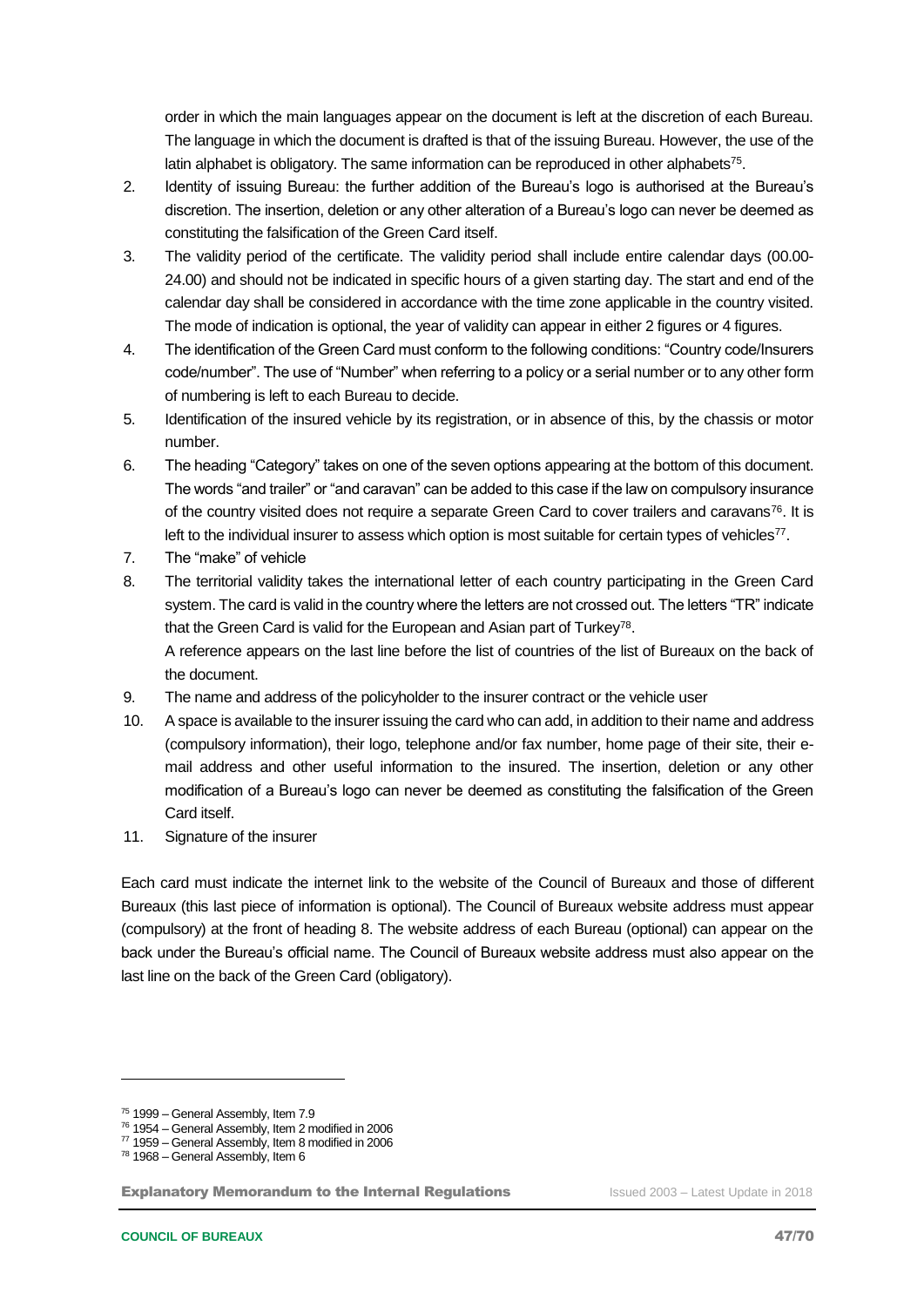The text appearing on the back of the Green Card starts with a "Note for the insured". After that comes "Names and addresses of Bureaux". The complete mention of the name of the country preceded by its official abbreviation is compulsory.

Specific case: issuing a Green Card in the case of permanently "transmittable registration plates":

Permanently transmittable registration plates are a special type of registration plate which are not allocated to a specific vehicle and can be used for all categories of vehicles defined in the insurance contract. Such plates can have different names in different countries (e.g.: "commercial plates", "test plates", etc.) and usually they are delivered to car dealers, second hand car market operators or other special entities. There, where such plates can be legally used for more than one category of a vehicle, the display of this information on the Green Card requires a harmonized approach. Hence, Item N° 6 of the Green Card (Category of Vehicle) should bear the code G (others). The way to fill Item N° 7 of the Green Card (Make of Vehicle) and to add possible data on the optional space of the Green Card called useful information is left at the discretion of each Bureau according to its national law and to the practicability of the situation<sup>79</sup>.

Co-existence of a Green Card and of a Frontier Insurance:

It has been decided that in the case of co-existence of a Green Card and of a Frontier Insurance, priority should be given to the Frontier Insurance<sup>80</sup>.

*7.2 Each Bureau shall authorize its members to issue Green Cards to their insureds solely for vehicles registered in any country for which it is competent.*

7.2 The Bureau shall authorise and instruct its members to issue Green Cards for vehicles registered in any country for which it is competent. In certain cases the Bureau may be competent for more than one country - for example the Swiss Bureau for Liechtenstein and the French Bureau for Monaco. This provision does not restrict the issuing of Green Cards as certificates of a frontier insurance policy for vehicles registered in a third country and valid for the EEA countries and Switzerland<sup>81</sup>.

Specific case 1: Green Card issued for vehicles despatched from one EEA Member State to another.

Art. 4.4 §1 of the 5th Motor Insurance Directive (currently, Article 15 of Directive 2009/103/EC) creates an exception to the rules and provides for that when a vehicle is despatched within the EEA from one Member State to another Member State, the insurance risk moves to the Member State of destination for a period of 30 days, even if the vehicle remains normally based in the Member State of origin. The MTPL insurance cover is to be bought in this specific case only in the MS of destination.

In that context, Art. 7.2 of the IR does not restrict the issuing of a Green Card (certificate of an insurance policy), by an insurance undertaking active in the Member State of **destination if a vehicle is being** 

 $79$  2009 – General Assembly, Decision N° 5-2 (1<sup>st</sup> part)

<sup>80 1997 –</sup> General Assembly, point 9.9 modified in 2007

<sup>81 1995 –</sup> General Assembly, Item 2D

**Explanatory Memorandum to the Internal Regulations ISSUED 15 ISSUED 15 2018 ISSUED 16 2018**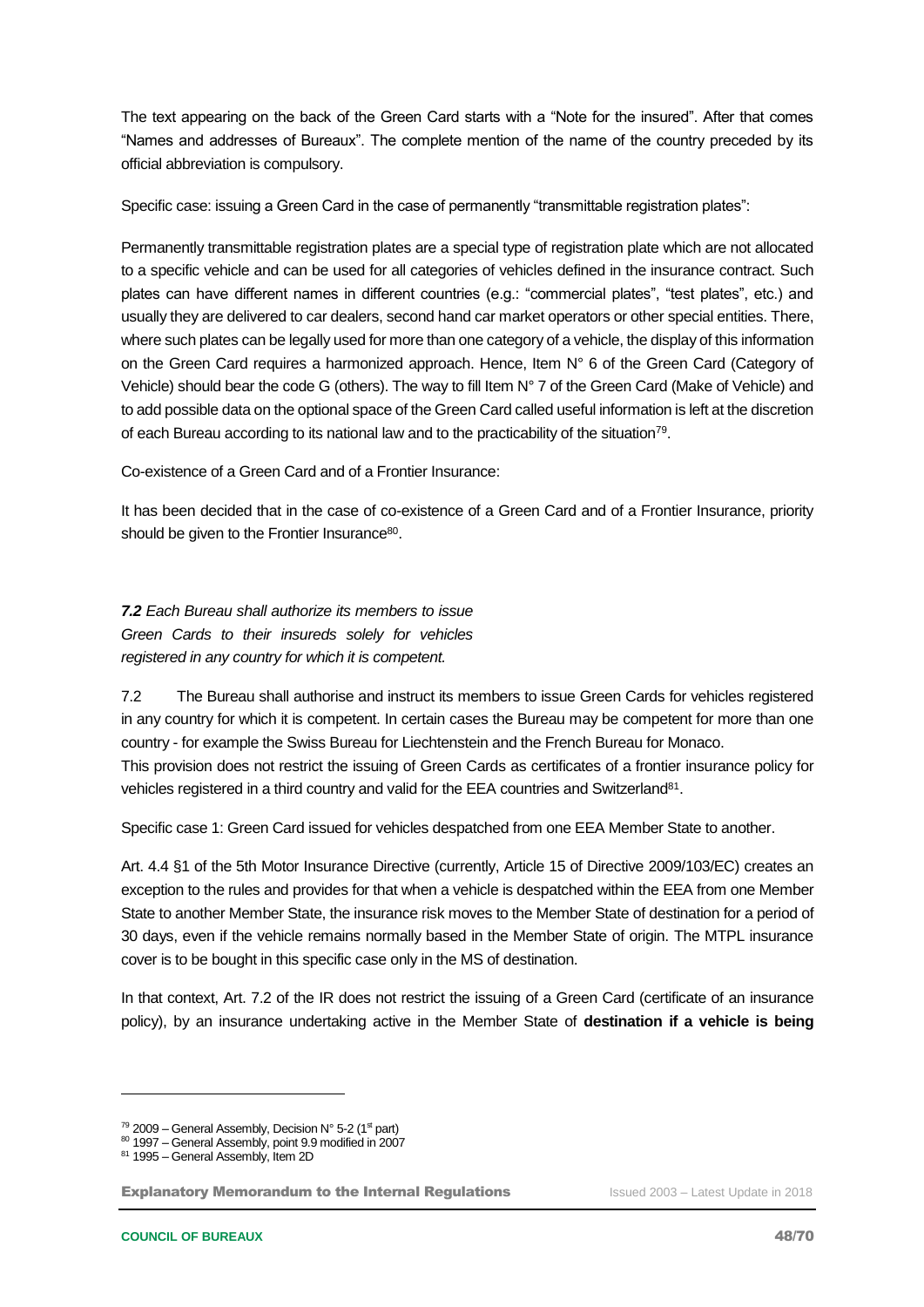**dispatched from one EEA Member State to another.** This means that this Green Card will remain valid during 30 days even, if an accident occurs in a Section II country.

However, for countries within Section III, the Green Card will have no relevance for the claim handling and the related relationships among the Bureaux concerned which will be governed by the normally based principles implying thus no change to the rules applicable for Section III. The Green Card will only be relevant for obtaining information to identify the insurer (ultimate debtor).

According to the 5th Motor Insurance Directive, the MTPL insurance policy issued for a despatched vehicle by the insurer of the Member State of destination shall not exceed 30 days.

Should an insurer issue such a Green Card for a longer period than 30 days, its Bureau's guarantee shall not apply after the expiry of the 30 days as then the vehicle will not be a risk situated in the country of that Bureau, but the insurer shall cover the related risk until the final expiry date of the MTPL insurance policy<sup>82</sup>.

Specific case 2:<sup>83</sup> Green Card issued for international (supranational) organisations

Insurers may exceptionally be authorised to issue Green Cards for vehicles bearing registration plates of international (supranational) organisations. International and supra-national organisations (e.g. the United Nations and the European Union) regularly operate humanitarian, civilian or other missions in Europe and/or in the countries of the Green Card system. These organisations or their missions generally possess a vehicle fleet bearing specific registration plates that are not issued by any country but by the organisations themselves. The vehicle fleet is insured with insurers operating in the Green Card system and selected in a procurement procedure launched by the mentioned organisations.

The Bureau of which the insurer in question is a member shall guarantee the Green Cards issued for vehicles of these organisations. The guarantee shall apply after the Bureau has undergone the approval procedure referred to in Article 7.3. The guarantee may only be denied exceptionally, on the same grounds as in the case of Green Cards purporting to be issued under Article 7.3 (cf. explanations to Article 9.2 further below).

*7.3 Any member may be authorised by its Bureau to issue green cards to its insureds in any country where no bureau exists provided that the member is established in that country. This option is limited to vehicles registered in the country in question.* 

7.3 Any insurer may, with the authorisation of the Bureau of which it is a member<sup>84</sup>, issue Green Cards to its insureds for vehicles registered in a country where no Bureau exists and where the insurer has a duly authorised establishment. Establishment means any office, branch or subsidiary in the country concerned which is officially approved by the authorities for the transacting of motor insurance in that country. It should be noted that the guarantee of a Bureau shall apply in all cases cited in the second paragraph of Article 9.

 $82$  2009 – General Assembly, decision N° 5-2 (2<sup>nd</sup> part)

 $83$  2017 – General Assembly, Decision N° 3-3 – Entry into force: 1<sup>st</sup> July 2017

<sup>84 1996 –</sup> General Assembly, Item 3E

**Explanatory Memorandum to the Internal Regulations ISSUED 15 ISSUED 15 2018 ISSUED 16 2018**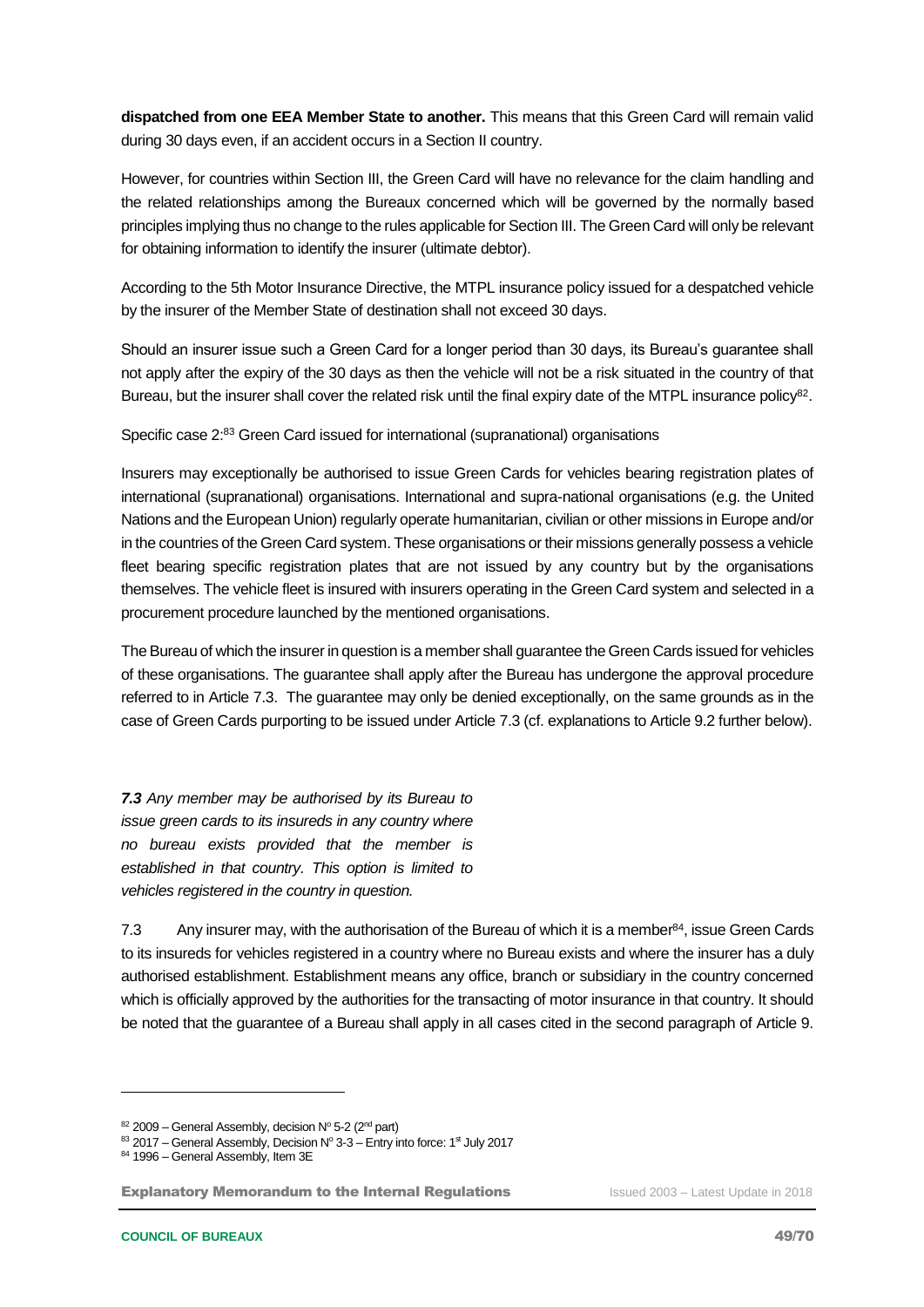Each Bureau should be responsible for controlling whether each Member concerned is established in a particular country in accordance with the above criteria**.**

#### Approval procedure<sup>85</sup>

A Bureau which intends to authorise one (or more) of its members to issue Green Cards to a country where no Bureau exists, should ask for the approval of the CoB before starting these activities.

In practice, the Bureau should contact the CoB Secretariat with its request, taking into account the following preconditions:

- 1. Basic conditions for a "third" country receiving Green Cards from a CoB member country:
- The country must be recognised as a member of the UN.
- The location of the country must be within the geographical scope of the Green Card system.

2. Basic conditions for a Bureau to authorise one (or more) of its members to issue Green Cards to a "third" country:

- The Bureau should not be under "Monitoring" status.
- The Bureau should confirm that reinsurance cover, be it under the control of the Bureau itself or of its member(s), has been extended to this new activity.
- 3. Additional assessments by the CoB Secretariat:
- The CoB Secretariat will compile an overview of the Online Guarantee Calls of the last 3 years in order to review the financial performance of the Bureau and its (relevant) members.
- If necessary, the CoB Secretariat will ask to have an insight into the relevant reinsurance treaties.

After that, the CoB Secretariat will inform the Monitoring Committee with the gathered information. The Monitoring Committee will decide on a recommendation to the Management Committee which has the final power of approval.

The decision of the Management Committee will be communicated by the CoB Secretariat to the Bureau asking for approval.

In order to speed up the approval procedure, written consultations can be performed with the involved parties (CoB Secretariat, Monitoring Committee, Management Committee), except the Bureaux which should only direct their communication to the CoB Secretariat.

#### **Validity of the approval and exchange of information**

The following rules shall apply for the approval:

**Explanatory Memorandum to the Internal Regulations ISSUED 1888 ISSUED 1888 1889 1889 ISSUED 1889 1889 1899 1899** 

<sup>85 2014 –</sup> General Assembly, Decision Nº 3-1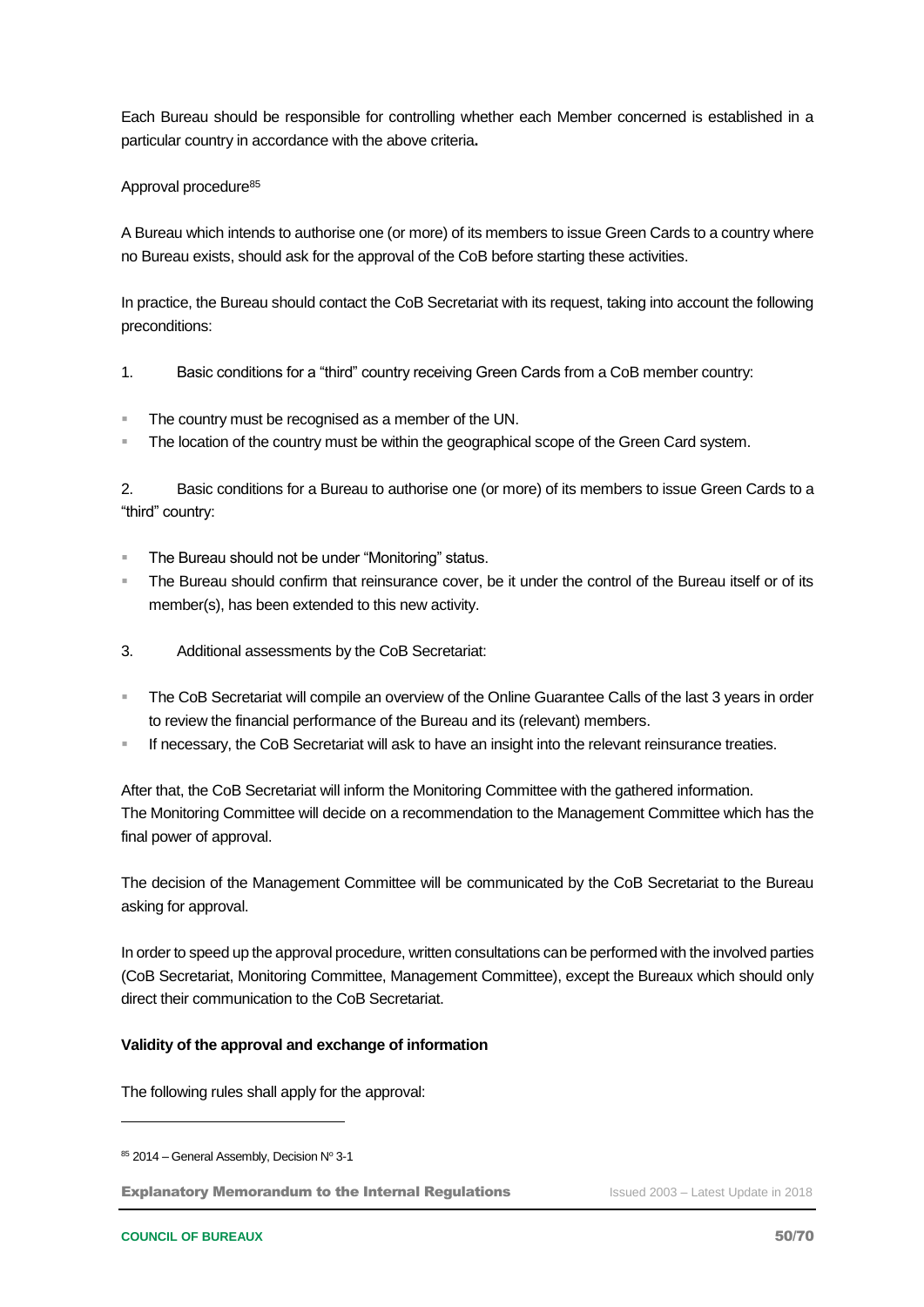- The approval shall be valid for one year from the date of approval of the Management Committee or from any other date specified by the Management Committee.
- Green Cards issued in the framework of this approval shall have a maximum validity of one year. The starting date of the validity of such Green Cards shall fall within the period of validity of the approval (this means, *inter alia*, that Green Cards cannot be issued during the period of validity of the approval with a deferred starting date that falls outside (after) the period of validity of the approval).
- The approval is renewable. The Bureau wishing to renew the approval shall explicitly request a renewal of the approval each year, within deadlines communicated by the CoB Secretariat. The Bureau shall also provide the CoB Secretariat with the latest available statistical data about the number of Green Cards issued and claims incurred, in a format defined by the Secretariat, whether requesting a renewal of the approval or not.
- Upon receipt of the request for renewal, the CoB Secretariat shall perform an updated review in accordance with the approval procedure under points 1-3. The latter shall apply in its entirety for each renewal, *mutatis mutandis*.

The approval procedure as described under points 1-3 shall also apply to the specific case 2 described under Article 7.2 (Green Cards issued for international (supranational) organisations).

*7.4 All Green Cards are deemed to be valid for at least fifteen days from their date of inception. In the event that a Green Card is issued for a lesser period, the Bureau having authorised the issuing of the Green Card shall guarantee cover to the Bureaux in the countries for which the card is valid for a period of fifteen days from the date of inception of its validity.*

7.4 A Green Card is deemed to be valid for at least 15 days from its inception date. If the Green Card has been issued for a lesser period it will nevertheless be valid for fifteen days under the guarantee of the Bureau that authorised the issuing of the Green Card.

*7.5 Where an agreement signed between two Bureaux is cancelled under Article 16.3.5, all Green Cards delivered in their name for use in their respective territories shall be null and void as soon as the cancellation becomes effective.*

7.5 This sub-article deals with the effect on Green Cards of any cancellation of the agreement (Article 16.3.5). All Green Cards issued in the name of the Bureaux concerned shall be invalid from the effective date of the cancellation.

*7.6 Where an agreement is cancelled or suspended by the application of Article 16.3.6, the residual period of validity of the Green Cards delivered in the name of the* 

**Explanatory Memorandum to the Internal Regulations ISSUED 1888 ISSUED 1888 1889 1889 ISSUED 1889 1889 1899 1899**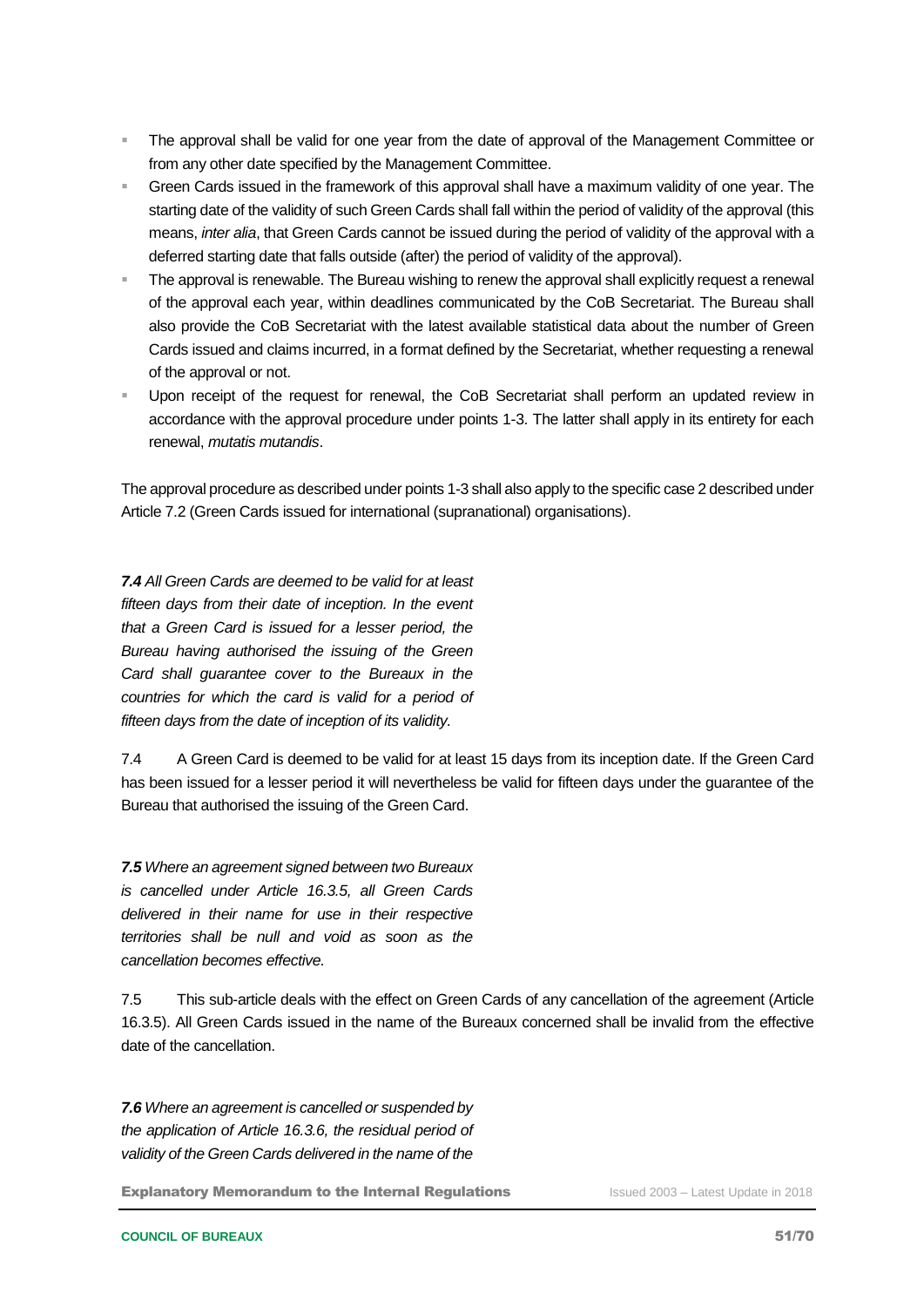*Bureaux concerned for use in their respective territories shall be determined by the Council of Bureaux.*

7.6 If a Bureau's membership is suspended or if it ceases to be a CoB member (Article 16.3.6), resulting in the cancellation or suspension of the agreement, the Council of Bureaux shall determine the residual period of validity of the Green Cards issued in the name of the Bureau concerned.

#### *ARTICLE 8 – CONFIRMATION OF THE VALIDITY OF A GREEN CARD*

*Any request for confirmation of the validity of an identified Green Card sent in accordance with the terms and conditions decided at the General Assembly<sup>86</sup> to a Bureau by the Bureau of the country of accident or by any agent appointed for the purpose shall be given a definitive answer within six weeks<sup>87</sup> of the request. In the event of no such response then on expiry of that period, the Green Card shall be deemed to be valid.* 

ARTICLE 8: Confirmation of the validity of a Green Card<sup>88</sup>

When the Bureau of the country of the accident receives a claim based on the existence of a Green Card, it must identify the card.

In accordance with Article 8 of the Internal Regulations<sup>89</sup>, the following information is indispensable for the **identification** of the Green Card:

- i) the name of the Bureau or country code;
- ii) the insurer's name and/or code and
- iii) the serial number of the Green Card.

These elements are all compulsory. If one is missing, the Green Card cannot be considered as identified.

If the Bureau is in possession of the original Green Card or a (digital or hard) copy thereof, the card shall be considered as identified. (This is without prejudice to the reasons to deny the guarantee in accordance with Article 9.) If neither document is available, the Bureau may collect the above information from any document

 $88$  2015 – General Assembly, Decision N° 5-1 – The text under Article 8 has been thoroughly revised. Explanations inserted by previous decisions which are still in force can be traced back from the footnotes in this section.

**Explanatory Memorandum to the Internal Regulations ISSUED 15 ISSUED 15 2018 ISSUED 16 2018** 

 $86$  2017 – General Assembly, Decision N° 4-2;

<sup>87 2010 –</sup> General Assembly, Decision Nº 6-4; Applicable to accidents occurred on 1<sup>st</sup> January 2011 or after

<sup>89</sup> 2004 – General Assembly, Decision N° 4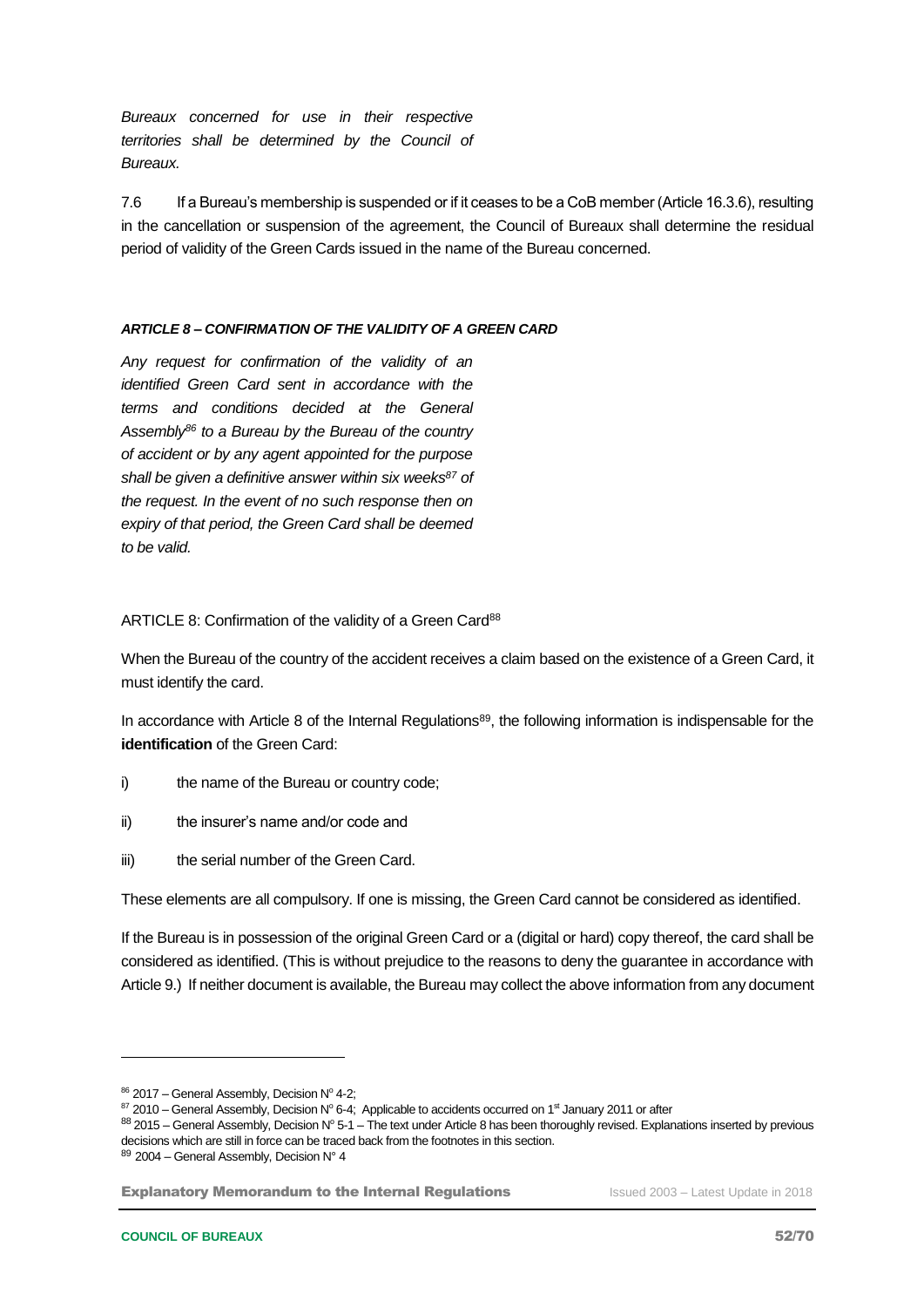such as a European Accident Statement, a simple declaration of the parties or a statement of a police officer, etc.

Data recorded on the Green Card is a preferred means of identification of the insurance company as the Green Card includes the name and address of the insurance company in box 10 and the code of the insurance company in box 4. This identification code must appear on the Green Card<sup>90</sup>. It allows for the full identification of the insurer (name, address, telephone number, fax, etc.) due to the member lists that each Bureau regularly updates and makes available to other Bureaux<sup>91</sup>.

The Bureau of the country of accident has to make sure that the Green Card was valid on the date of and for the country of the accident on which the claim is based. Hence, the Bureau (or its agent) shall send a request for confirmation of the validity of the identified Green Card to the Bureau under the authority of which the Green Card is purported to be issued.<sup>92</sup> In such a request, it shall specify the complete number (basic data of identification) of the Green Card, the date and the country of the accident and the registration number of the vehicle (and if this is not available, the VIN, chassis or engine number, insurance plate or any distinguishing sign according to the case). It shall also submit all relevant information in its possession and, if available, a copy of the Green Card in order to facilitate the research of the Bureau to which the request is addressed.

The request shall be sent in accordance with the terms and conditions defined by the CoB General Assembly and the model letter of the CoB shall be used for this purpose.<sup>93</sup>

The Bureau to which the request was addressed has six weeks<sup>94</sup> as from the date of the request to provide a final and conclusive answer via the same means of communication as the request had been received. The deadline is to be counted from the date of despatch of the electronic request, irrespective of the date of any attached documentation. If, within this six week period the Bureau of the country of accident acquires new information regarding the Green Card in question, it shall transfer it to the other Bureau without delay. Should this new information lead the requesting Bureau to the identification of a different Green Card than referred to in the original request, it shall without delay inform the Bureau(x) concerned, and send a new request. In this case the 6 week time limit starts running again. If, on the basis of the information in its possession, the Bureau to which the request was addressed is unable to confirm the validity of the Green Card as identified by the requesting Bureau and decides to deny the request, it shall do so in a reasoned reply. If, after this negative reply, the Bureau of the country of accident becomes aware of additional information or acquires a copy which allows it to identify the Green Card in question, it may send the request for confirmation once more to the other Bureau. In this case, the 6 week time-limit starts running again.

If the Bureau to which the request was addressed finds that the Green Card is false or unauthorised, it shall express its position about its guarantee in accordance with the procedure described further below (in the explanatory text under Article 9).

**Explanatory Memorandum to the Internal Regulations ISSUED 1888 ISSUED 2003** – Latest Update in 2018

<sup>90 1999 –</sup> General Assembly, Decision N° 5.7

<sup>91</sup> 2005 – General Assembly, Decision N° 7

<sup>92</sup> For accidents occurred before 1st July 2010, the Explanatory Memorandum provides for certain exceptions from the rule to request confirmation of the validity of the Green Card. For the respective rules, please consult an earlier version of the Internal Regulations. 93 This Model letter can be found on the CoB extranet.

<sup>94</sup>\_2010 - General Assembly, Decision Nº 6-4. As regard accidents occurred before 1<sup>st</sup> January 2011, this time limit is three months.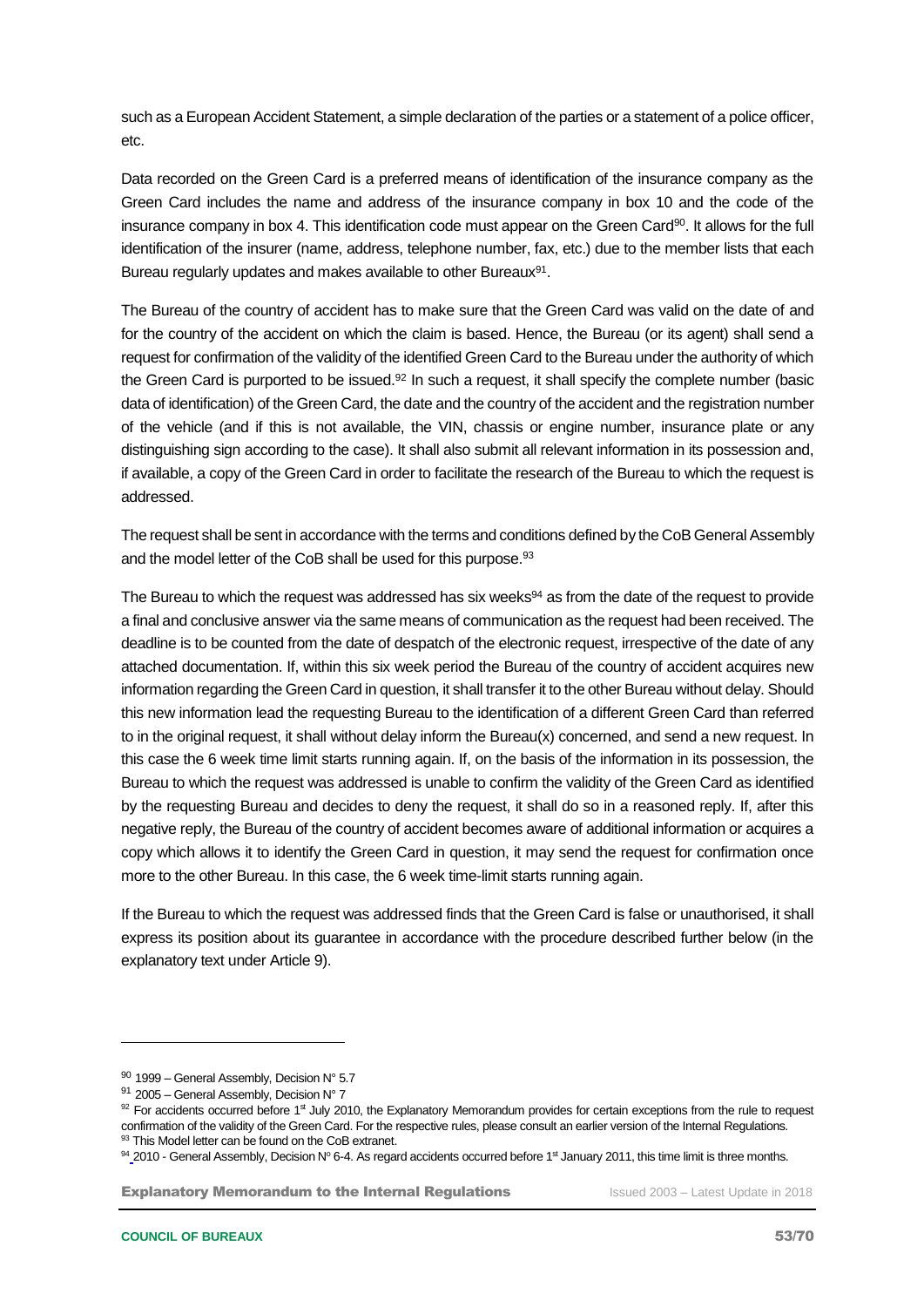In the event that no definitive reply or no reasons to deny the validity of the Green Card are received within six weeks, the Green Card shall be deemed to be valid or, in case the card turned out to be false or unauthorised, the guarantee of the Bureau addressed (the one under the authority of which the Green Card purports to be issued) shall be deemed to be given. This means that if the Bureau of the country of the accident then decides to settle the claim of the injured party in accordance with the provisions of Article 3, it shall be reimbursed by the Bureau to which the request for confirmation of validity was sent and under the authority of which the Green Card purports to be issued.

If the Bureau of the country of accident is not able to identify the Green Card (i.e. any of the three elements mentioned above is missing), it may still contact the Bureau of the country where the vehicle involved in the accident is registered, in accordance with the terms and conditions decided at the General Assembly (i.e. via the CoB online platform).<sup>95</sup> However, in this case the procedures here above (i.e. contact form and deadlines) do not apply. Nonetheless, the involved Bureaux remain responsible for investigating and attempting to identify or verify the validity of the Green Card as promptly as possible, in line with the spirit of cooperation in good faith, existing between members of the System.

In cases in which no Green Card can be identified, the Bureaux may exchange information about potential insurance cover of the involved vehicles. The said information does neither induce insurance cover nor the guarantee of the Bureau which gave the information, as long as no Green Card validity has been confirmed according to the procedure under Article 8 or no guarantee has been provided under Article 9.

#### *ARTICLE 9 – FALSE OR UNAUTHORISED GREEN CARDS*

*9.1 Any false or unauthorised Green Card presented in a country in which these Internal Regulations are applicable, purporting to be valid and issued under the authority of a bureau, shall be guaranteed by that bureau.*

*9.2 However, the bureau's guarantee shall not apply where a false Green Card relates to a vehicle which is not legally registered in that bureau's country, with the exception of the circumstances specified in Article 7.3. 96*

ARTICLE 9: False and unauthorised Green Cards<sup>97</sup>

9.1. The concept of a presented false or unauthorised Green Card

**Explanatory Memorandum to the Internal Regulations ISSUED 1888 ISSUED 2003** – Latest Update in 2018

<sup>95 2017 –</sup> General Assembly, Decision No 4-2. The amendments shall enter into force on 1<sup>st</sup> January 2018 and shall be applicable to accidents occurred on or after that date.

<sup>96 2017 –</sup> General Assembly, Decision No 4-2; Entry into force: 1st January 2018, applicable to accidents occurred on or after this date. 97 2017 – General Assembly, Decision No 4-2 – The explanatory text under Article 9 has been thoroughly revised. The amendments shall enter into force on 1st January 2018 and shall be applicable to accidents occurred on or after that date.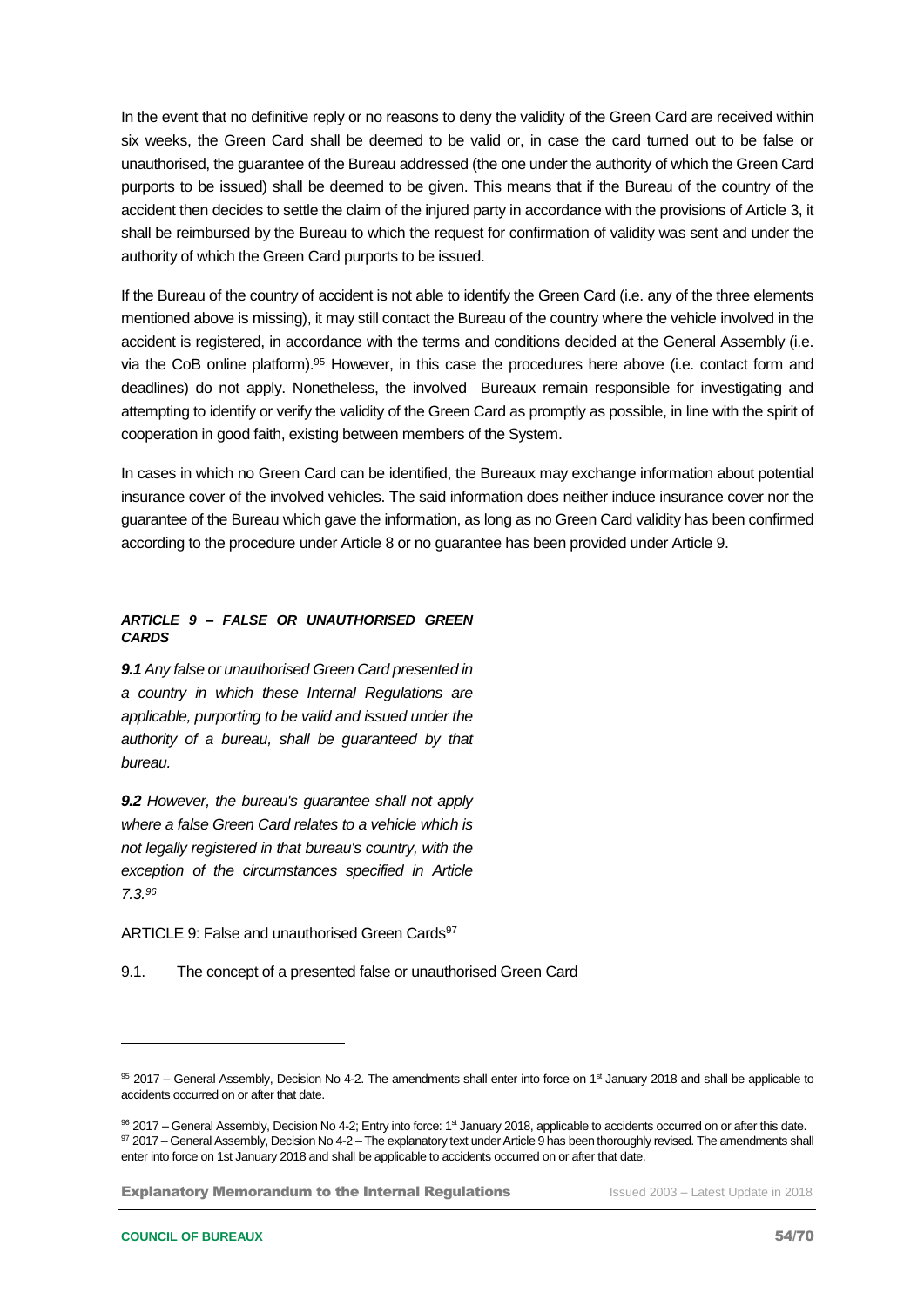As a main rule, false or unauthorised Green Cards have to be guaranteed by the Bureau which – on the basis of the data of the card – is deemed to have authorised them.

The first paragraph of Article 9 provides that the Bureau shall guarantee that any Green Card presented in a CoB member country is deemed to have been issued under its authority even if it transpires that it is false or unauthorised .

**False** Green Cards are either illegally altered genuine Green Cards (including stolen genuine templates completed illegally) or counterfeited cards which intend to (re)produce or replace an original Green Card or give that impression. However, a genuine and valid Green Card stolen together with a vehicle to which it applies and used later in relation to the same vehicle cannot be considered as a false Green Card, consequently it falls under the regime of Article 8.

**Unauthorised** Green Cards are genuine Green Cards issued in breach of the Internal Regulations, even if by mistake (e.g. a member company issues a Green Card to a vehicle registered in a country where there is a Bureau). It includes cases of genuine Green Cards issued without authorisation to a vehicle registered in a country where no Bureau exists (e.g. a member company was authorised to issue Green Cards for Georgia and issued them by mistake to vehicles registered in Armenia) or cases where an insurer issues a Green Card even though it has no authorisation to issue Green Cards at all (i.e. it does not operate in the Green Card branch). In these situations, the Bureau is also responsible for possible mistakes of its member insurers. The Bureaux may recommend to their member companies to pay more attention to and eventually to check the delivery of Green Cards to avoid possible mistakes; the Bureau should take measures against their defaulting members, if necessary. The wording "presented" assumes the physical existence at the time and the location of the accident of a document which apparently has the characteristics of a Green Card issued in accordance with Article 7.

Hence, in order to apply the quarantee provided under this article, the document "Green Card" shall be available in original or in copy. A "copy" may be any (other than handwritten) reproduction of the Green Card, either hard copy or digital. If the data of the Green Card can only be ascertained from a Police Report, then the following rule applies: if the Police Report contains the essential details of the Green Card, that is to say: the name or country code of the Bureau, the insurer's name and/or code and the serial number of the Green Card together with the period of validity (inception/expiry date), the card shall be deemed to have been physically presented in original.

#### The procedure to be followed

If the Bureau addressed under Article 8 (request for the confirmation of the validity of the Green Card) has doubts about the authenticity of the Green Card, it shall examine the possibility to provide its guarantee and confirm or deny it in accordance with the terms and conditions defined by the CoB General Assembly within six weeks from the receipt of the request. The deadline is to be counted from the date of despatch of the electronic request, irrespective of the date of any attached documentation. In case of denial, the Bureau shall give a reasoned reply, based on the conditions described here below.

In case of no definitive reply, the guarantee of the Bureau under the authority of which the Green Card purports to be issued shall be deemed to be given.

In case the Bureau is contacted in respect of a non-identified Green Card, the deadline mentioned above does not apply (c.f. procedural rules under Article 8).

**Explanatory Memorandum to the Internal Regulations ISSUED 1888 ISSUED 2003** – Latest Update in 2018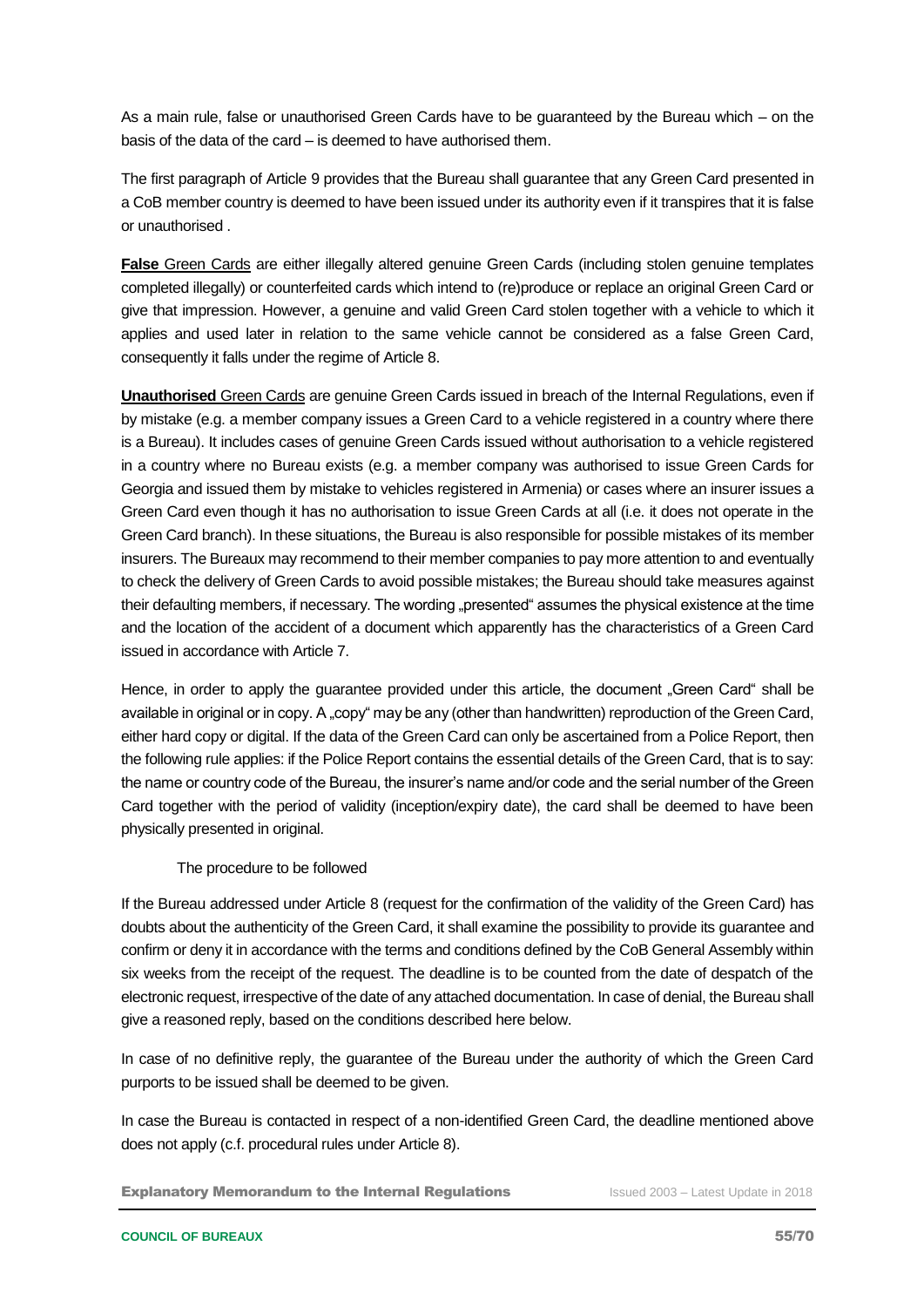#### 9.2. The exceptions to the main rule of guarantee

The second paragraph of Article 9 lays down the exceptions to the main rule of guarantee. It introduces a rule according to which the Bureau's guarantee applies solely to false Green Cards issued for vehicles which are legally registered in the Bureau's country. However, this rule does not apply to cases referred to in Article 7.3 (see further below).

Regarding temporary registration plates, the guarantee applies only if

- the accident giving rise to the Green Card claim occurred prior to the expiry of 6 months following the expiry of the temporary plate and
- the vehicle was not re-registered in another country prior to the date of the accident.

Regarding cancelled permanent registration plates, the guarantee applies only if

- the accident giving rise to the Green Card claim occurred within a period of 6 months following the de-registration and
- the vehicle was not re-registered in another country prior to the date of the accident.

The vehicle is considered as "not legally registered" in the country of the presumed guaranteeing Bureau if

- **EXT** its registration plate was issued or purports to have been issued under the authority of another country;
- it bears no registration plate despite the obligation to have them in the country of the presumed guaranteeing Bureau;
- the registration plate does not correspond or no longer corresponds to the vehicle;
- **it has never been registered in that country.**

The Bureau in the name of which the Green Card purports to be issued is entirely responsible for providing evidence according to the means in place in its country for this purpose, that the vehicle is not legally registered in its country.

This Bureau shall also assist the handling Bureau or its agent as much as possible in the investigation on the Green Card.

#### Guarantee of Green Cards purporting to have been issued in accordance with Article 7.3

Under Article 7.3, the Bureaux may authorise their Members to sell Green Cards to vehicles from a country where no Bureau exists. In this case the Bureau has to guarantee any Green Card purporting to be issued for vehicles bearing the registration plate of countries other than that of the Bureau, even if they are false or were not issued in the authorised way. The Bureau may not deny the guarantee on the basis that the vehicle is "not legally registered" in the Bureau's country.

As far as frontier insurance purporting to be issued in accordance with Article 7.3 is concerned, the situation varies between EEA and non-EEA Bureaux since the frontier insurance delivered to a vehicle registered in a non-EEA country to enter into or to circulate in EEA territory may only contain a Green Card which has to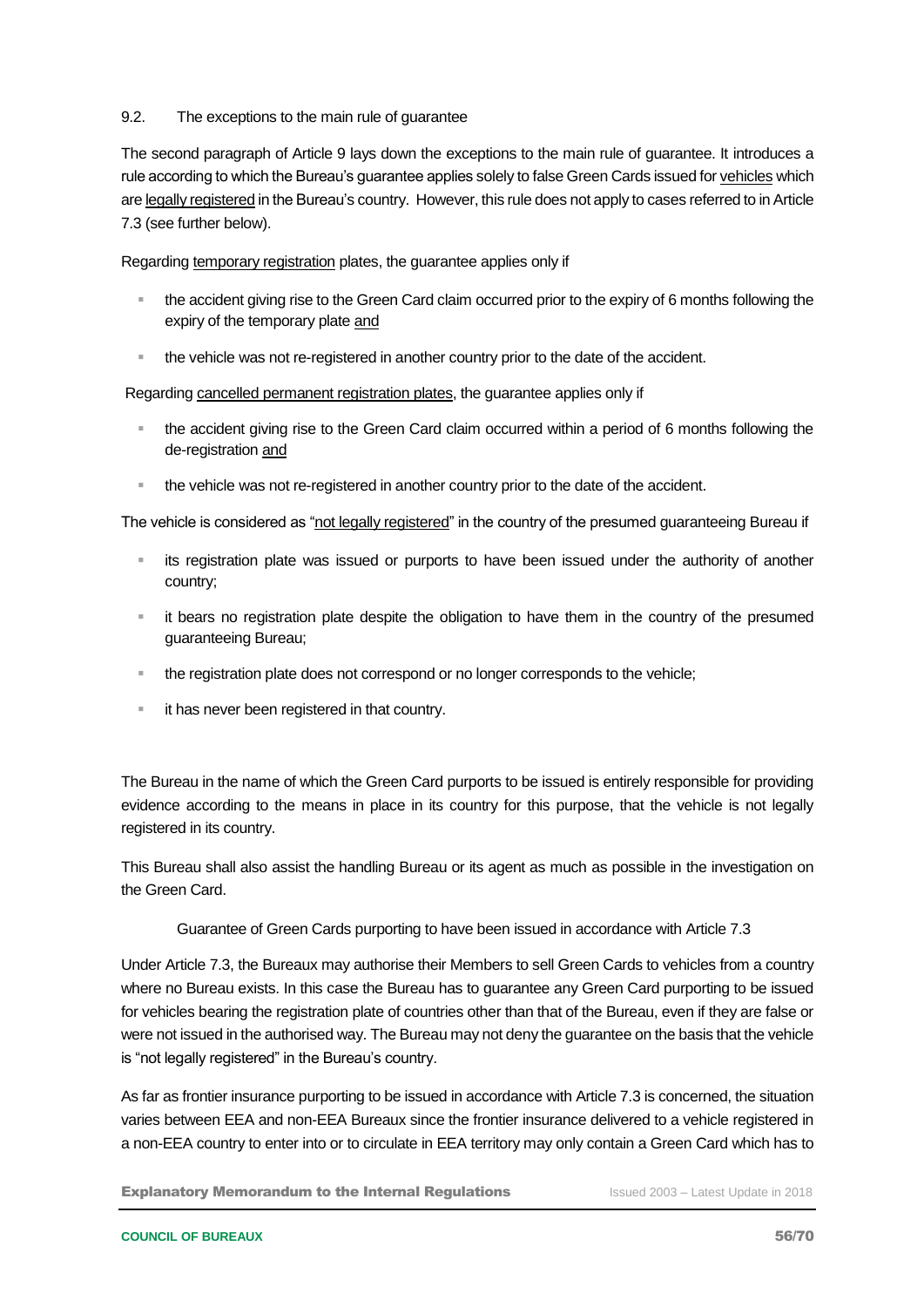cover the whole EEA territory. However, on such a Green Card, the non-EEA countries are usually crossed out as the EEA frontier insurance operators are usually not obliged to cover a non-EEA territory.

Hence, the Bureau's guarantee will never apply in the event of a false, or unauthorised Green Card which may be identified as covering frontier insurance only, purporting to have been issued for a vehicle registered in a country where no Bureau exists<sup>98</sup>.

#### Exceptional reasons to deny the guarantee

Experience has shown that there are some obvious cases of falsification where the guarantee could be denied on that basis. Those false documents not considered as Green Cards and which, consequently, do not engage the responsibility of the Bureau in the name of which they purport to have been issued:

- purported Green Cards from which the identity of the Guaranteeing Bureau cannot be clearly ascertained (e.g. the name of the Bureau does not correspond to the country code);
- purported Green Cards the format of which does not correspond to (whether in terms of size or layout or both) the model recognised by the Working Party on Road Transport of the Inland Transport Committee of the UNECE;
- purported Green Cards not having one of the following data: vehicle identification data (registration plate or V.I.N. number), the territorial validity or the period of validity.

In the listed cases the Bureau may deny its guarantee in accordance with the procedure outlined above. Under these exceptional circumstances, the guarantee may also be denied for *"*Green Cards" purporting to have been authorised under Article 7.3.

Specific situation resulting from the European Motor Insurance Directives

Article 15 of Directive 2009/103/EC (the codified Motor Insurance Directive) provides that when a vehicle is despatched within the EEA from one Member State to another Member State, the insurance risk moves to the Member State of destination for a period of 30 days, even if the vehicle remains normally based in the Member State of origin. Hence, in case the despatched vehicle bears a false or unauthorised Green Card, the guarantee of the Bureau of destination of the country where the Green Card is purporting to have been issued cannot apply during those 30 days since the vehicle remains registered in the Member State of origin<sup>99</sup>.

<sup>98 2010 –</sup> General Assembly, Decision N° 6-6

<sup>99 2009 –</sup> General Assembly, Decision N°5-3

Explanatory Memorandum to the Internal RegulationsIssued 2003 – Latest Update in 2018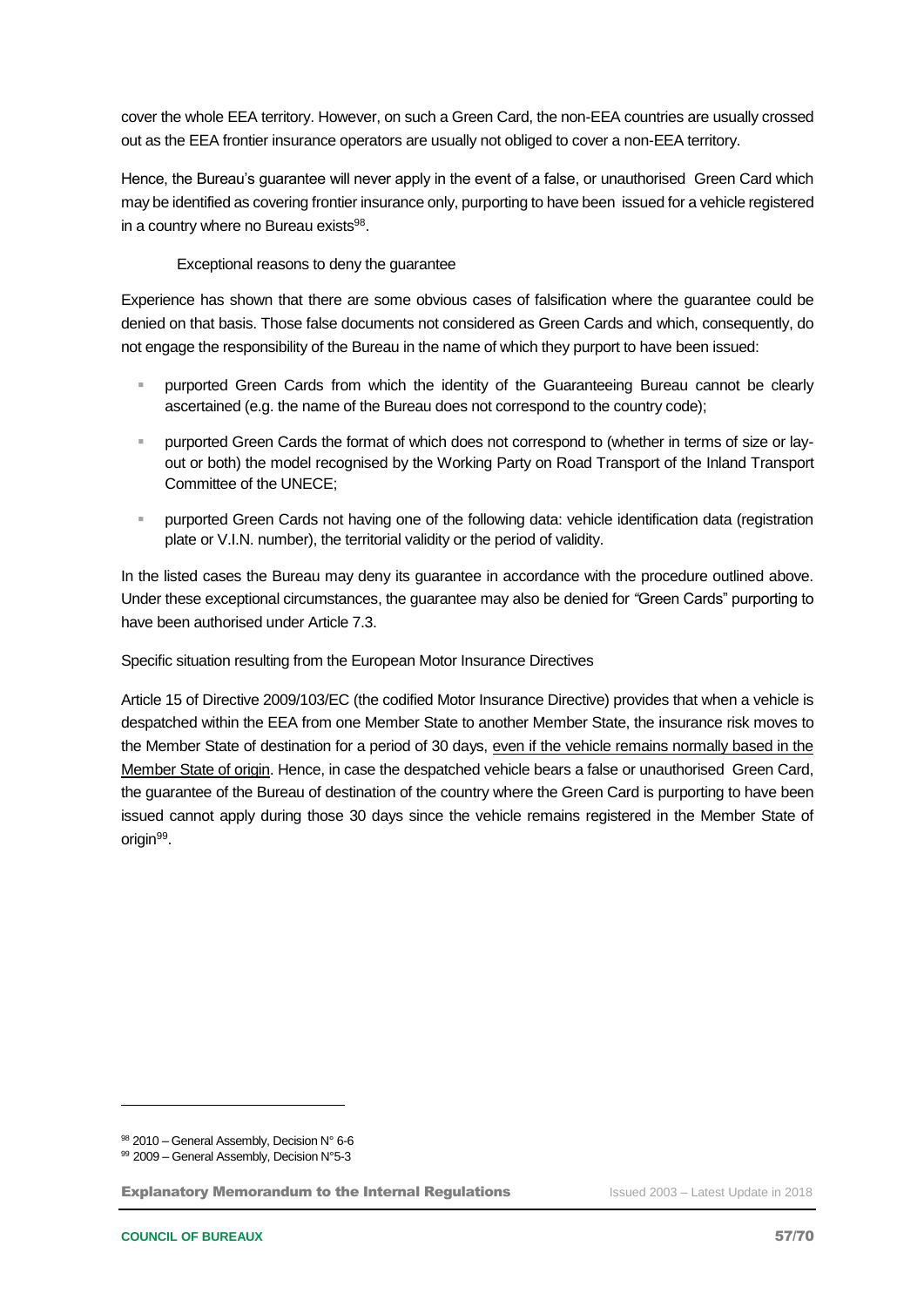### **Section III – Specific Rules Governing Contractual Relations Between Bureaux Based on Deemed Insurance Cover**

*The provisions of this section apply when the relations between Bureaux are based on deemed insurance cover, with certain exceptions.*

#### *ARTICLE 10 – OBLIGATIONS OF THE BUREAUX*

*The Bureaux to which the provisions of this section apply shall guarantee, on a full reciprocity basis, the reimbursement of all amounts payable under these Regulations arising out of any accident involving a vehicle normally based in the territory of the State for which each of these Bureaux is competent, whether the vehicle is insured or not.*

#### ARTICLE 10 - Obligations of the Bureaux

This article sets out the principle according to which each Bureau shall guarantee that all amounts disbursed by other Bureaux as a result of accidents involving vehicles normally based in its territory shall be reimbursed, whether these vehicles are insured or not.

#### *ARTICLE 11 – THE NORMALLY BASED CONCEPT*

*11.1 The territory of the State in which the vehicle is normally based is determined on the basis of any of the following criteria:*

*11.1.1 The territory of the State of which the vehicle bears a registration plate; whether this is permanent or temporary.*

*11.1.2 Where no registration is required for the type of vehicle but the vehicle bears an insurance plate, or a distinguishing sign analogous to a registration plate, the territory of the State in which the insurance plate or the sign is issued;*

*11.1.3 Where neither registration plate nor insurance plate nor distinguishing sign is required for certain types of vehicles, the territory of the State in which the person who has custody of the vehicle is permanently resident.*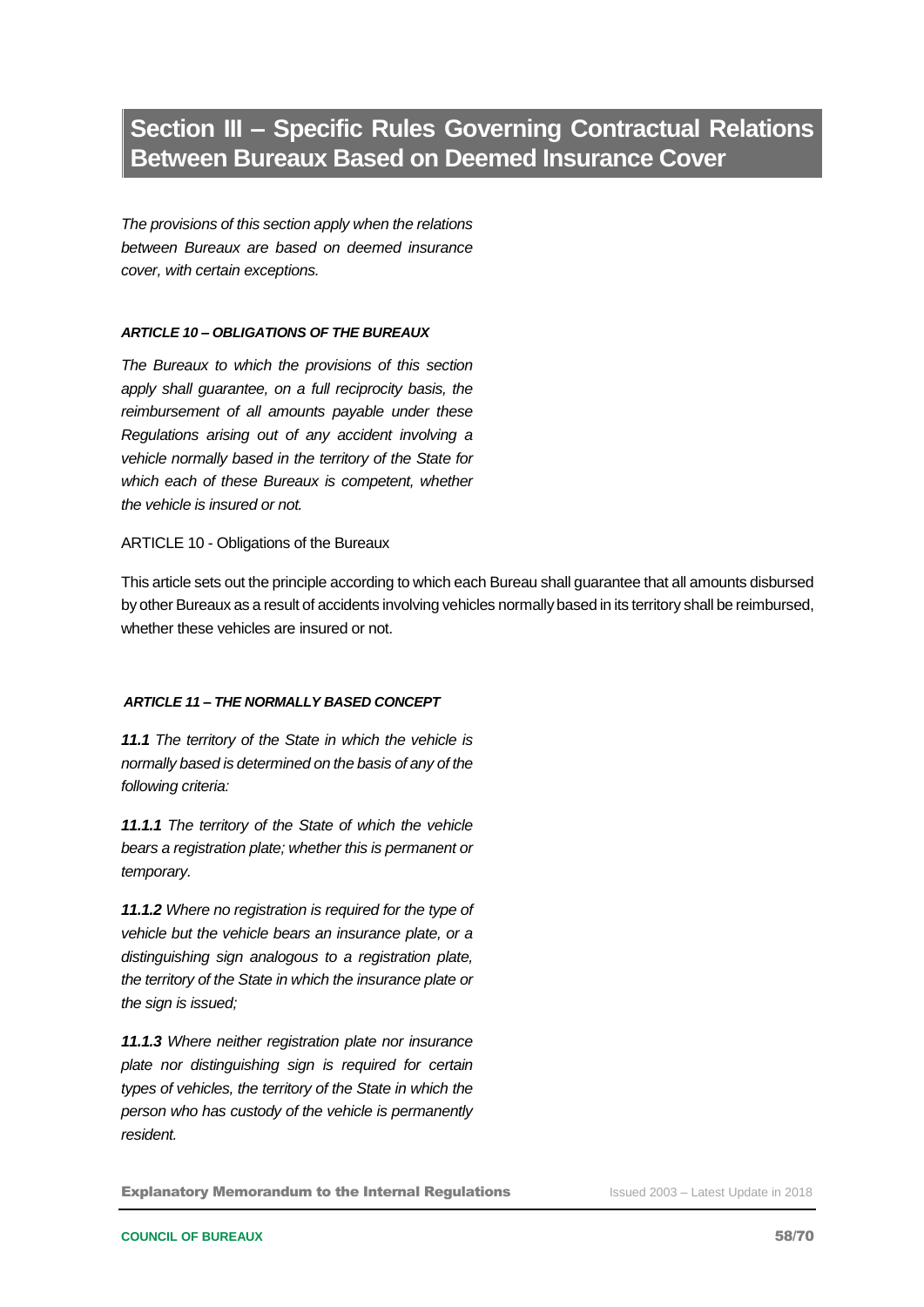#### ARTICLE 11: The "normally based" concept

11.1 This sub-article states the criteria determined by article 1 (4) of the 72/166/EEC directive (currently article 1.4 a), b), c) of the 2009/103/EC directive) on the basis of which is determined the territory of the State where the vehicle is normally based.

Specific questions examined by the Signatories of the Multilateral Agreement relating to the normally based concept:

#### **Genuine registration plates obtained fraudulently**

Can a genuine registration plate obtained from the Licensing Authorities on the basis of false particulars be used as a criterion to determine where a vehicle is normally based or should it be regarded as a false registration plate?

It was agreed by the Signatories that, provided the Licensing Authorities took the necessary steps prior to issuing a registration plate, this plate had to be regarded as the identification of the country, in which the vehicle to which it was allocated was "normally based", even if the application for that registration plate was discovered to have been based on false particulars or documentation<sup>100</sup>.

#### **Vehicle bearing a Trade Plate**

Can Trade Plates borne by a vehicle allow to identify the country in which this vehicle is normally based?

The Signatories had agreed that, provided the Trade Plate was affixed to the vehicle by the authorised user of the vehicle, or the authorised user's agent, then this should be accepted, for the purposes of the Multilateral Agreement, as evidence to identify the country in which the vehicle concerned was "normally based"<sup>101</sup>.

#### **Frontier Insurance**

How must we handle the situation of a vehicle that is not insured in the country where it is normally based and whose Bureau is a Signatory of the Multilateral Agreement, while it is covered under the Frontier Insurance of another country?

The Signatories have agreed that, since the Frontier Insurer has received a premium, the latter should be responsible for Third Party claims if the contract was applicable in the country of the accident<sup>102</sup>. **Solutions to certain specific situations described here after**

1<sup>st</sup> situation: unidentified car, unidentified driver, but vehicle believed to be from a particular country; evidence of country based on:

1) registration number which, although recognizable as being from a pattern used in a particular country, had been incorrectly recorded; nationality letters confirmed evidence of nationality; or

 $100$  1985 – General Assembly, point 2B (ii)(c)

<sup>101</sup> 1958 – General Assembly, point 2B

<sup>102</sup> Signatories Committee 21.11.91, point 5.i

Explanatory Memorandum to the Internal RegulationsIssued 2003 – Latest Update in 2018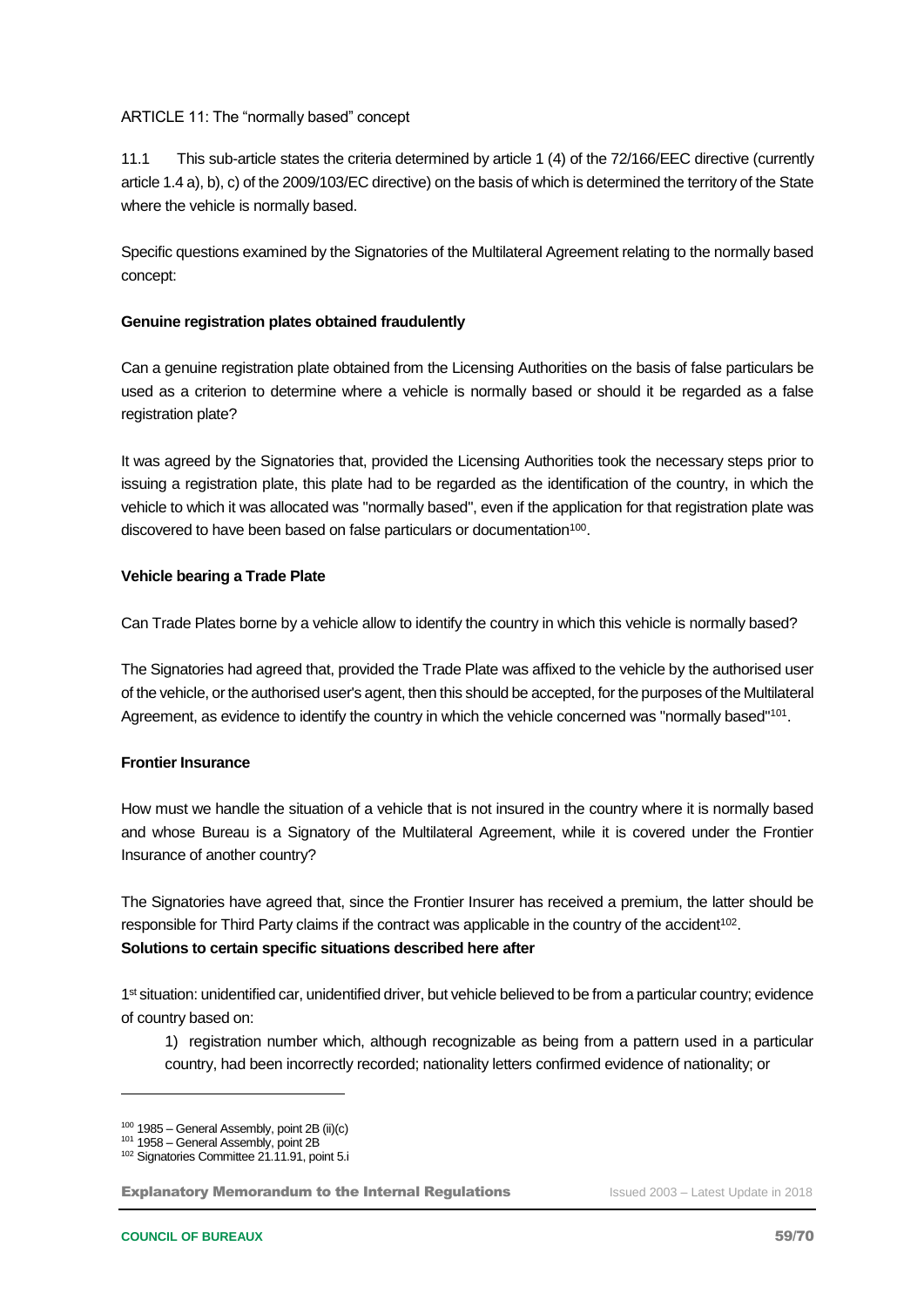#### 2) as in (1) above but no evidence of nationality letter(s);

Solution adopted by the Signatories: the Multilateral Agreement should not be regarded as applicable in any of these situations because, in the absence of precise particulars of the registration number, the country of origin could not be positively established<sup>103</sup>.

2<sup>nd</sup> situation: identified car; unidentified driver (false name and address given); registration number false; no evidence of insurance available.

Solution adopted by Signatories: Multilateral Agreement should not be applicable<sup>104</sup>.

*11.2 If a vehicle required to bear a registration plate bears no plate or bears a registration plate which does not correspond or no longer corresponds to the vehicle has been involved in an accident, the territory in which the accident occurred shall, for the settlement for any resulting claim, be deemed to be the territory where the vehicle is normally based.*

11.2 This sub-article addresses the problem arising from accidents caused by vehicles bearing false registration plates. The solution that has been adopted conforms to the text of the 5<sup>th</sup> European Motor Insurance Directive (text currently laid down in the Article 1.4) d) of the 2009/103/EC Directive) and implies that accidents caused by vehicles bearing false registration plates shall be dealt with by the Guarantee Fund of the country of accident.

Interpretation of Article 11.1.2 in case of an expired insurance plate (or another distinguishing sign) or a plate which does not correspond or no longer corresponds to the vehicle:

If a vehicle, not required to bear a registration plate but an insurance plate or another distinguishing sign, bears an expired plate or bears a plate which does not correspond or no longer corresponds to the vehicle, Article 11.1.3 shall be applicable.

The question has arisen how to deal with the situation of a vehicle that bears an expired insurance plate at the date of an accident in a MGA country other than that in which the plate was delivered.

Contrary to the situation of an expired (or otherwise non corresponding) registration plate, for which Article 11.2 provides a solution, there is no similar provision for vehicles under Article 11.1.2. The history of Article 1 of the Motor Insurance Directive, which provides the legal basis for Article 11 of the Internal Regulations, is not crystal clear either, nor does the jurisprudence of the EU Court of Justice provide an answer.

The Signatories have agreed that, in the absence of conclusive Court decisions, Article 11 is to be interpreted as a cascade system. If no valid insurance plate is available, Article 11.1.3 comes into view and the Member

<sup>103</sup> 1974 – General Assembly, point 3B modified in 2008

<sup>104</sup> 1974 – General Assembly – point 3B modified in 2008

**Explanatory Memorandum to the Internal Regulations ISSUED 1888 ISSUED 1888 1889 1889 ISSUED 1889 1889 1899 1899**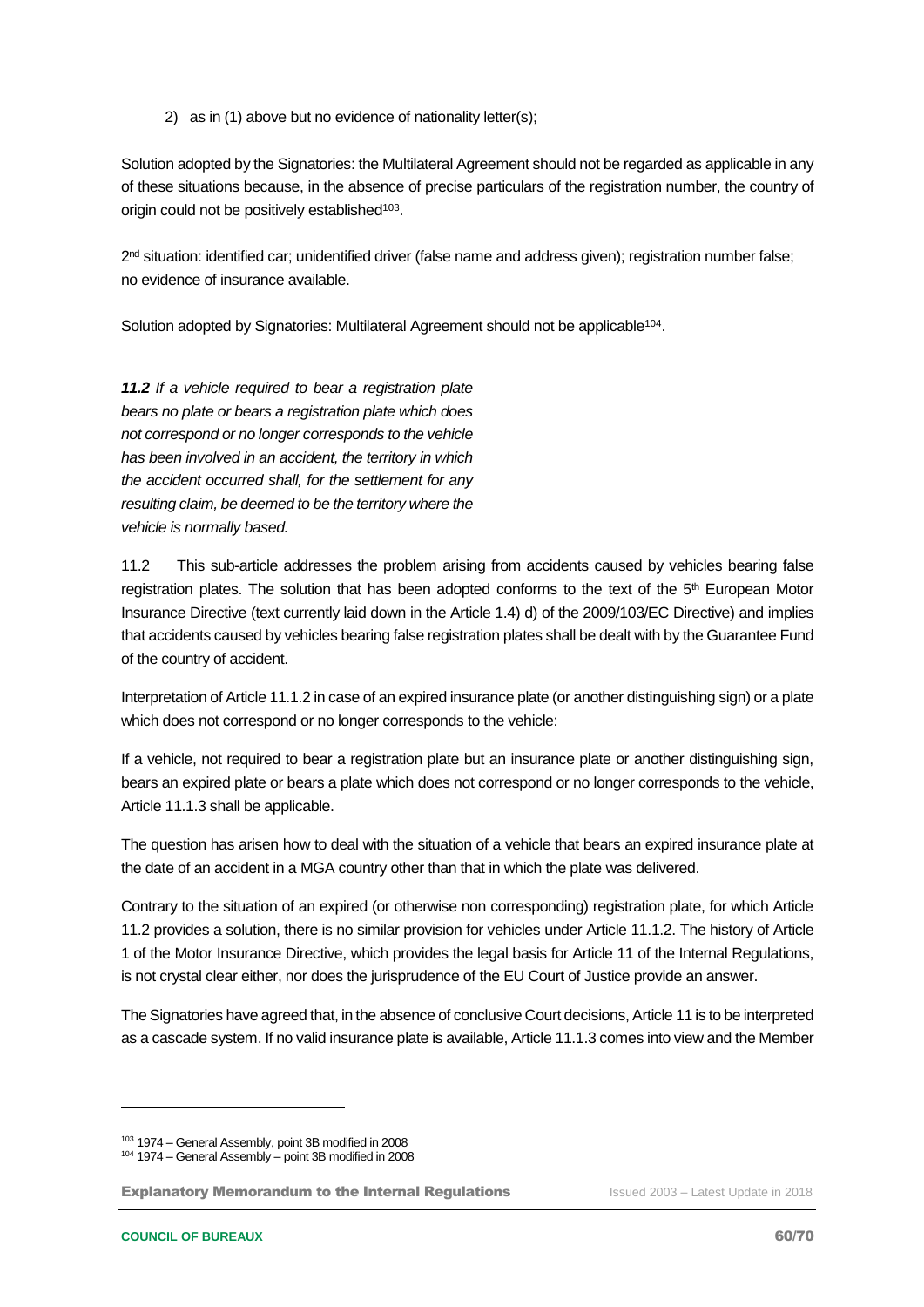State in which the vehicle is normally based is the Member State of permanent residence of the custodian of the vehicle<sup>105</sup>.

*The provisions of this section do not apply to:*

#### *ARTICLE 12 – EXEMPTIONS*

*12.1 vehicles registered in countries other than the countries of the Bureaux subject to the provisions of this section and for which a Green Card has been delivered by a member of any of these Bureaux. In the event of an accident involving a vehicle for which a Green Card has been issued the Bureaux concerned shall act according to the rules set out in Section II.*

#### ARTICLE 12 – Exemptions

12.1 This sub-article applies when a Member of a Bureau issues Green Cards to their insureds under the conditions foreseen by Article 7.3.

*12.2 vehicles belonging to certain persons, if the State in which they are registered has designated in the other States an authority or body responsible for compensating injured parties in accordance with the conditions prevailing in the country of accident.*

*12.3 certain types of vehicles or certain vehicles bearing a special plate of which the list is determined by each Member State and communicated to other Member State and to the Commission.*

*The list of vehicles referred to under Articles 12.2 and 12.3 as well as the list of authorities or bodies appointed in the other States shall be drawn up by each State and communicated to the Council of Bureaux by the Bureau of that State.*

Explanatory Memorandum to the Internal RegulationsIssued 2003 – Latest Update in 2018

<sup>105 2012-</sup>General Assembly, Decision N° 5-2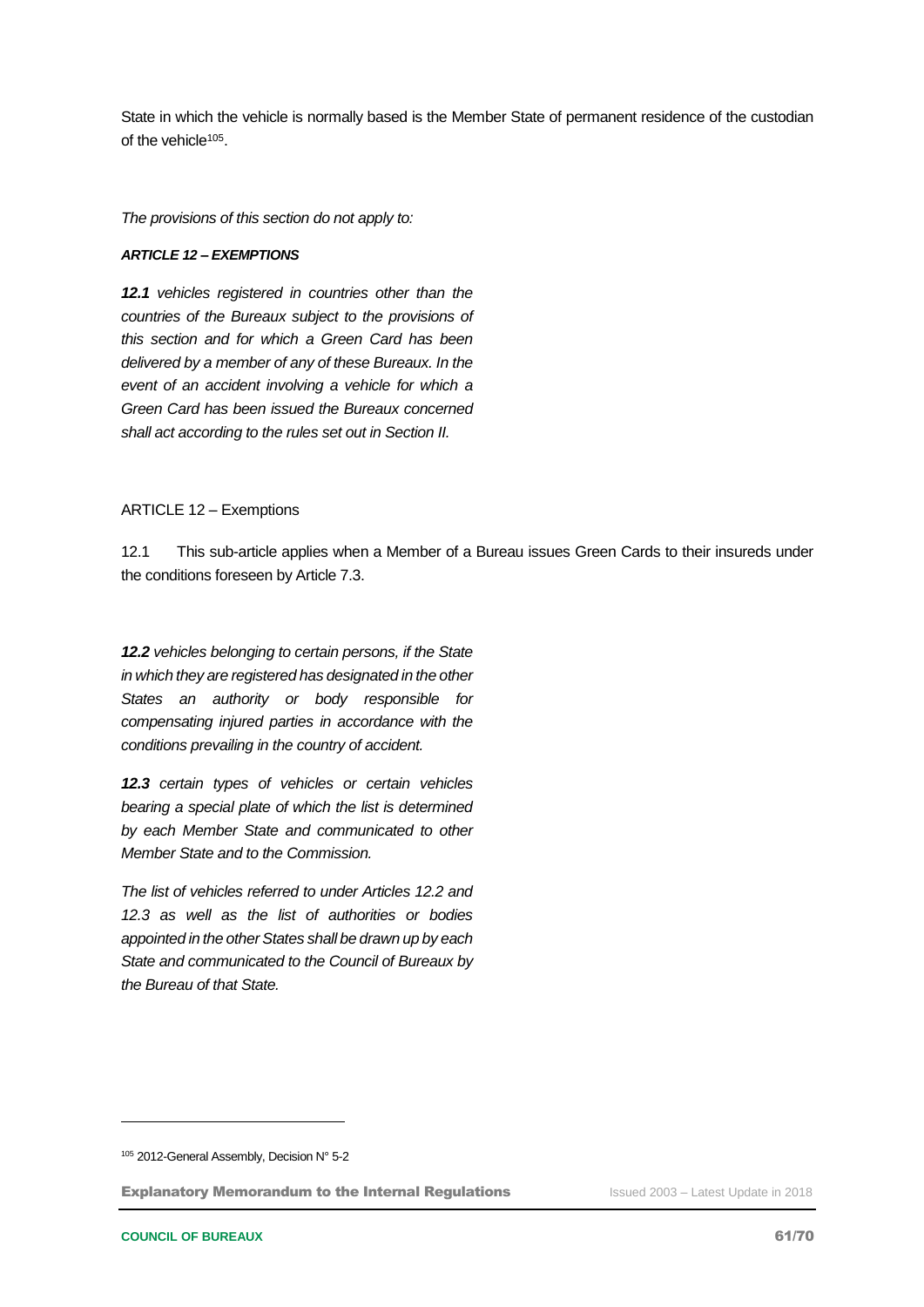12.2 and 12.3 The wording of these sub-articles is directly inspired by the text of Article 4 of the 1<sup>st</sup> European Directive as modified by the 5<sup>th</sup> Directive (currently laid down in Article 5 of the 2009/103/EC Directive).

#### **2008 General Assembly, Decision No 3.5**

The text of Art.12 has been modified in light of the need to place it in conformity with the 5<sup>th</sup> MID.

#### *ARTICLE 13 – CONFIRMATION OF THE TERRITORY IN WHICH A VEHICLE IS NORMALLY BASED*

*Any request for confirmation of the territory in which a vehicle is normally based sent by fax or e-mail to a Bureau by the Bureau of the country of the accident or by any agent appointed for the purpose shall be given a definitive answer within six weeks of the request. In the event of no such response being received then on the expiry of that period there shall be deemed to be confirmation that the vehicle is normally based in that Bureau's territory.* 

ARTICLE 13: Confirmation of the territory in which a vehicle is normally based

This article introduces into the Internal Regulations the rule already adopted by the Multilateral Guarantee Agreement Signatories at their meeting in Bled on 9<sup>th</sup> September 1999 according to which each Bureau is given a period of three months to confirm that the vehicle in question is normally based in its territory.

In accordance with the Signatories' Committee's decisions adopted in May 2010, this period has been shortened to 6 weeks for accidents occurring as from 1<sup>st</sup> January 2011. However, it is admitted that for a duration of 2 years (until 1st January 2013), a delayed information on the registration of the vehicle from the national registration authorities is a qualified reason for not giving a definitive answer within 6 weeks to the request for confirmation of the territory in which the vehicle is normally based. However, such a definitive answer shall be provided within two months at the very latest. Any Guaranteeing Bureau which has not received the needed information from its national registration authorities within the period of 6 weeks since the date of the loss adjuster's request has to inform the loss adjuster accordingly within this period of time. Without this information, it shall be deemed to be confirmation of the normally based territory on the expiry of the 6 week period<sup>106</sup>.

As agreed by the 1999 Signatories' meeting and reconfirmed in 2001, the use of the 'Model' letter of enquiry<sup>107</sup> by the Bureau of the country where the accident took place in order to send it to a potential

**Explanatory Memorandum to the Internal Regulations Issued 2003 – Latest Update in 2018** 

<sup>106</sup> Signatories Committee 27.5.10, Decision Nº 5-1

 $107$  2013 – General Assembly, Decision N° 4-3 – The model letter can be found on the CoB extranet.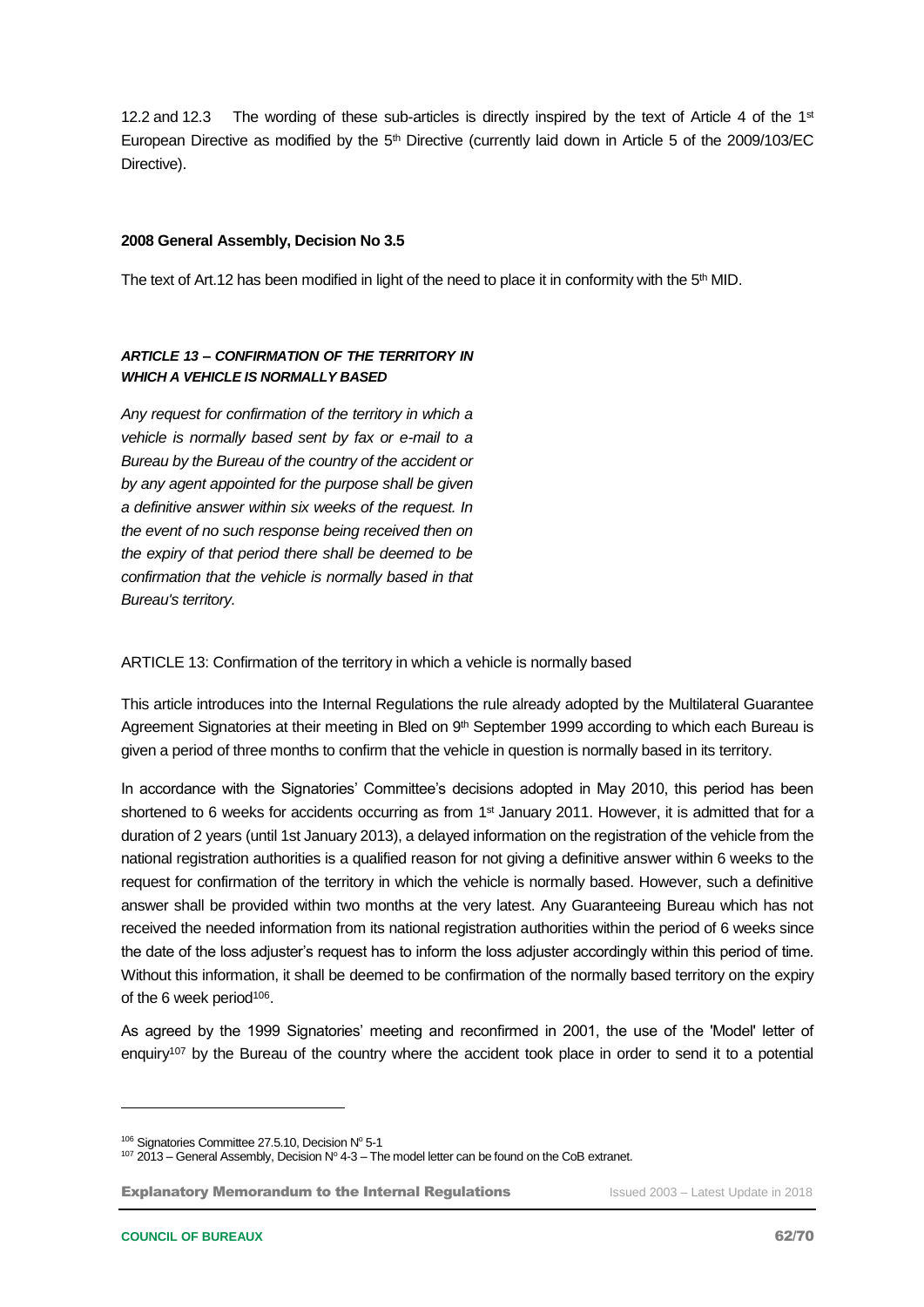Guaranteeing Bureau to determine whether a vehicle is 'normally based' in that country shall be obligatory for Signatories Bureaux (available on the CoB website - extranet).

This 'Model' letter shall include date and location of accident, make and type of vehicle, name and address of the parties - if known. It is recommended to enclose to this 'Model' letter, all essential documents such as "*constat amiable*", etc … in order to facilitate the identification of the vehicle.

The purpose of the reply to this 'Model' letter is:

 to confirm that the vehicle involved in a specific accident is normally based in the territory of the replying Bureau

#### and/or

to indicate the possible insurer of the liable vehicle.

The reply to this 'Model' letter shall be sent by fax or e-mail. Any reply sent by other means of communication may be disregarded by the handling Bureau.<sup>108</sup>

If it is impossible for a Bureau to fulfil both of the above-mentioned purposes, this should not preclude it from already fulfilling one of them. A Bureau can first indicate the possible insurer of the liable vehicle, without confirming that the said vehicle is normally based in the territory of that Bureau. If however, after a 6-week period following the request, the Bureau has not denied that the vehicle is normally based in the territory of the Bureau, the vehicle will be considered as normally based in that territory<sup>109</sup>.

In case a potential Guaranteeing Bureau is at that particular time not in a position to confirm the normally based territory due to missing information, it should inform the loss adjuster about this situation and it should provide all missing information as soon available, bearing in mind that if no definitive answer is given within the time limit to confirm the normally based territory (see recommendation 5.1 for details), it shall be deemed to be confirmed that the vehicle is normally based in that Bureau's territory.

Therefore, the Bureau of the country of accident is authorised to handle and settle the claim immediately after:

1. the confirmation of the cover by the insurer, or;

2. the confirmation via fax or e-mail<sup>110</sup> by the Guaranteeing Bureau of the territory where the vehicle is normally based, or;

3. at the expiry of the time limit to confirm the normally based territory (see recommendation 5.1 for details) if no definitive answer to the 'Model' letter has been provided<sup>111</sup>.

#### *ARTICLE 14 – DURATION OF THE GUARANTEE*

**Explanatory Memorandum to the Internal Regulations Issued 2003** – Latest Update in 2018

 $108$  2014 – General Assembly, Decision N° 6-1

<sup>109</sup> 2013 – General Assembly, Decision N° 4-2

 $110$  2014 – General Assembly, Decision  $N^{\circ}$  6-1

<sup>111</sup> Signatories Committee 27.5.10, Decision Nº 5-2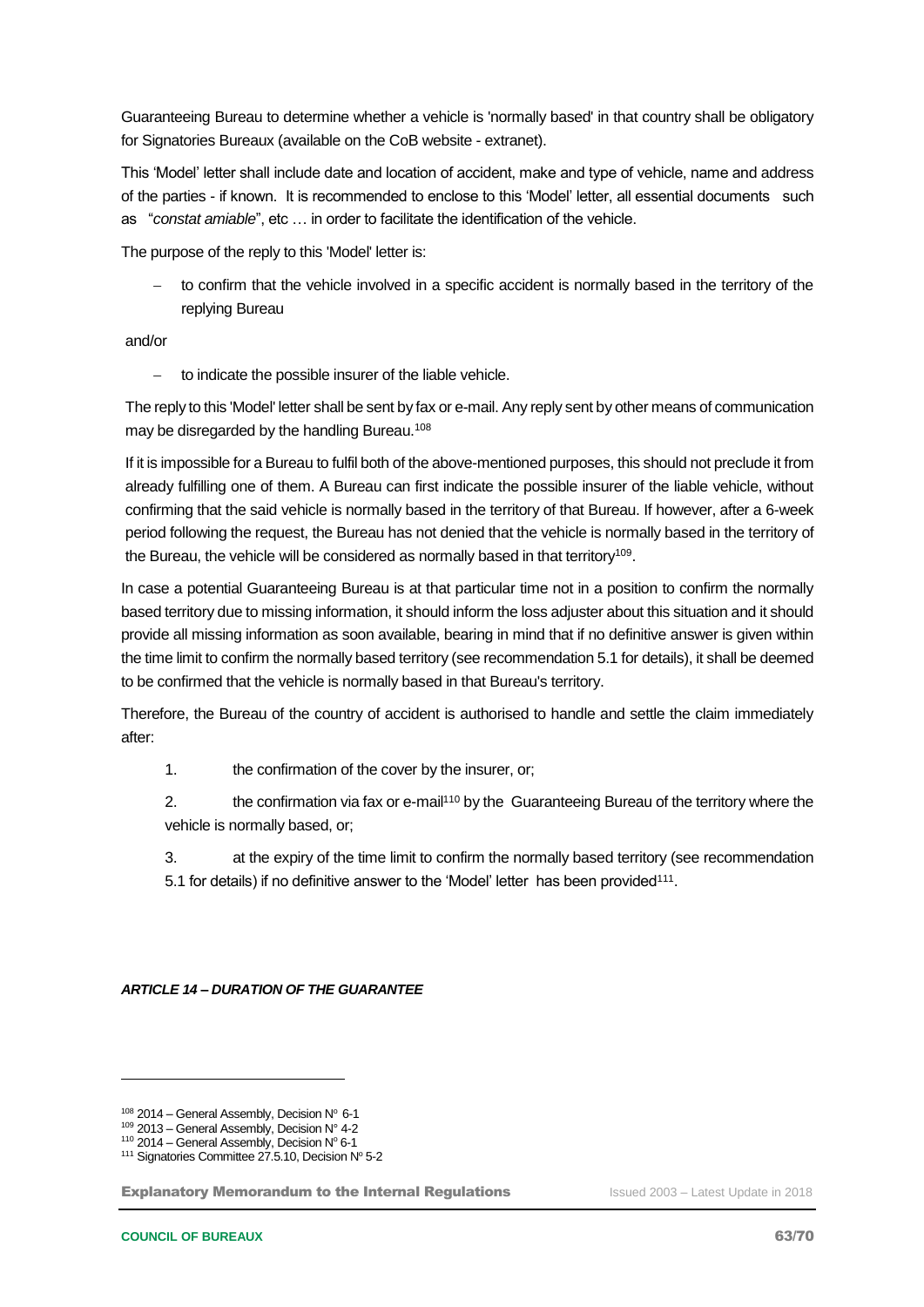*14.1 The Bureaux may limit in time the duration of the guarantee due in accordance with Article 10 for all vehicles, on the basis of reciprocal agreement signed with other bureaux and communicated to the Council of Bureaux.*

#### ARTICLE 14: Duration of the guarantee

14.1 This article allows for the continuation of the agreement concluded between some Bureaux known as the "Luxembourg Protocol" (now cancelled) and other agreements concluded to meet the same end.

#### **2008 General Assembly, Decision No 3.5**

The text of Article 14 has been modified in light of the need to place it in conformity with the 5<sup>th</sup> MID.

*ARTICLE 15 – UNILATERAL APPLICATION OF GUARANTEE BASED ON A DEEMED INSURANCE COVER* 

*Save legal provisions to the contrary, Bureaux may agree on any unilateral application of this section within the context of their bilateral relations.*

ARTICLE 15: Unilateral application of guarantee based on deemed insurance cover

This article addresses the situation arising when a Bureau of a non-EEA country joins the Multilateral Agreement and, during the transitional period to be provided pending the adoption of changes in legislation allowing the guarantee to be applied on a reciprocal basis.

The application of this Article shall be mentioned in a suspensive clause according to Annex 3 of the Agreement between the National Insurers' Bureaux of the Member States of the European Economic Area and other Associate States.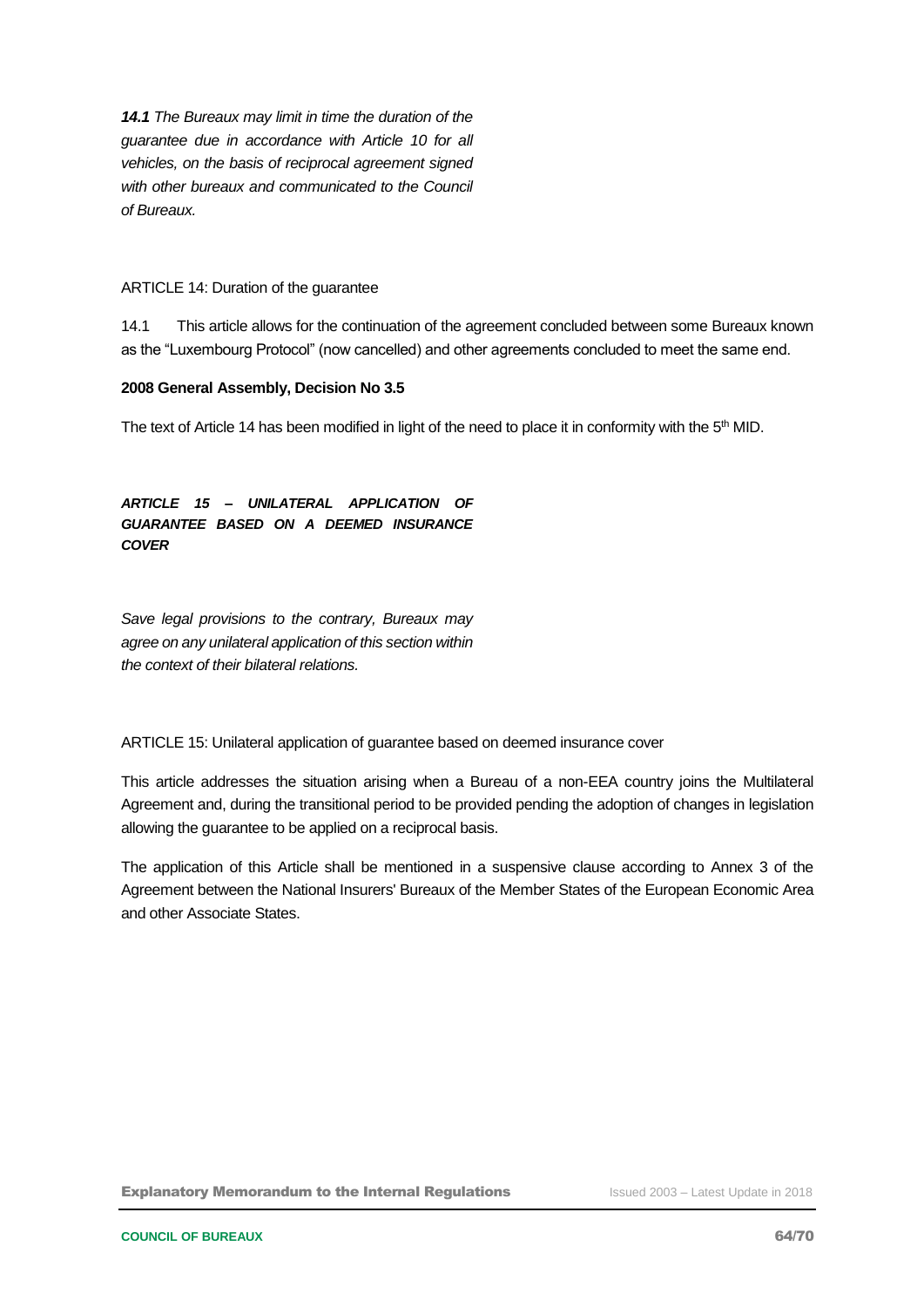*ARTICLE 16 – BILATERAL AGREEMENTS – CONDITIONS*

*16.1 Bureaux may conclude bilateral agreements between themselves whereby they undertake within the context of their reciprocal relations to abide by the mandatory provisions of these Internal Regulations, as well as the optional provisions specified herein.* 

*16.2 Such agreements shall be signed in triplicate by the contracting Bureaux, each of whom shall retain a copy. The third copy shall be sent to the Council of Bureaux which shall, after consultation with the concerned parties, inform them of the date commencement of their agreement.*

*16.3 Such agreements shall include clauses providing:*

*16.3.1 identification of the contracting Bureaux, mentioning their status as Members of the Council of Bureaux and the territories for which they are competent.*

*16.3.2 their undertaking to abide by the mandatory provisions of these Internal Regulations.*

*16.3.3 their undertaking to abide by such optional provisions as mutually chosen and agreed.*

*16.3.4 reciprocal authorities granted by these Bureaux, in their own name and on behalf of their members, to settle claims amicably or to accept service of any extrajudicial or judicial process likely to lead to the payment of compensation resulting from any accident within the scope and purpose of these Internal Regulations.* 

*16.3.5 unlimited duration of the agreement, subject to the right of each contracting Bureau to terminate it on twelve months notice simultaneously notified to the other party and to the Council of Bureaux.16.3.6 automatic cancellation or suspension of the agreement*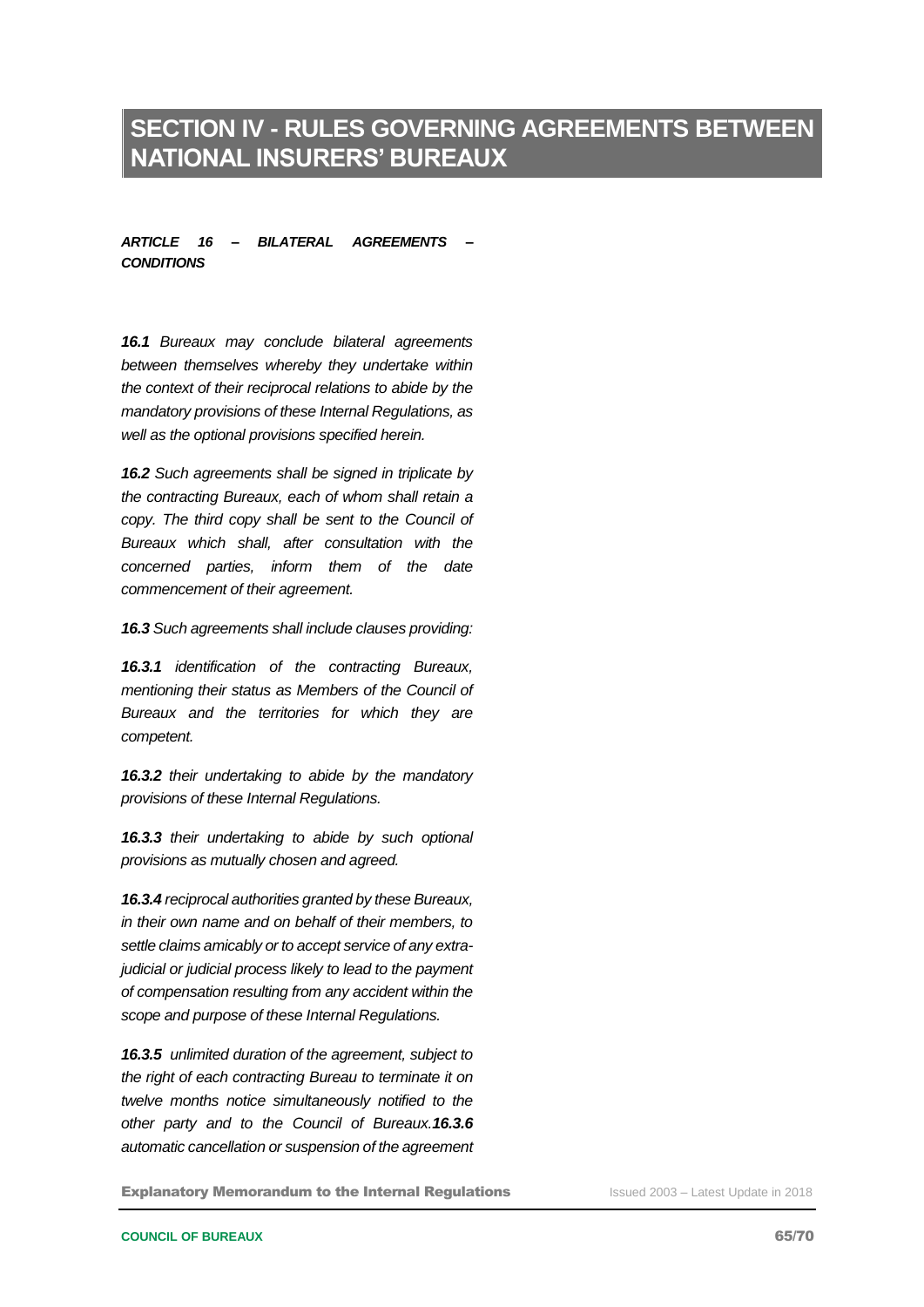*if either contracting Bureau ceases to be a Member of the Council of Bureaux or has its membership suspended.*

*16.4 A model of this agreement is appended. (Annex III).*

#### ARTICLE 16: Bilateral agreements – conditions

These provisions set out binding obligatory conditions that must be fulfilled by Bureaux concluding a bilateral agreement. In contrast to Sections II and III, which set out optional provisions depending upon whether the contractual relationship between Bureaux is based on a Green Card or deemed insurance cover, Section IV lists all essential information that must be included in a bilateral agreement and a model of such an agreement is appended. This agreement must include a binding undertaking to abide by the mandatory provisions and also by such optional provisions as are mutually chosen and agreed as specified in the agreement.

#### *ARTICLE 17 – EXCEPTION*

*17.1 By derogation to Article 16, the Bureaux of Member States of the European Economic Area shall, in conformity with Article 2 of the European Directive of 24th April 1972 (72/166/EEC) signify their reciprocal acceptance of these Internal Regulations by a multilateral agreement the commencement date of which is determined by the Commission of the European Union in collaboration with the Council of Bureaux.*

#### ARTICLE 17: Exception

Article 17.1 provides for an exception to the general bilateral nature of the agreement cited in Article 16 insofar as the Bureaux of Member States of the EEA and Switzerland shall conclude a multilateral agreement with a common date of entry into force to be fixed by the European Commission in collaboration with the Council of Bureaux.

*17.2 The Bureaux in non-member States of the European Economic Area may commit to this multilateral agreement by respecting the conditions*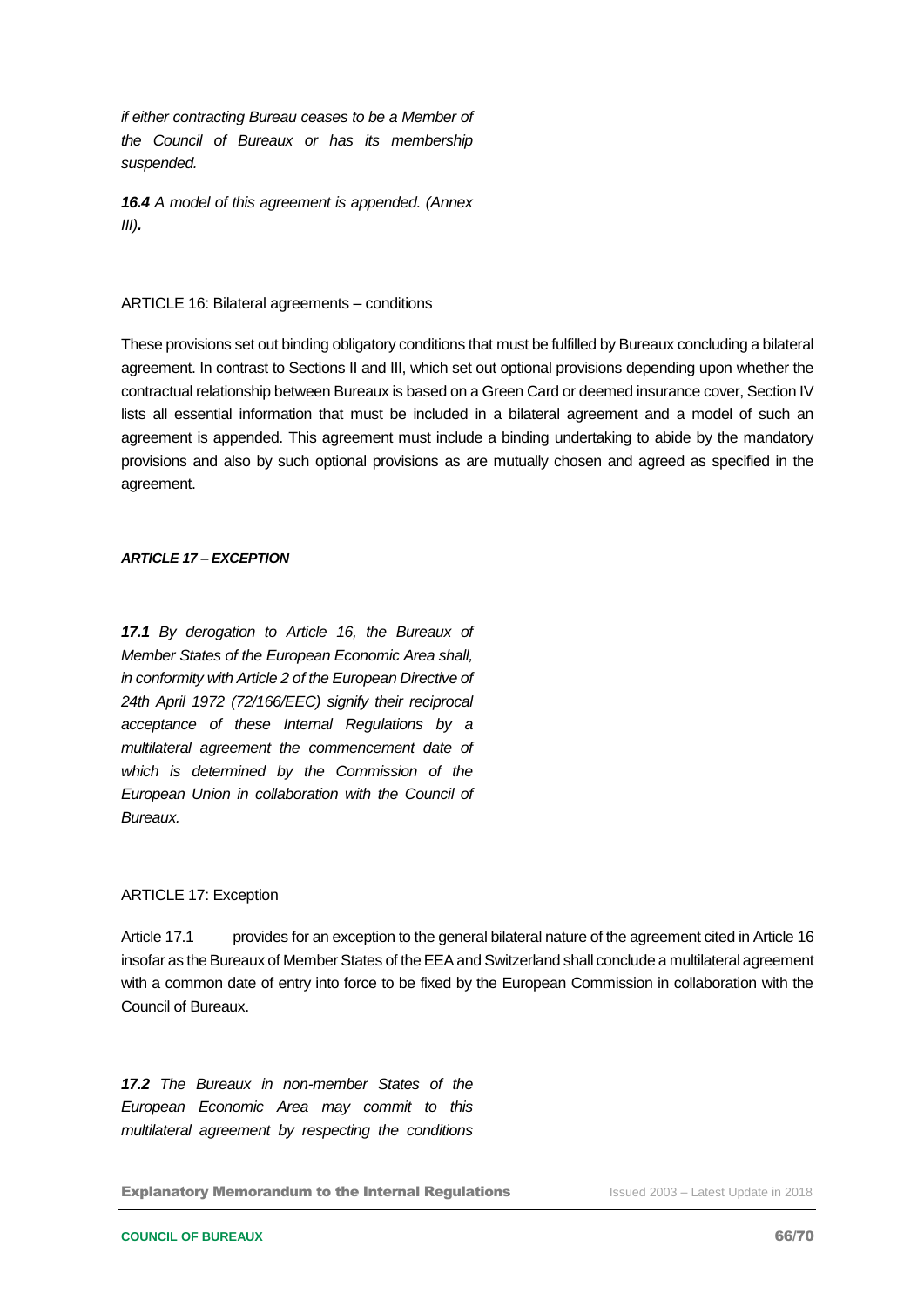Article 17.2 enables non-Member States of the EEA to join the Multilateral Agreement.

### **SECTION V - PROCEDURE FOR AMENDING THE INTERNAL REGULATIONS**

#### *ARTICLE 18 – PROCEDURE*

*18.1 Any amendment to these Regulations shall fall within the exclusive competence of the General Assembly of the Council of Bureaux.*

#### *18.2 By derogation to the above:*

a) any amendment to the provisions set out in Section III shall fall within the exclusive competence of the committee as acknowledged in the Constitution of the Council of Bureaux. Those provisions are binding on Bureaux which, although not members of this committee, have elected to apply Section III in their contractual relations with other Bureaux, and

b) any amendment to Article 4.2 shall fall within the exclusive competence of the Bureaux of the European Economic Area.

#### ARTICLE 18: Procedure

Any amendments to the Internal Regulations are within the sole and exclusive competence of the General Assembly. However any amendment to the provisions set out in Section III is the exclusive prerogative of the committee, as acknowledged in the Constitution of the Council of Bureaux, as the Articles relating to registration plates are of no effect on Bureaux whose relationships are based exclusively on Green Cards.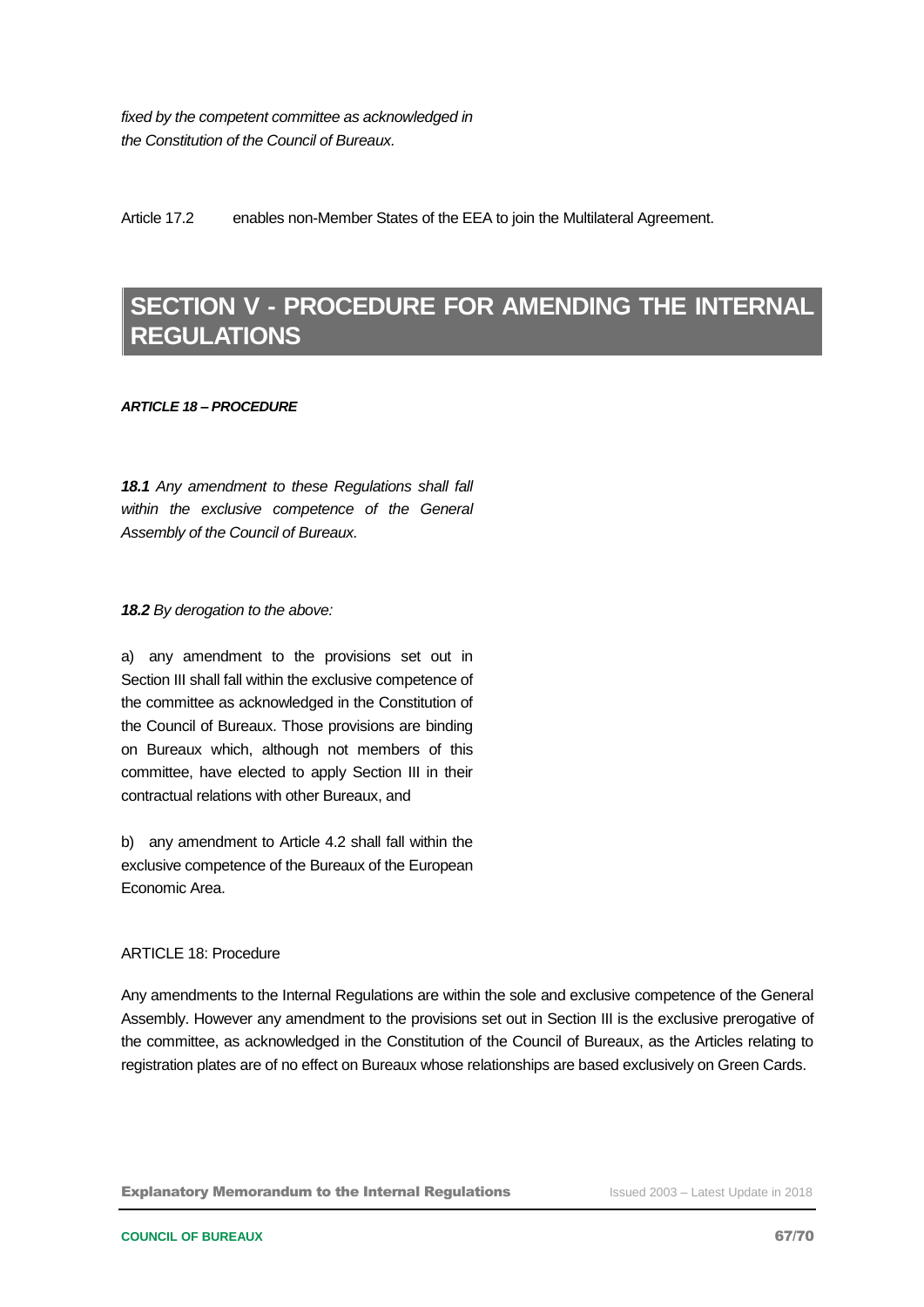## **SECTION VI – RESOLUTION OF DISPUTES BETWEEN BUREAUX**

#### *ARTICLE 19 – RESOLUTION OF DISPUTES BETWEEN BUREAUX*

*Any dispute arising out of these Internal Regulations or related to them shall be resolved by mediation or by arbitration.* 

*The rules of the mediation and the arbitration are dealt with in a separate regulation approved by the General Assembly of the Council of Bureaux.*

#### ARTICLE 19: Mediation rules and arbitration clause

Mediation<sup>112</sup> and arbitration<sup>113</sup> rules are dealt with in a separate regulation (available on the CoB website extranet). Arbitration refers to the Arbitration Rules established by UNCITRAL (United Nations Commission on International Trade Law).

When two or several Bureaux involved in the handling of a claim for compensation submitted by an injured party or his/her dependents, come into conflict on the application of the Internal Regulations their duty is to make all useful contacts, including referring the matter to the Secretary General of the Council of Bureaux, with a view to resolving the issue amicably. If these actions fail, the parties concerned shall submit the dispute to arbitration in accordance with the conditions provided in Article 19 of the Internal Regulations. The arbitration procedure cannot, however, apply to those matters which are the subject of a Court decision rendered against the Bureau in the country of the accident at the request of the injured party or his/her beneficiaries<sup>114</sup>.

### **SECTION VII – ENTRY INTO FORCE**

1

**Explanatory Memorandum to the Internal Regulations ISSUED 15 ISSUED 15 2018 ISSUED 16 2018** 

<sup>&</sup>lt;sup>112</sup> The mediation rules were brought into effect as of the 1st of July 2008 (2008 – General Assembly, Decision N° 10.1 Mediation) They have been modified during the General Assembly of 26 May 2011 (Decision N° 9-3). These modifications have come into force the day of their adoption.

 $113$  The arbitration rules are applicable to notices of arbitration received by the Respondent Bureau on or after  $1<sup>st</sup>$  July 2014, irrespective of the date of accident (2014 – General Assembly, Decision Nº 4-2 - Mediation & Arbitration Rules, part II: Regulation of the arbitration procedure).

<sup>114</sup>CoB 5/6.6.97, revised in 2007